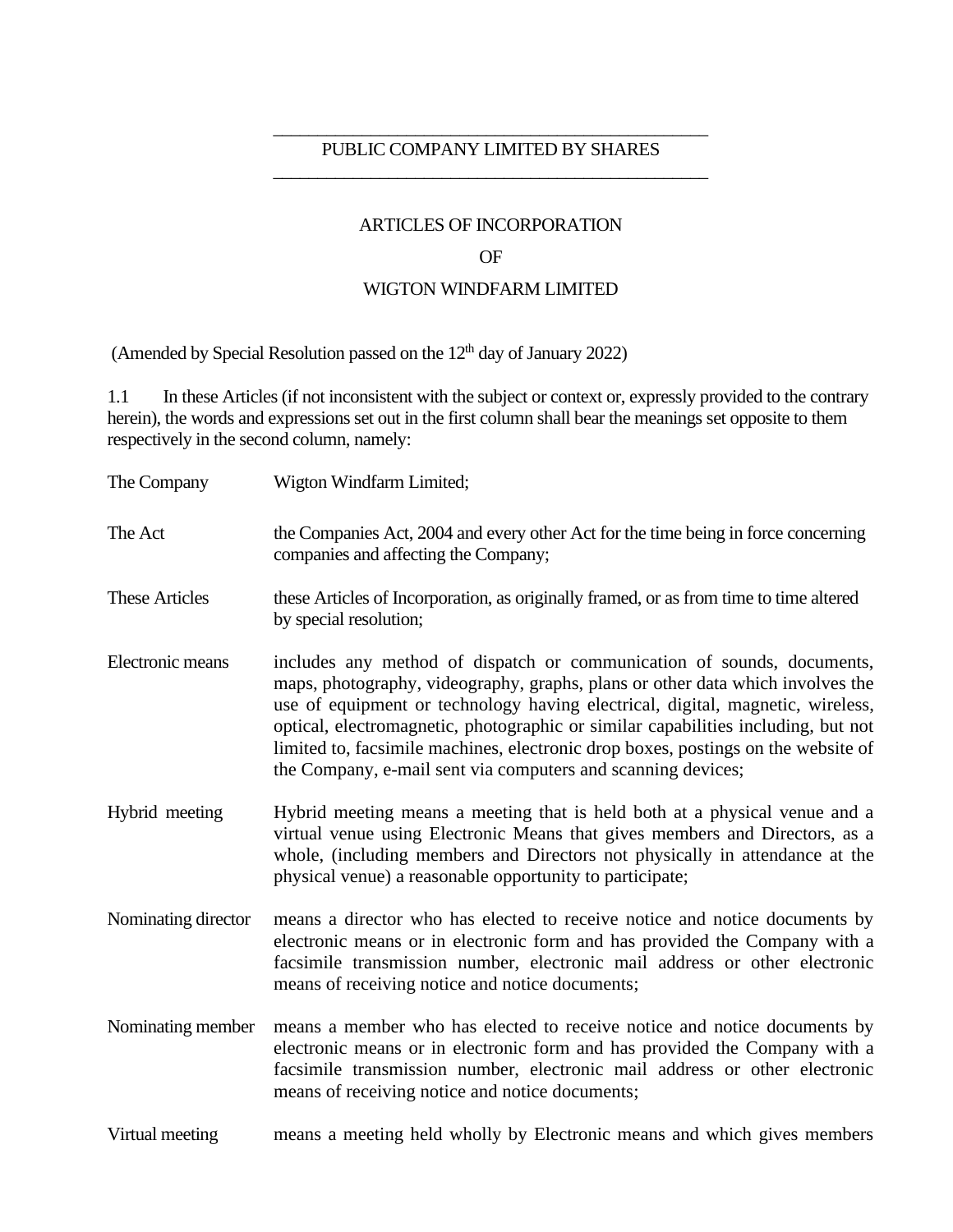|                                   | and Directors, as a whole, a reasonable opportunity to participate;                                                                                                                                                                                                                                                                                                                                                                    |
|-----------------------------------|----------------------------------------------------------------------------------------------------------------------------------------------------------------------------------------------------------------------------------------------------------------------------------------------------------------------------------------------------------------------------------------------------------------------------------------|
| Office                            | the registered office of the Company for the time being;                                                                                                                                                                                                                                                                                                                                                                               |
| Seal                              | the common seal of the Company;                                                                                                                                                                                                                                                                                                                                                                                                        |
| Month                             | calendar month;                                                                                                                                                                                                                                                                                                                                                                                                                        |
| Year                              | any period of twelve (12) consecutive months;                                                                                                                                                                                                                                                                                                                                                                                          |
| in writing                        | or other cognate expression shall, unless the contrary intention appears, be<br>construed as including references to (i) printing, lithography, photography, and<br>other modes of representing or reproducing words in a visible form or (ii) in<br>electronic form, in a case where the relevant member or other intended recipient<br>of such document consents to such documents or information being sent to him<br>in that case; |
| Dividend                          | dividend and/or bonus and/ or capital distribution;                                                                                                                                                                                                                                                                                                                                                                                    |
| Paid                              | With reference to shares means paid or credited as paid;                                                                                                                                                                                                                                                                                                                                                                               |
| <b>Auditors</b>                   | the auditors for the time being of the Company;                                                                                                                                                                                                                                                                                                                                                                                        |
| Electronic address                | means any address or number used for the purposes of sending or receiving<br>documents or information by electronic means;                                                                                                                                                                                                                                                                                                             |
| <b>JCSD</b>                       | Jamaica Central Securities Depository Limited;                                                                                                                                                                                                                                                                                                                                                                                         |
| <b>Relevant Stock</b><br>Exchange | means any stock exchange on which any class of shares of the Company are<br>listed;                                                                                                                                                                                                                                                                                                                                                    |
| Secretary                         | includes any assistant or deputy Secretary and any person appointed to perform<br>the duties or any particular duty of the Secretary temporarily;                                                                                                                                                                                                                                                                                      |

Words and expressions which have a special meaning assigned to them in the Act shall have the same meaning in these Articles.

Words importing the singular number only shall include the plural, and *vice versa* and reference to any gender includes all other genders. Words importing individuals shall include corporations.

In these Articles the word "person" includes a trust, the estate of a deceased individual, a partnership, or an unincorporated association of persons.

- 1.2 For the purposes of these Articles a document or information is sent:
	- (a) in "*hard copy form*" if it is sent or supplied in paper copy or similar form capable of being read and references to "*hard copy*" shall have a corresponding meaning;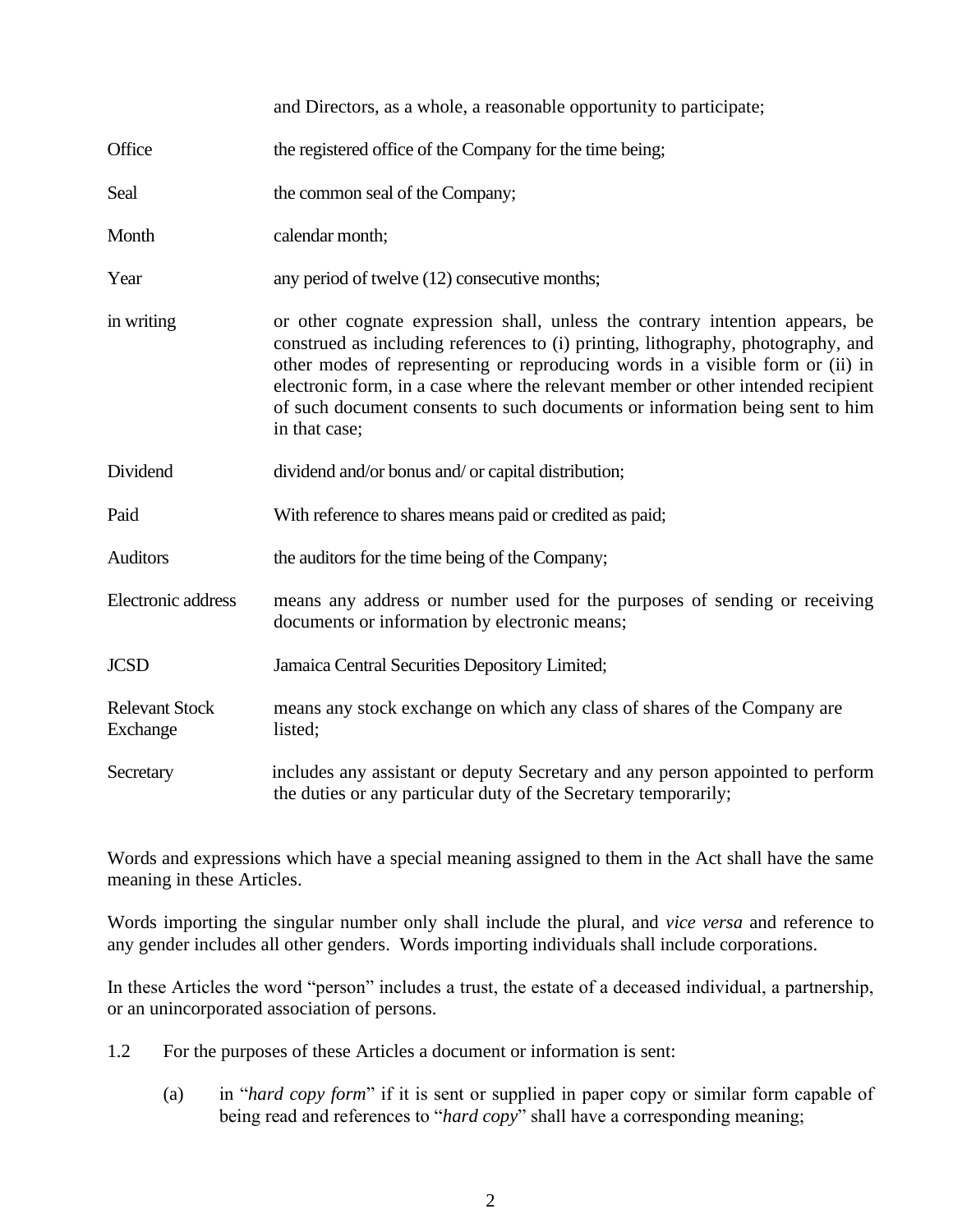(b) in "*electronic form*" if it is sent or supplied in electronic form (for example, by e-mail, or fax or by other means while in electronic form, for example, sending a computer disc or tape by post or hand delivery).

Where in these Articles it is provided that a document or information may be sent in electronic form or by electronic means it only means that the Company may send the document or information in electronic form or by electronic means if the intended recipient has consented or is deemed to have consented in writing to such document or information being sent to him in that form or by that means and has provided the Company with an electronic address at which such document or information may be sent in electronic form or by electronic means. If the Company shall request any shareholder to consent to any document being sent to him in electronic form or by electronic means and such shareholder does not respond he shall be deemed to have consented to such document being sent to him in electronic form or by electronic means in the manner proposed and if he has not provided an electronic address to the Company then he shall be deemed to consent to such document being sent or served upon him by up-loading same to the Company's website.

If the Company uploads a document to its website and publishes a notice in a daily newspaper that it has done so then such document shall be deemed to have been served or given to its shareholders. This provision shall not apply to any document required to be sent to shareholders for the purpose of summoning any general meeting of the Company or otherwise in connection with any such general meeting of the Company.

The expressions "debenture" and "debenture-holder" shall include "debenture stock" and "debenture stockholder", the expressions "share" and "shareholder" shall include "stock" and "stockholder" and vice versa. The expressions "member" and "shareholder" bear the same meaning.

Save as aforesaid, any words or expressions defined in the Act shall, unless the context otherwise requires, bear the same meaning in these Articles.

The captions and marginal notes are inserted for convenience only and shall not affect the construction of these Articles.

### **EXCLUSION OF TABLE A**

2. The regulations in Table A of the First Schedule to the Act shall not apply to the Company except insofar as they are repeated or contained in these Articles.

# **LIMITATIONS ON SHAREHOLDINGS**

- 3. For the purposes of this Article and Article 4 below:
	- (A) (i) "Relevant Share Capital" means issued share capital of a class carrying rights to vote at a general meeting of the Company and it is hereby declared for the avoidance of doubt that shares in any such class in respect of which the voting rights are suspended shall be included in the term and shall be subject to this Article and to Article 4.
		- (ii) "Registrar" means any person, or company appointed by the Company from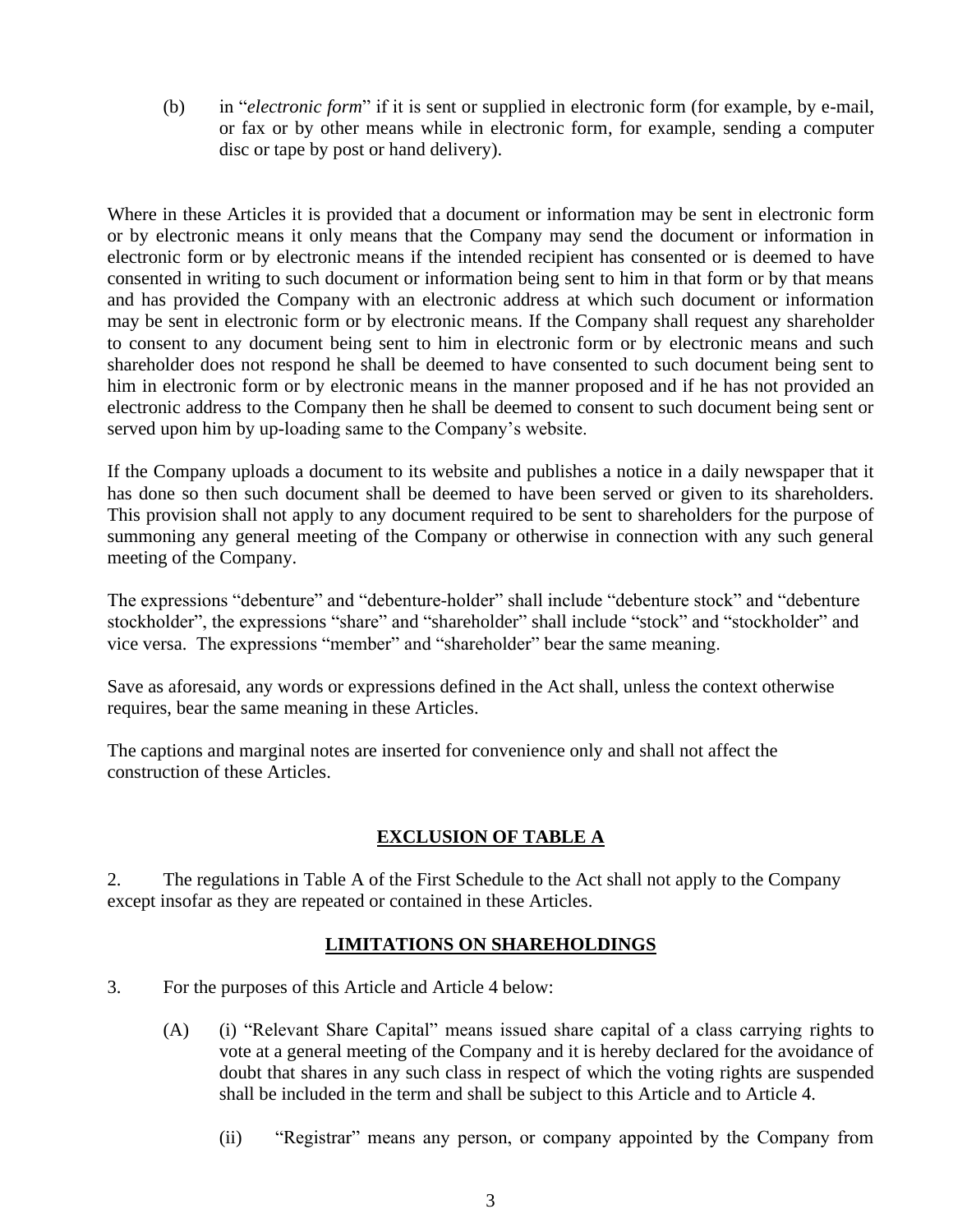time to time to act as its registrar or its registrar and transfer agent or if at anytime there is no such registrar or registrar and transfer agent, then the Secretary.

- (B) A person shall be taken to have an interest in shares, comprised in the Relevant Share Capital if:
	- (i) he is a legal or beneficial owner of those shares; or
	- (ii) he has entered into a contract for their purchase by him (whether for cash or other consideration) of those shares; or
	- (iii) not being the registered holder, he is entitled to exercise any right conferred by the holding of those shares or is entitled to control the exercise of any such right; or
	- (iv) he has a right to call for delivery of those shares to himself or to his order, whether such right is conditional or absolute; or
	- (v) he has a right to acquire an interest in the shares or is under an obligation to take an interest in those shares, whether such right or obligation is conditional or absolute or if he has a contingent interest in those shares; or
	- (vi) his spouse or any infant child or infant step-child of his has an interest in those shares; or
	- (vii) a body corporate has an interest in those shares and:
		- (a) the body corporate or its Board of Directors, or other governing body, is accustomed to act in accordance with his directions or instructions; or
		- (b) he is entitled to exercise or control the exercise of one-third or more of the voting power at general meetings of that body corporate; or
	- (viii) he is entitled to control a body corporate that is entitled, either directly or indirectly through control of other bodies corporate, to exercise or control the exercise of the voting power at general meetings of another body corporate which is the owner of the shares or has an interest in them within the meaning of this Article; or
	- (ix) he is involved in an agreement with another party or other parties (legally binding or which involves mutuality in the undertakings, expectations or understandings of the parties to it) for the acquisition of any interest in the shares, in which case each of the parties shall be deemed to have an interest in all of the shares in which any other party to the agreement is interested (whether or not such shares were acquired pursuant to the agreement).

The Government of Jamaica shall be taken to have an interest in shares comprised in the Relevant Share Capital where such shares are held by any statutory corporation or company in respect of which the Government of Jamaica is entitled to appoint a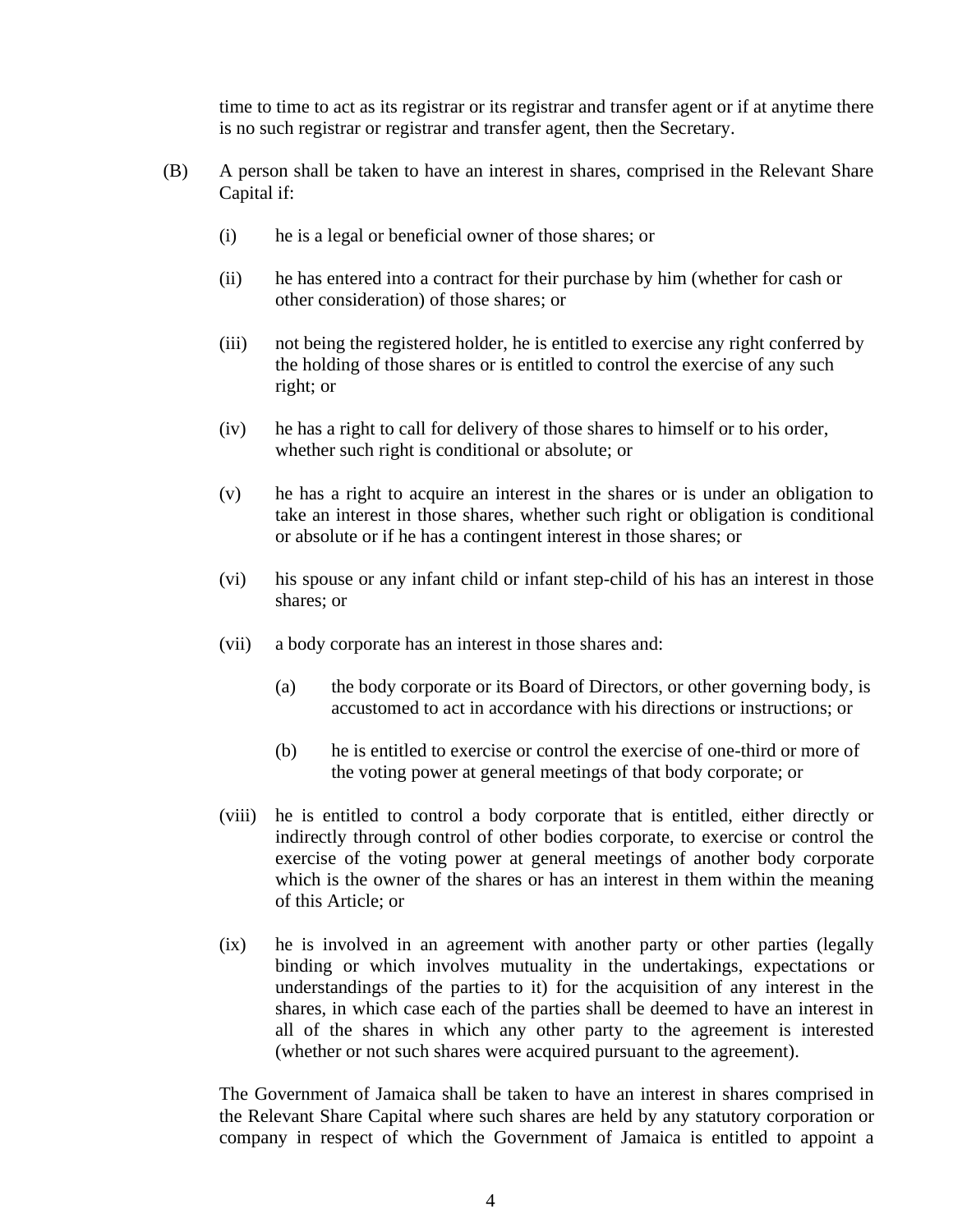majority of the Directors or Officers.

- (C) Where a person either to his knowledge acquires (or ought reasonably to be aware that he has acquired), directly or indirectly, an interest (whether at one time or aggregately with shares previously held) in eight percent (8%) or more of the Relevant Share Capital (hereinafter called "Notifiable Interest") he shall within fourteen (14) days next after acquiring such Notifiable Interest or within fourteen (14) days after he ought reasonably to become aware that he has acquired such interest notify the Company in writing of the number of shares in which he is interested.
- (D) Where a person to whom paragraph (C) of this Article applies, to his knowledge increases the number of shares comprised in the Relevant Share Capital in which he has an interest or ought reasonably to be aware that the number of such shares in which he has an interest has increased, he shall within fourteen (14) days thereafter notify the Company of the alteration in the number of such shares in which he has an interest.
- (E) Where a person who has to his knowledge acquired or ought reasonably to have been aware that he has acquired a Notifiable Interest and has failed to notify the Company in writing within fourteen (14) days as specified in paragraph (C) of this Article the registered holder of all of the shares constituting the Notifiable Interest in which such person (whether the registered holder or otherwise) has an interest shall not for one year next after the service on such registered holder of notice of that fact by the Registrar be entitled to attend or vote (whether in person or by proxy) at any general meeting of the Company or meeting of the holders of the Relevant Share Capital or of any class thereof in which such shares are comprised. The same stipulation shall apply *mutatis mutandis* in the case of a person who has failed to notify the Company pursuant to paragraph (D) of this Article save and except that the restriction on voting shall apply only to the additional shares in respect of which no notice was given.
- (F) If the Directors know or have reasonable cause to believe that a member has acquired a Notifiable Interest or that a member who already has a Notifiable Interest has acquired an interest in further Relevant Shares, they may:
	- (a) if such member has not given the requisite notice pursuant to this Article, give a notice to the member requiring him to give the Company information with respect to any interest held by him in Relevant Shares in the Company; or
	- (b) if the member to whom a notice is given informs the Company that some other person is interested in any of the Relevant Shares, give a further notice to that person or to any other person who the Company knows or has reasonable cause to believe to be interested in any of the Relevant Shares and at the same time give a copy of the further notice to that member; then:

if the member to whom a notice has been given pursuant to sub-paragraph (a) of this paragraph fails to give any information so required within the time specified in the notice or if a person to whom a further notice is given pursuant to sub-paragraph (b) of this paragraph fails to give any information so required within the time specified in such notice, the member or person concerned, so long as the default continues, shall not (unless the Directors otherwise determine) be entitled in respect of all the Relevant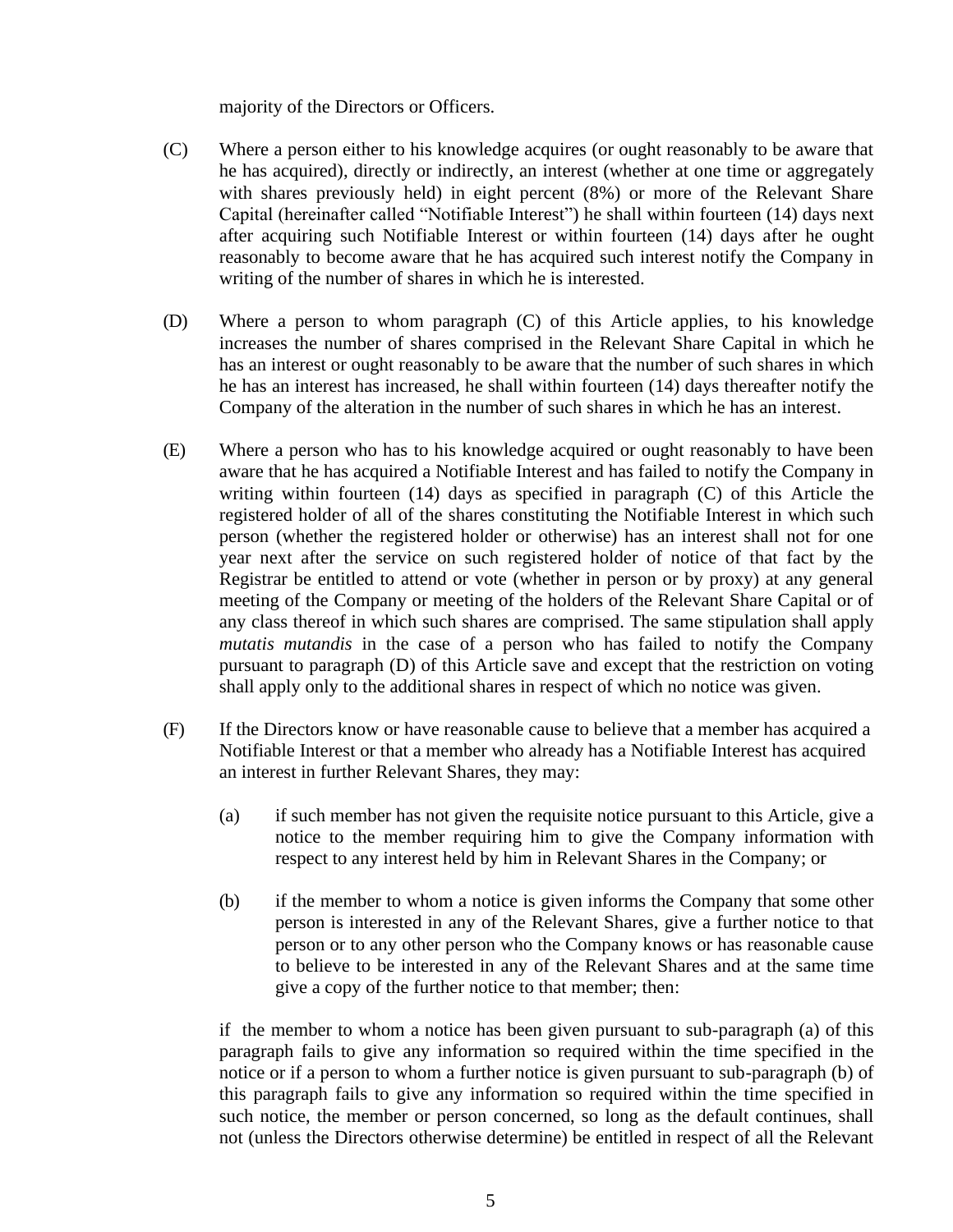Shares to which the default relates, to attend or vote (whether in person or by proxy) at any general meeting of the Company or meeting of the holders of Relevant Share Capital or of any class thereof in which such shares are comprised or to exercise any other right conferred by those Relevant Shares in relation to any such meeting provided that the suspension of voting rights or disentitlement under this Article shall apply only in respect of the Relevant Shares (as hereafter defined) in excess of the Notifiable Interest in relation to a meeting held not less than fourteen (14) days after the giving of the notice in respect of which the default arises but thereafter shall apply to all the Relevant Shares (as hereafter defined).

- 4. (A) For the purpose of this Article and Article 5 below:
	- (i) "Relevant Person" means any person who has, or who appears to the Registrar after consultation with the Company's Attorneys-at-law to have, an interest in shares (in accordance with Article 3 (B) of these Articles) which carry more than ten (10%) percent of the total votes attaching to the Relevant Share Capital of all classes of shares taken as a whole.
	- (ii) "Permitted Person" means:
		- (a) A trustee or the trustees (acting in that capacity):
			- (i) of any employee share scheme of the Company or its subsidiaries; or
			- (ii) for any other persons or corporate bodies who have disclosed the beneficial owners of the shares comprised in the trust to the Company;

and who has given or is irrevocably bound under the terms of the trust to give two-way voting proxies to the beneficial owners of the shares comprised in the trust to the intent that the voting rights shall not be exercised by the trustees PROVIDED THAT for the avoidance of doubt it is hereby declared that nothing herein shall be construed so as to cause the interest of the beneficiaries under the trust to be disregarded for the purpose of determining whether any or a group of those beneficiaries are Relevant Persons.

- (b) An underwriter who in connection with any proposed sale of shares or any invitation to subscribe for shares or securities convertible to shares (whether in a new issue, a rights issue, an offer for sale or otherwise), enters into a *bona fide* underwriting contract with the Company or with any shareholder; or a sub-underwriter who enters into *bona fide* subunderwriting contract with any underwriter or sub-underwriter of any such issue or offer of shares or securities as aforesaid.
- (iii) "Relevant Share Capital" has the meaning assigned to it in Article 5 of these Articles.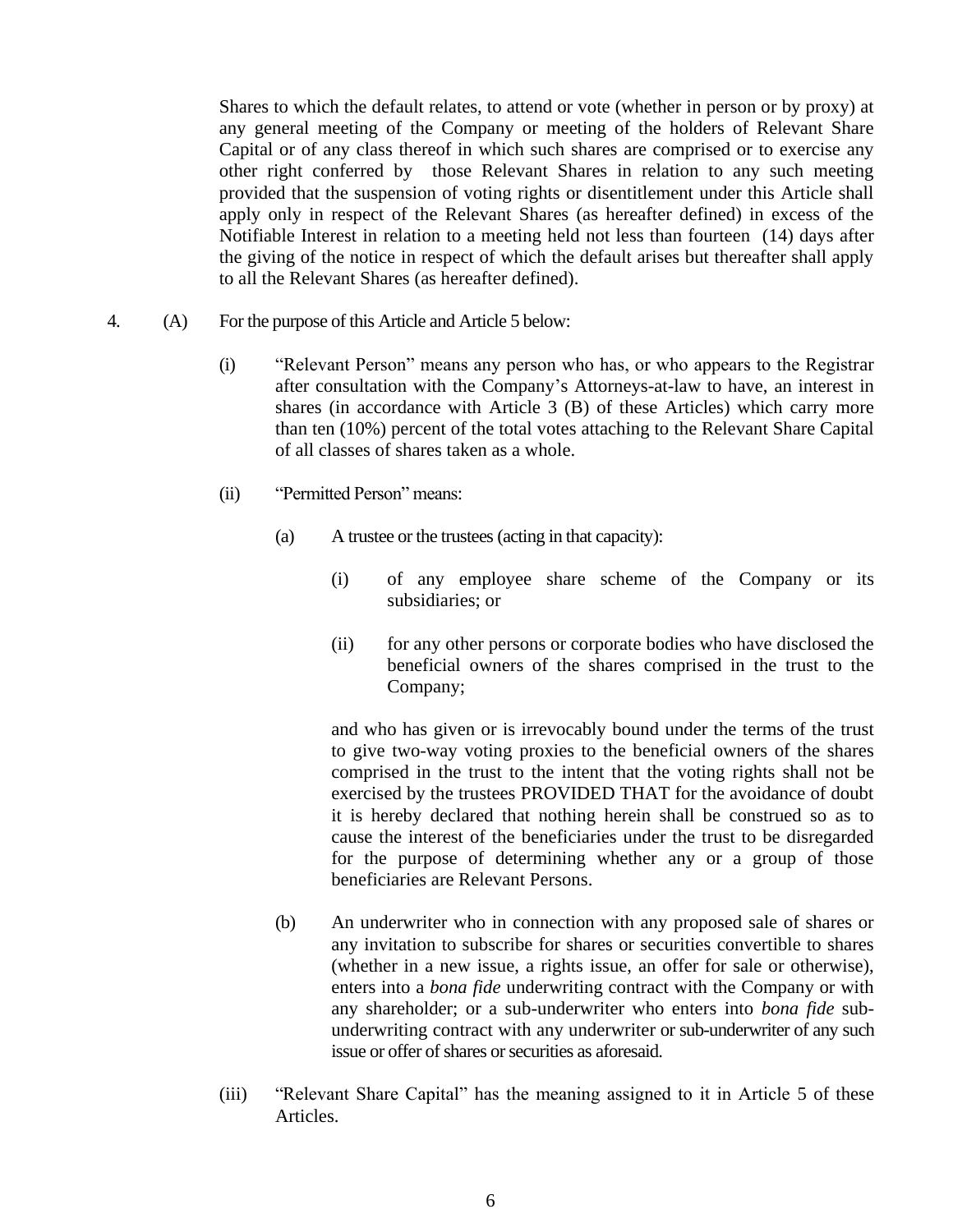- (iv) "Relevant Shares" means all shares comprised in the Relevant Share Capital (as hereinafter defined).
- (v) "Registrar" means any person, or company appointed by the Company from time to time to act as its registrar or its registrar and transfer agent or if at anytime there is no such registrar or registrar and transfer agent, then the Secretary.
- (vi) "Required Disposal" means a disposal or disposals of such number of Relevant Shares as will cause a Relevant Person to cease to be a Relevant Person, not being a disposal to another Relevant Person (other than a Permitted Person) or a disposal which would constitute any other person (other than a Permitted Person) a Relevant Person.
- (B) The purpose of this Article 4 is to prevent any person other than a Permitted Person from becoming or remaining a Relevant Person. Accordingly, the Directors shall procure that a Registrar is appointed at all times. The Directors shall also ensure that the Registrar is obliged to determine on a continuous basis whether any person other than a Permitted Person is or has become a Relevant Person, and where necessary to obtain the opinion of the Company's Attorneys-at-law whether any person is a Relevant Person and to report the matter to the Directors. The Directors shall procure that if any person other than a Permitted Person to the knowledge of the Registrar becomes a Relevant Person, the Registrar, after consulting with the Company's Attorneys-at-law, shall serve a written notice on such person who appears to the Registrar to have any interest in the Relevant Shares and, if such person is different from the registered holder or registered holders of such Relevant Shares, then notice shall also be served on the registered holder or registered holders. Such notice shall set out the restrictions referred to in paragraph (B) of this Article and shall call for a Required Disposal to be made within twenty-one (21) days of the service of the notice on the Relevant Person or the registered holder or registered holders aforesaid. The Directors shall procure that the Registrar is obliged to immediately notify them in writing when such notice has been served. The Directors may (but shall not be obliged in any way to) direct the Registrar to extend by a further period not exceeding twentyone (21) days, the period in which such notice is required to be complied with. The Directors may direct the Registrar to withdraw such notice (whether before or after the expiration of the period referred to) if the Registrar after further consultation with the Company's Attorneys-at-law is of the opinion that there is no Relevant Person in relation to the Relevant Shares concerned. Upon the giving of any notice for a Required Disposal and, save for the purpose of or in pursuance of a Required Disposal under this paragraph (B) or the following paragraph (C), no transfer of any of the Relevant Shares may be registered until either such notice is withdrawn or a Required Disposal has been made to the satisfaction of the Registrar after consultation with the Company's Attorneys-at-law.
- (C) If a notice served under paragraph (B) of this Article has not been complied with in all respects to the satisfaction of the Directors within the prescribed time and has not been withdrawn, the Directors shall direct the Registrar to make a Required Disposal so far as he is able to do so and shall give written notice of such disposal to those persons on whom such notice was served. The Directors shall ensure that the manner, timing and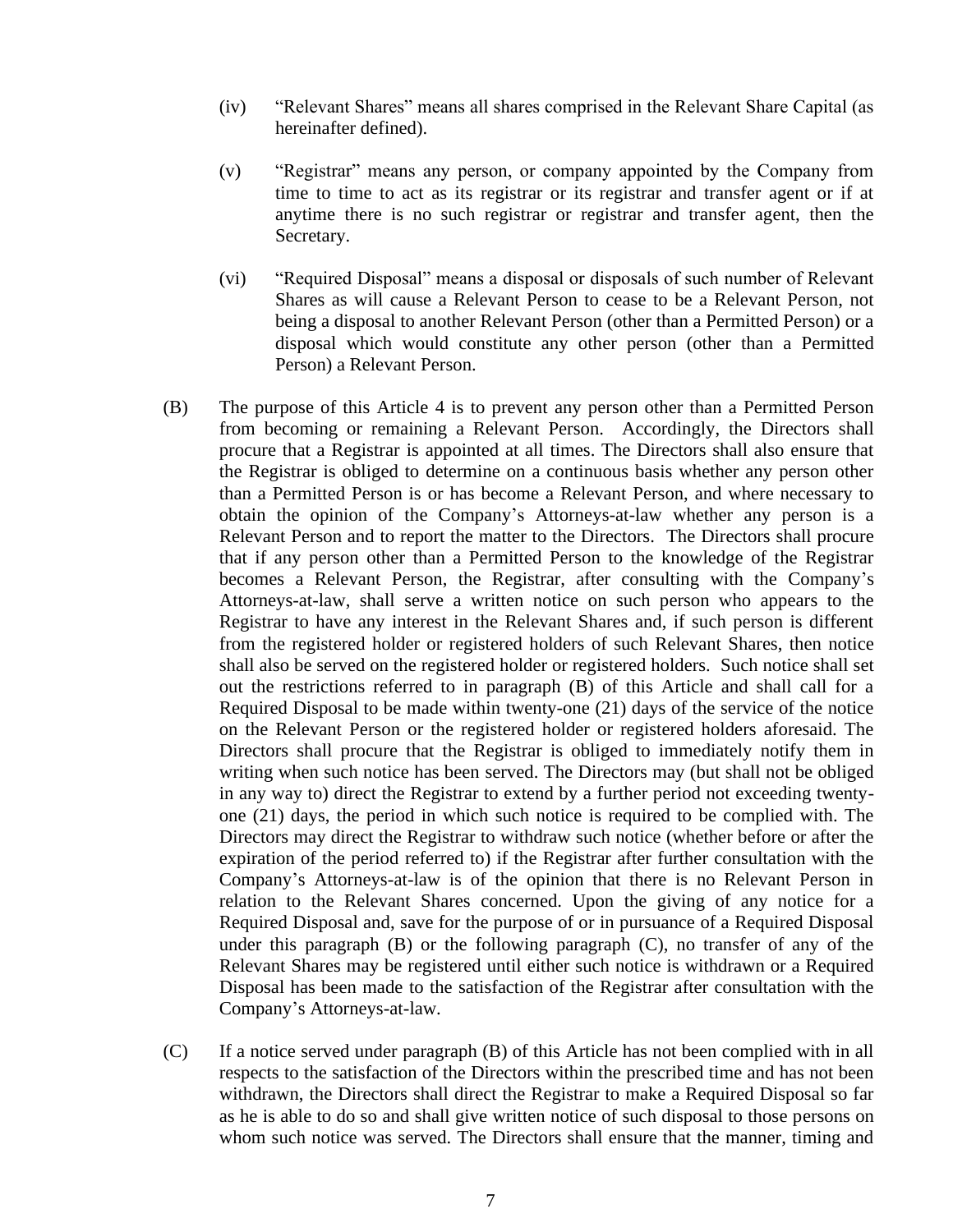terms of any such Required Disposal made or sought to be made by the Registrar (including but not limited to the price or prices at which the same is made and the extent to which assurance is obtained that no transferee (with the exception of a Permitted Person) is or would become a Relevant Person), shall be such as the Registrar determines based upon advice from bankers, brokers or other appropriate persons consulted by him for the purpose, to be reasonably practicable having regard to all the circumstances including but not limited to the number of Relevant Shares to be disposed of and the requirement that the disposal be made without delay; and neither the Directors nor the Registrar shall be liable to any person for any of the consequences of reliance on such advice. The Directors shall further procure that on a Required Disposal of Relevant Shares which are held by more than one registered holder (treating joint holders of any Relevant Shares as a single holder) the Registrar shall cause as near as is practicable the same proportion of each registered holding, as is known to the Registrar, of such Relevant Shares to be sold.

- (D) For the purpose of effecting any Required Disposal, the Directors may authorise in writing any officer or employee of the Company to execute as directed by the Registrar any necessary transfer and may cause the name of the transferee to be entered in respect of the Relevant Shares so transferred in the Register notwithstanding the absence of any share certificate being lodged in connection therewith and may issue a new share certificate to the transferee. The net proceeds of such disposal shall be received by the Company whose receipt shall be a good discharge for the purchase money, and shall be paid (without any interest being payable thereon and after deduction of any expenses incurred by the Registrar in the sale) to the former registered holder (or, in the case of joint holders, the first named joint holder thereof in the Register) upon surrender by him or on his behalf of any share certificate in respect of the Relevant Shares sold and formerly held by him, which share certificate shall then be cancelled. For the purpose of this paragraph the person executing any transfer shall be deemed to be acting as the attorney for the transferor or registered holder and shall be deemed to be duly appointed for such purpose.
- (E) A registered holder of Relevant Shares on whom a notice has been served under this Article 4 shall not, in respect of the Shares in which he has an interest in term of Article 3 (B), be entitled until such time as such notice has been withdrawn or a Required Disposal has been made to the satisfaction of the Directors, to attend or vote in respect of all or any of such Relevant Shares (whether in person or by proxy) at any general meeting of the Company or meeting of the holders of Relevant Share Capital or of any class of shares.
- (F) Without prejudice to the provisions of these Articles and in particular of this Article 4 the Directors shall permit the Registrar to assume without enquiry that a person is not a Relevant Person unless the information contained in the Register of Members kept by or on behalf of the Company appears to the Directors or the Registrar to indicate to the contrary or the Directors or the Registrar (as the case may be) have or has reason to believe otherwise.
- (G) The Directors shall not be obliged to cause the Registrar to serve any notice required under this Article to be served upon any person if the Registrar does not know either his identity or his address. The absence of service of such a notice in such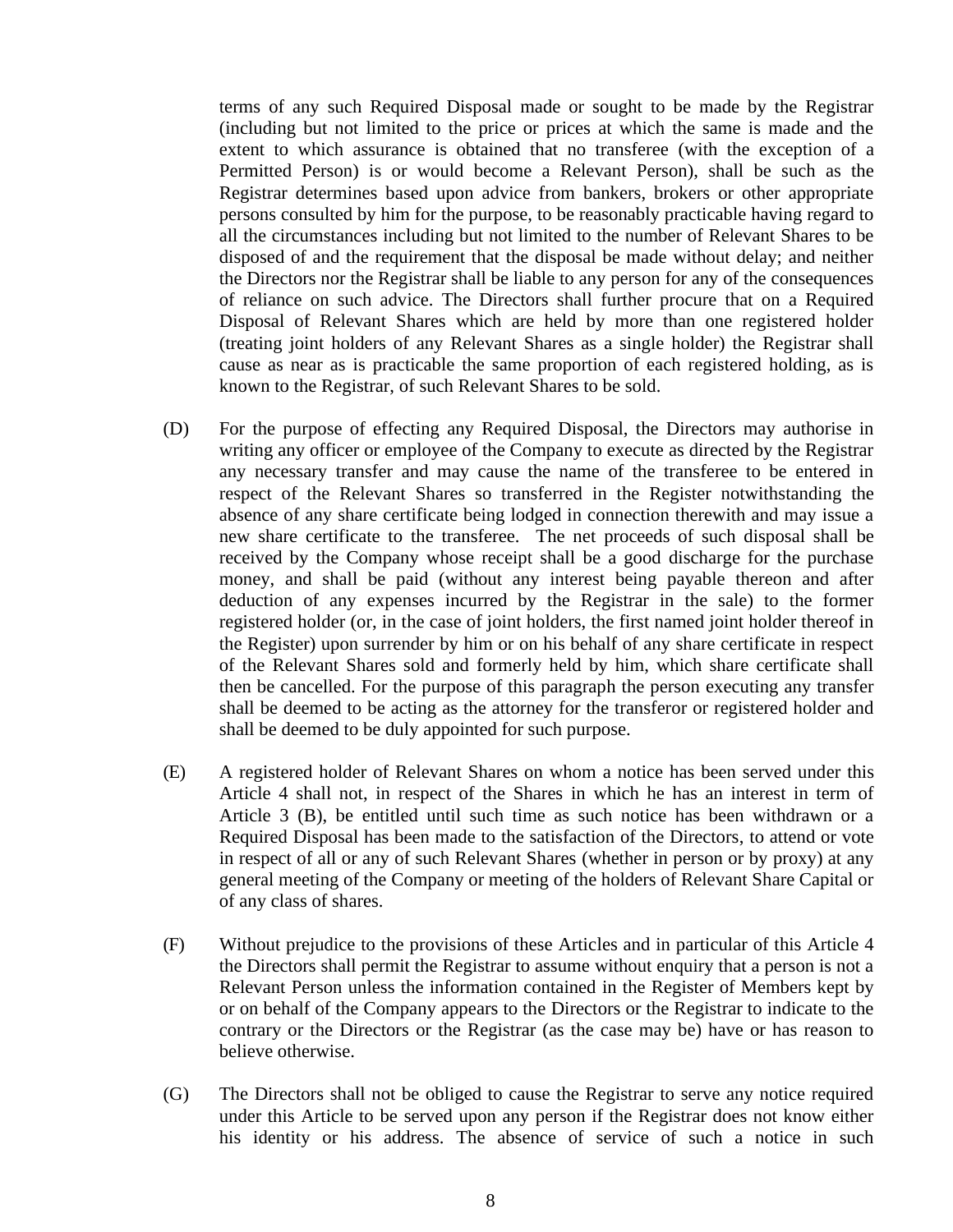circumstances as aforesaid and any accidental error or failure to give any notice to any person upon whom notice ought to be served under this Article shall not prevent the implementation of or invalidate any procedure under this Article.

- (H) If any Director has reason to believe that a person (not being a Permitted Person) is a Relevant Person he shall inform the Registrar of that fact.
- (I) The provision in these Articles as to service of notices upon members shall apply to notices required by this Article to be given to any person.
- (J) Any resolution or determination of, or decision or exercise of any discretion or power by, the Directors or the Registrar (including without prejudice to the generality of the foregoing as to what constitutes reasonable enquiry or as to the manner, timing and terms of any Required Disposal made under this Article) shall be final and conclusive and any disposal or transfer made, or other thing done on behalf of, or on the authority of, the Directors or any Director or the Registrar pursuant to the foregoing provisions of this Article shall be conclusive and binding on all persons concerned and shall not be open to challenge, whether as to its validity or otherwise on any ground whatsoever.
- (K) A transfer of shares to any person (excluding any Permitted Person) shall not be approved by` the Directors or be registered by the Registrar if such transfer would result in such transferee holding in the aggregate shares in excess of ten percent (10%) of the Relevant Share Capital of the Company.
- 5. (A) For the purpose of this Article:

"Entrenched Articles" means Articles 3, 4 and this Article 5;

"Entrenchment Period" means the five (5) year period from the IPO Date to the fifth (5th) anniversary of the IPO Date;

"IPO Date" means the date on which the subscription list or the application list is opened in the first initial public offer or offer for sale of shares of the Company; and

"Special Share" means the special rights redeemable preference share of J\$1.00.

- (B) The Special Share may be issued to, and held only by, the Accountant General of Jamaica.
- (C) Subject to paragraph (I) below, notwithstanding any provision in these Articles to the contrary each of the following matters shall be deemed to be a variation of the rights attaching to the Special Share and accordingly may be effective only with the consent in writing of the holder of the Special Share:
	- (i) the amendment or removal or suspension of the effect of, all or any of the Entrenched Articles:
	- (ii) any disposal which, alone or when aggregated with any other disposal or disposals forming part of, or connected with, the same or a connected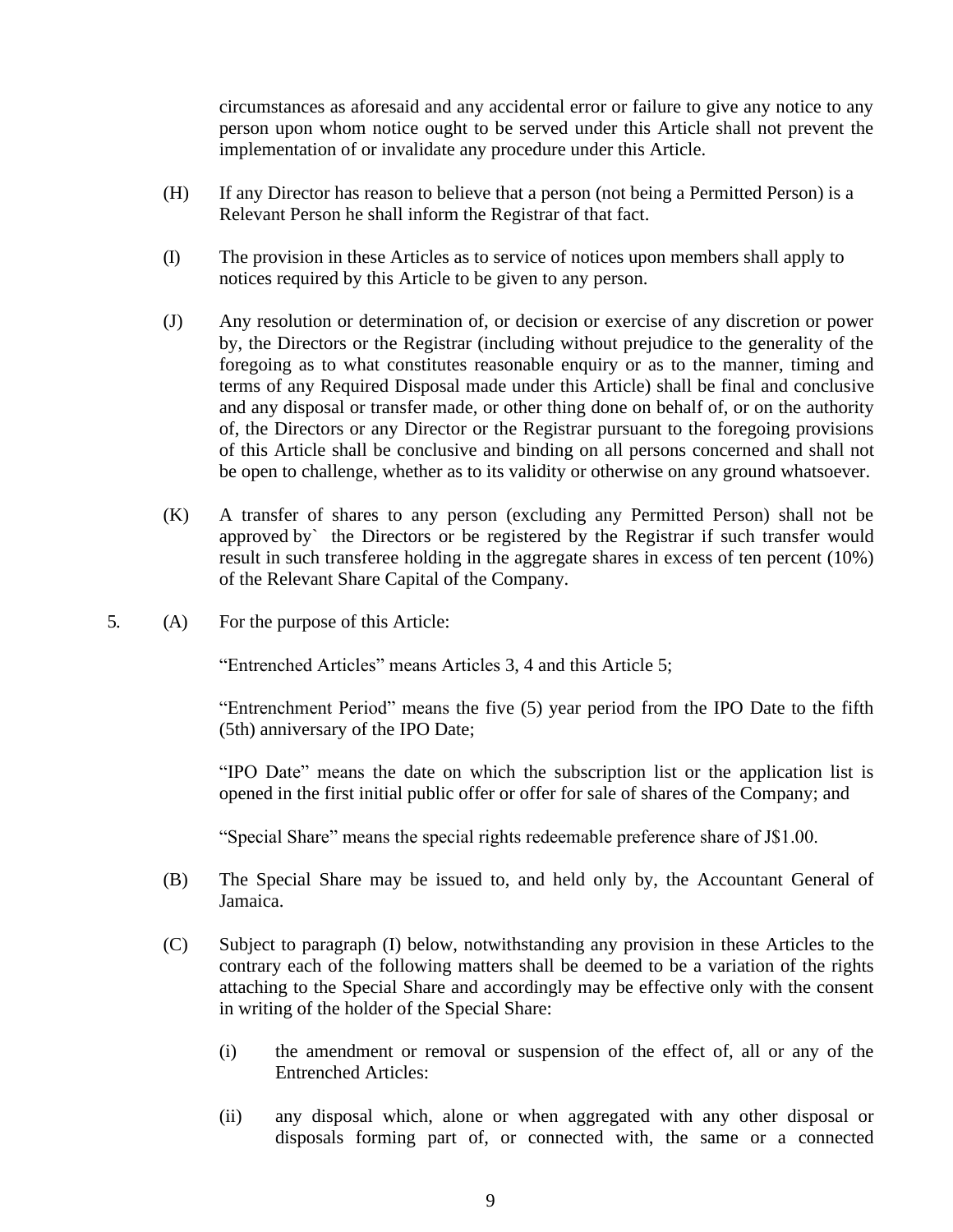transaction, constitutes a disposal of the whole or a material part of the assets of the Company; or

- (iii) the issue of any share in the capital of the Company with voting rights attached thereto not identical with the ordinary shares.
- (D) The holder of the Special Share shall be entitled to receive notice of, and to attend and speak, at any General Meeting and meetings of the holders of any class of shareholders of the Company but the Special Share shall carry no right to vote nor any other rights at any such meeting PROVIDED that if the motion would vary any of the rights attached to the Special Share as provided in paragraph (C) above the consent of the holder of the Special Share shall be required before such variation will be effective.
- (E) On a return of assets in a winding-up of the Company, the holder of the Special Share shall be entitled to repayment of one Jamaican dollar (J\$1.00) irrespective of the capital paid up on the Special Share in priority to any payment to other members. The Special Share confers no further right to receive dividends or to otherwise participate in the profits or assets of the Company.
- (F) The holder of the Special Share may, subject to the provisions of the Act, require the Company to redeem the Special Share at any time by serving written notice upon the Company and delivering the relevant share certificate to the Company.
- (G) If the Entrenched Articles are removed, the holder of the Special Share shall, pursuant to section 59(6) of the Companies Act, 2004, forthwith surrender the Special Share, as a gift, to the Company and shall deliver up the share certificate to the Company.
- (H) Notwithstanding anything herein the holder of the Special Share shall be bound to consent to any of the matters set out in paragraph (C) above during the Entrenchment Period, if the matter is approved as a resolution of the Company by a unanimous affirmative vote of all the members of the Company present in person or by proxy at a general meeting of the Company summoned by not less than twenty-one (21) days' notice; or
- (I) If the Special Share has been redeemed and so long as it is not in issue the Entrenched Articles may be amended or removed by a special resolution.
- (J) The Entrenched Articles shall cease to have any effect on the expiration of the Entrenchment Period PROVIDED HOWEVER that any action taken against any person in accordance with the Entrenched Articles prior to the expiration of the Entrenchment Period shall not be affected by the subsequent cessation of the Entrenched Articles.

6. Subject to any provisions of the Act, each Director and officer of the Company shall be indemnified out of the funds of the Company in respect of all costs, charges, losses, damages, suits and expenses which he shall incur or become liable to pay or which may be brought against him on account of any act, matter or thing which shall be done or undertaken by him in good faith and without neglect, default, breach of duty, or breach of trust on his part in relation to the Company in pursuance of any duty or function under Articles 3, 4 or 5 above.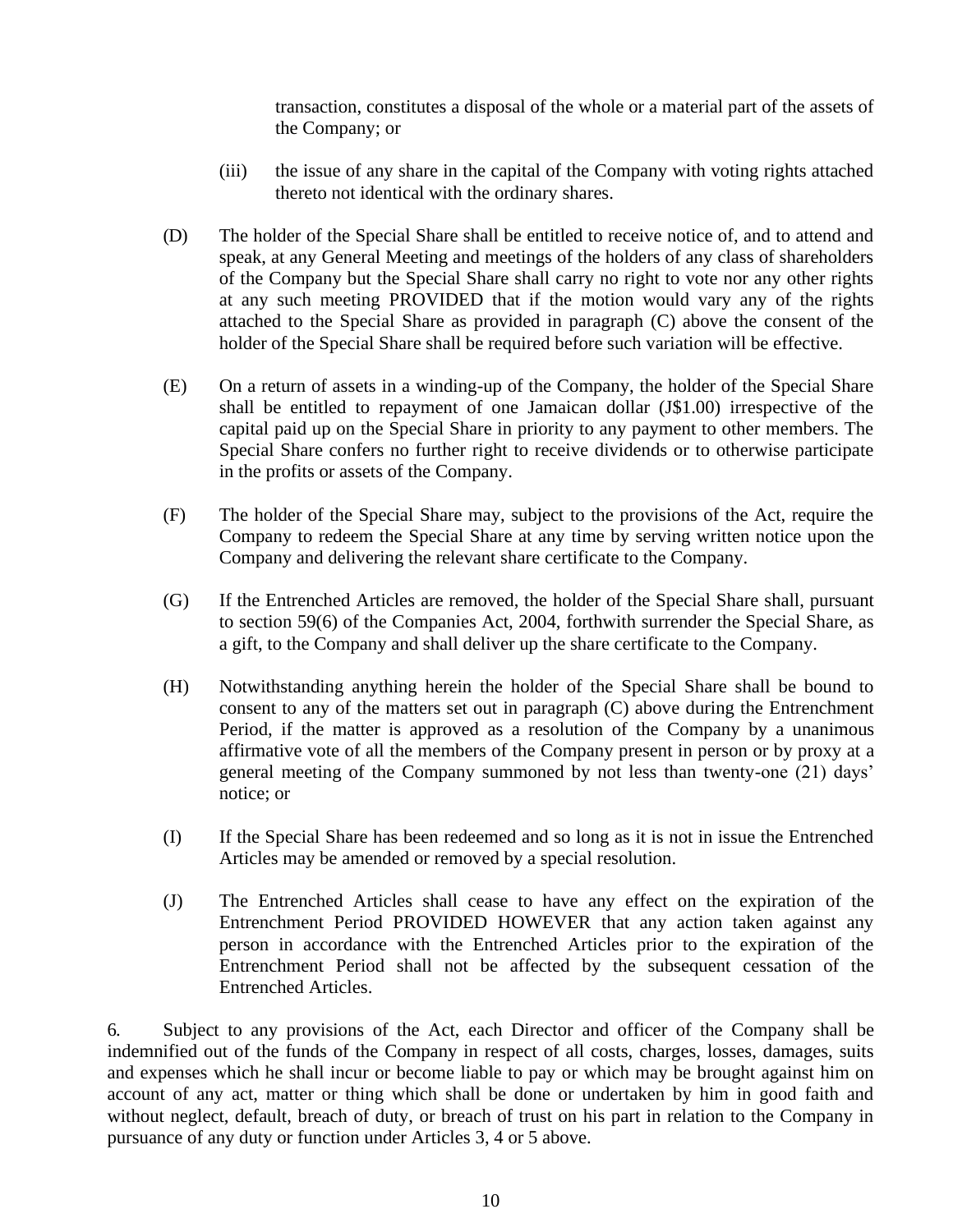#### **PROVISION OF FINANCIAL ASSISTANCE**

7. The Company may, to the extent permitted by law give, whether directly or indirectly, and whether by means of a loan, guarantee, the provision of security or otherwise, any financial assistance for the purpose of or in connection with a purchase or subscription made or to be made by any person of or for any shares in the Company or in its holding company and the Company may, to the extent permitted by law, make a loan for any purpose whatsoever on the security of its shares.

#### **CAPITAL**

8. The authorised share capital of the Company at the date of the adoption of these Articles is unlimited.

9. Without prejudice to any special rights previously conferred on the holders of any shares or class of shares (which special rights may be varied or abrogated only in the manner provided by the next following Article), any share in the capital of the Company may be issued with such preferred, deferred or other special rights, or such restrictions, whether in regard to dividend, return of capital, voting or otherwise, as the Company may from time to time by ordinary resolution determine, and to any extent permitted for the time being by the provisions of the Act, and subject thereto the Company may issue shares (whether ordinary, preference or otherwise) which are, or at the option of the Company are, liable to be redeemed on such terms and in such manner as the Company before or after the issue thereof may by ordinary resolution determine provided that no redeemable shares may be issued at a time when there are no non-redeemable shares in the capital of the Company.

#### **VARIATION OF RIGHTS**

10. (1) Whenever the share capital of the Company is divided into different classes of shares, the rights attached to any class may, subject to the provisions of the Act, be varied or abrogated, either with the consent in writing of the holders of not less than three-fourths of the issued shares of the class, or with the sanction of an extraordinary resolution passed at a separate general meeting of such holders (but not otherwise), and may be so varied or abrogated either whilst the Company is a going concern or during or in contemplation of a winding up and the consent in writing or resolution aforesaid shall be binding upon all the holders of the shares of the class. To every such separate general meeting all the provisions of these Articles relating to general meetings of the Company, or to the proceedings thereat, shall mutatis mutandis apply, except that the necessary quorum shall (notwithstanding anything contained in these Articles) be two persons holding or representing by proxy at least one-third in nominal amount of the issued shares of the class (but so that if at any adjourned meeting of such holders a quorum as above defined is not present, those holders of such shares who are present shall be a quorum) and that any holder of shares in the class present in person or by proxy may demand a poll, and that such holders shall on a poll have one vote for every share of the class held by them respectively. The foregoing provisions of this Article shall apply to the variation or abrogation of the special rights attached to only some of the shares of any class as if each group of shares of the class differently treated formed a separate class, the special rights whereof are to be varied.

(2) Unless expressly provided by the terms of the issue of that class of shares or by the terms upon which such shares are for the time being held, the rights attached to any class of shares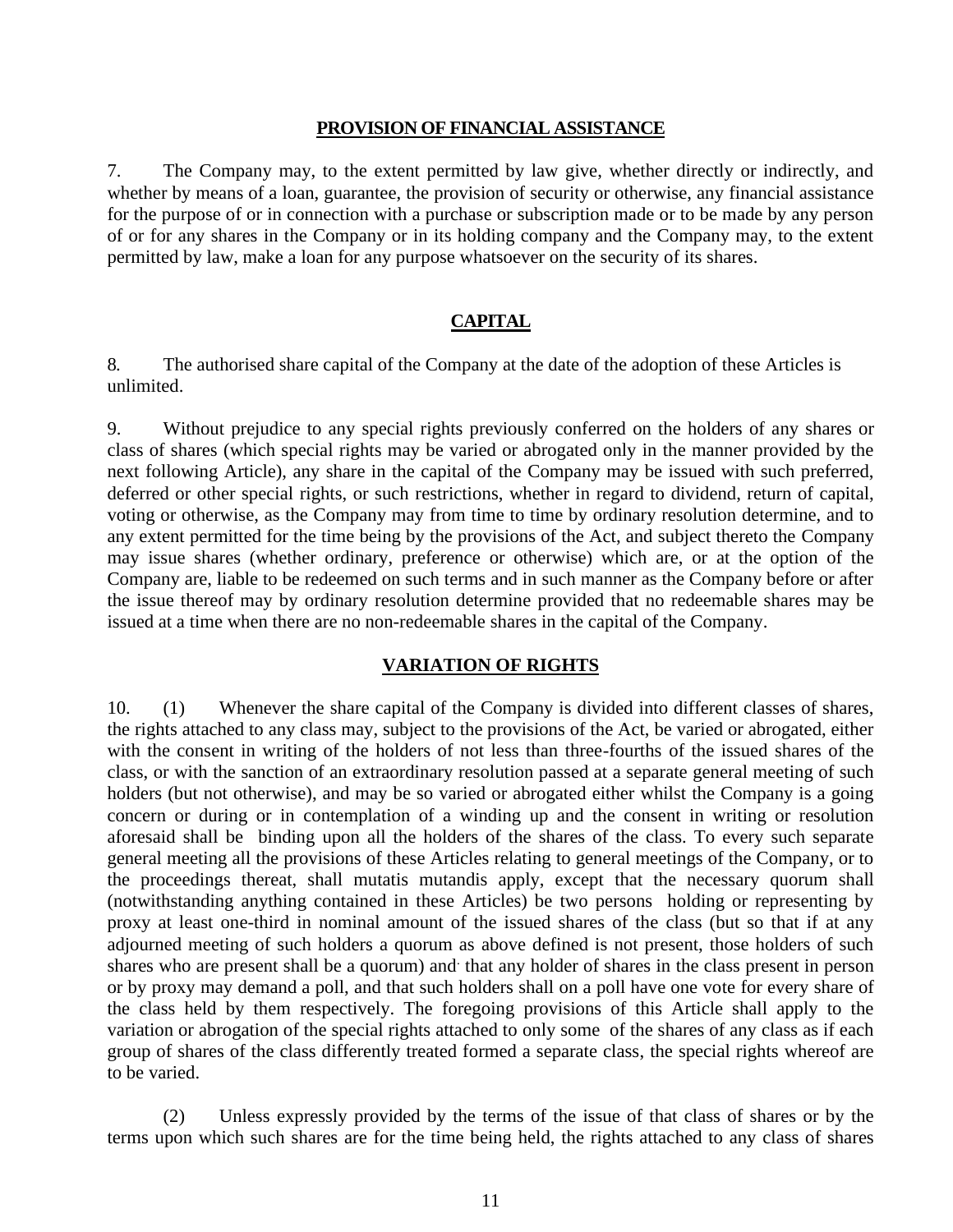shall not (unless otherwise provided by the terms of issue of such shares) be deemed to be varied by the creation or issue of further shares ranking in any respect *pari passu* with that class.

# **ALTERATION OF CAPITAL**

11. The Company may from time to time by ordinary resolution increase its share capital by such sum to be divided into shares of such amounts as the resolution shall prescribe.

- 12. The directors are authorised (from time to time) to allot un-issued shares:
	- (a) in connection with any issue to the holders of ordinary shares pro rata by way of rights (other than holders with registered addresses outside Jamaica to whom an offer would, in the opinion of the directors be impracticable), or by way of capitalisation of undistributed profits or reserves;
	- (b) pursuant to the terms of any previously approved employee share ownership plan ("ESOP"), share option scheme or other like scheme or plan established for the benefit of employees (including freelancers designated by the Board) and executives. References to a plan or scheme being "*previously approved*" means approved in a general meeting by way of an ordinary resolution; or
	- (c) as consideration in exchange for securities (including other shares) or assets or for services rendered.
- 13. (1) The Company may by ordinary resolution:
	- (a) consolidate and divide all or any of its share capital into shares of larger amounts than its existing shares;
	- (b) cancel any shares which, at the date of the passing of the resolution in that behalf, have not been taken, or, agreed to be taken by any person, and diminish the amount of its share capital by the amount of the shares so cancelled; or
	- (c) sub-divide its shares, or any of them, into shares of smaller amounts than is fixed by these Articles or terms of issue (subject, nevertheless, to the provisions of the Act), and so that the resolution whereby any share is sub-divided may determine that, as between the holders of the shares resulting from such sub-division, one or more of the shares may have any such preferred or other special rights over, or may have such deferred rights, or be subject to any such restrictions as compared with the others as the Company has power to attach to unissued or new shares and subject further to the provisions of section  $65(1)(d)$  of the Act.

(2) The Company may, by special resolution, reduce its share capital, any capital redemption reserve fund or any share premium account in any manner subject to any condition and consent required by law. The Company may also:

- (a) extinguish or reduce a liability in respect of an amount unpaid on any shares;
- (b) reduce its stated capital by an amount that is not represented by realisable assets; or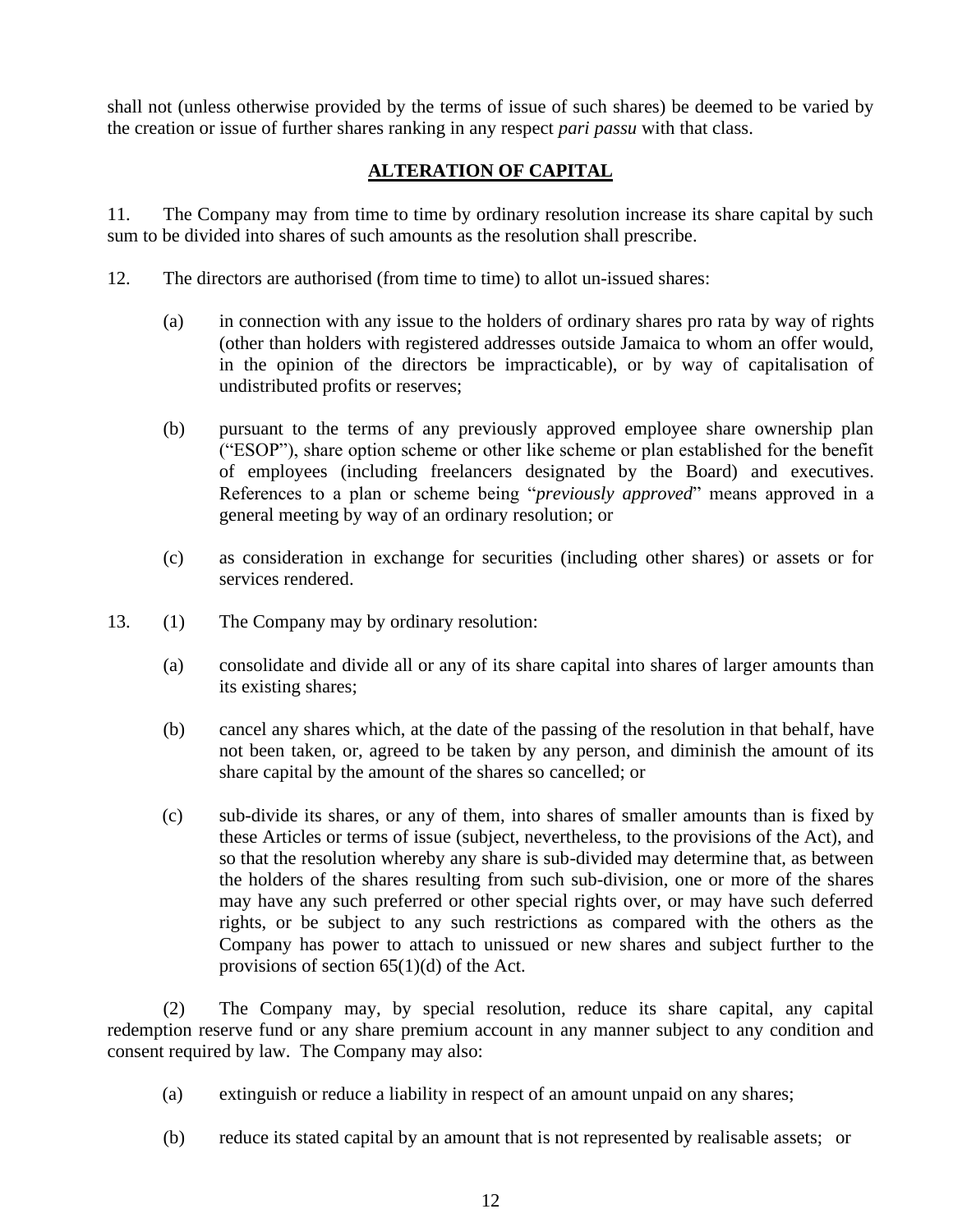(c) return to its shareholders any of its assets which are in excess of the wants of the Company.

#### **SHARES**

14. Save as the Company may by ordinary resolution otherwise direct, the shares in the capital of the Company for the time being shall be at the disposal of the Directors, and they may allot, (with or without conferring rights of renunciation) grant options over, or otherwise dispose of them to such persons, at such times, and on such terms as they think proper, but so that no shares shall be issued at a discount, except in accordance with the Act.

15. The Company may from time to time pay underwriting, brokerage or other commissions on the issue of any share capital out of any profits, surplus or reserve or to the full extent permitted by the Act. The commission may be at such rate (whether or not exceeding 10%) as the Board may from time to time determine and may be satisfied in whole or in part by the allotment (if so agreed) of fully or partly paid shares

16. Except as required by law, and for the purpose of these Articles, no person shall be recognised by the Company as holding any share upon any trust, and the Company shall not be bound by or compelled in any way to recognise (even when having notice thereof) any equitable, contingent, future or partial interest in any share, or any interest in any fractional part of a share, or (except only as by these Articles or by law otherwise provided) any other right in respect of any share, except an absolute right to the entirety thereof in the registered holder. For the avoidance of doubt, it is hereby declared that this Article shall not apply to the provisions of Articles 3, 4 and 5 of these Articles.

#### **CERTIFICATES**

17. Every person whose name is entered as a member in the Register of Members shall be entitled without payment to receive within thirty (30) days after allotment or lodgment of transfer (or within such shorter period as the terms of issue shall provide) one certificate for all his shares of any one class. Every certificate shall be issued under the Seal and shall bear the signatures of at least one Director and the Secretary, or a second Director or such other person as may be appointed by the Directors, and shall specify the shares to which it relates, and the amount paid up thereon. Notwithstanding anything herein, the Company shall not be bound to register more than four persons as joint holders of any share and in the case of a share held jointly by several persons, the Company shall not be bound to issue more than one certificate therefor and delivery of a certificate to one of such persons shall be sufficient delivery to all. The signatures of any Director, Secretary or other authorised person aforesaid may be printed or reproduced by any substitute for writing.

18. (1) If a share certificate is defaced, lost or destroyed, it may be renewed on payment of such fee (if any), not exceeding twenty cents (J\$0.20), and on such terms (if any) as to evidence and indemnity and the payment of out-of-pocket expenses of the Company in investigating the circumstances as the Directors think fit and subject to the delivery up of the old certificate, if defaced.

(2) Where only some of the shares comprised in a share certificate are transferred, the old certificate shall be cancelled and a single new certificate for such shares shall be issued in lieu thereof without charge.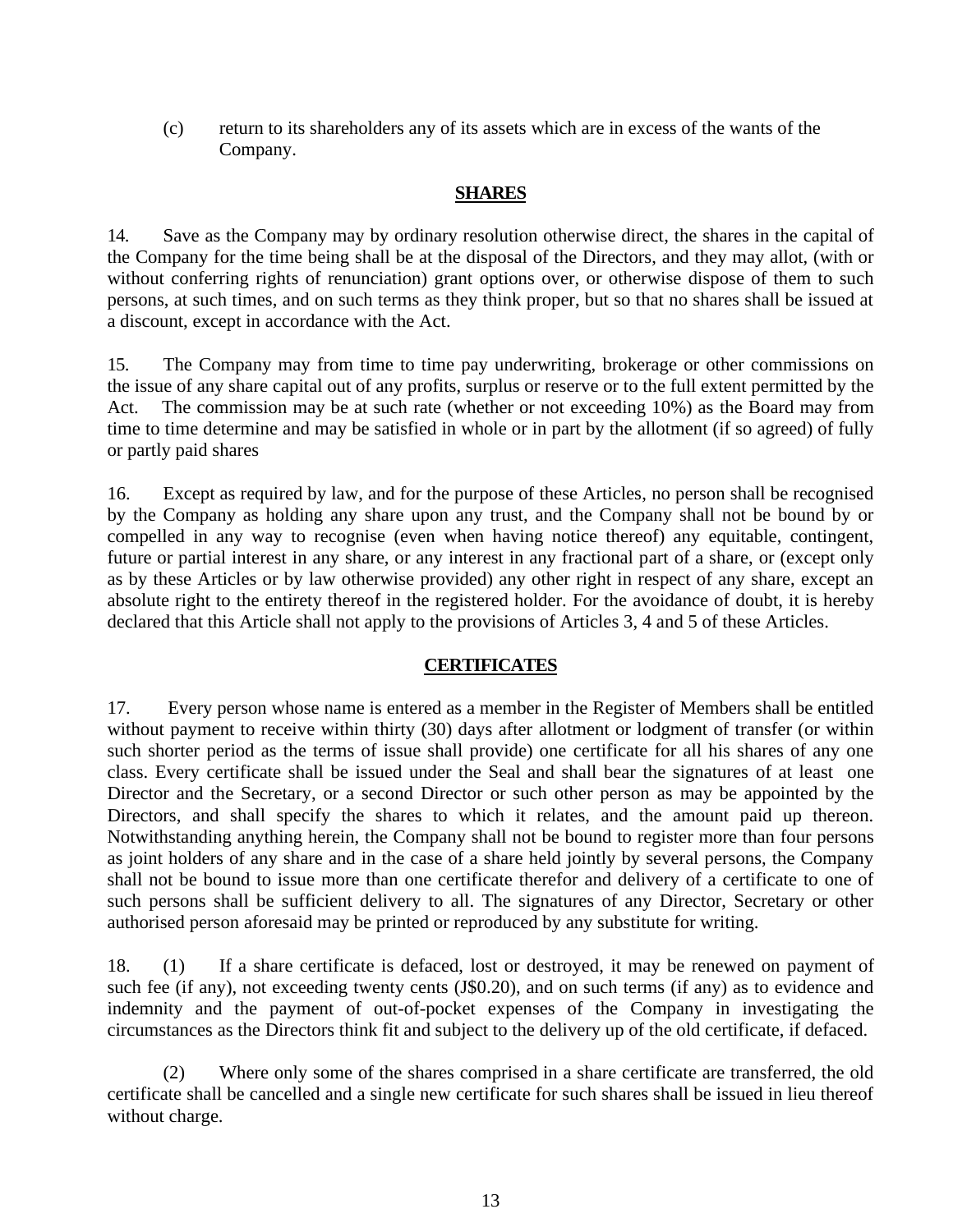## **CALLS ON SHARES**

19. The Directors may from time to time make calls upon the members in respect of any moneys unpaid on their shares (whether on account of the nominal value of the shares or by way of premium) and not by the terms of issue thereof made payable at fixed times provided that no call on any shares shall exceed one-half of the nominal value of the share or be payable at less than one month from the date fixed for the payment of the last preceding call, and each member shall (subject to receiving at least fourteen days' notice specifying the time or times and place of payment) pay to the Company at the time or times and place so specified the amount called on his shares. A call may be revoked or postponed as the Directors may determine.

20. A call shall be deemed to have been made at the time when the resolution of the Directors authorising the call was passed and may be made payable by instalments.

21. The joint holders of a share shall be jointly and severally liable to pay all calls in respect thereof.

22. If a sum called in respect of a share is not paid before or on the day appointed for payment thereof, the person from whom the sum is due shall pay interest on the sum from the day appointed for payment thereof to the time of actual payment at such rate, not exceeding twenty-five per cent (25%) per annum, as the Directors may determine, but the Directors shall be at liberty to waive payment of such interest wholly or in part.

23. Any sum (whether on account of the nominal value of the share or by way of premium) which by the terms of issue of a share becomes payable upon allotment or at any fixed date, shall for all the purposes of these Articles be deemed to be a call duly made and payable on the date on which, by the terms of issue, the same becomes payable, and in case of non-payment all the relevant provisions of these Articles as to payment of interest and expenses, forfeiture or otherwise shall apply as if such sum had become payable by virtue of a call duly made and notified.

24. The Directors may on the issue of shares differentiate between the holders as to the amount of calls to be paid, and the times of payment.

25. The Directors may, if they think fit, receive on loan from any member willing to advance the same a sum or sums aggregating all or any part of the moneys (whether on account of the nominal value of the shares or by way of premium) uncalled and unpaid upon the shares held by him, and such loan shall thereafter be applied to extinguish, so far as the same shall extend, the liability upon the shares in respect of which it is made, and upon the money so lent or so much thereof as from time to time exceeds the amount of the calls then made upon the shares concerned, the Company may pay interest at such rate (not exceeding fifteen per cent (15%), per annum) as the member making such loan and the Directors agree provided that the member shall not thereby be entitled to participate in respect thereof in a dividend subsequently declared. The Directors may also at any time repay the amount so advanced upon giving to such members one month's notice in writing.

### **FORFEITURE AND LIEN**

26. If a member fails to pay in full any call or instalment of a call on the day appointed for payment thereof, the Directors may at any time thereafter serve a notice on him requiring payment of so much of the call or instalment as is unpaid, together with any interest and expenses which may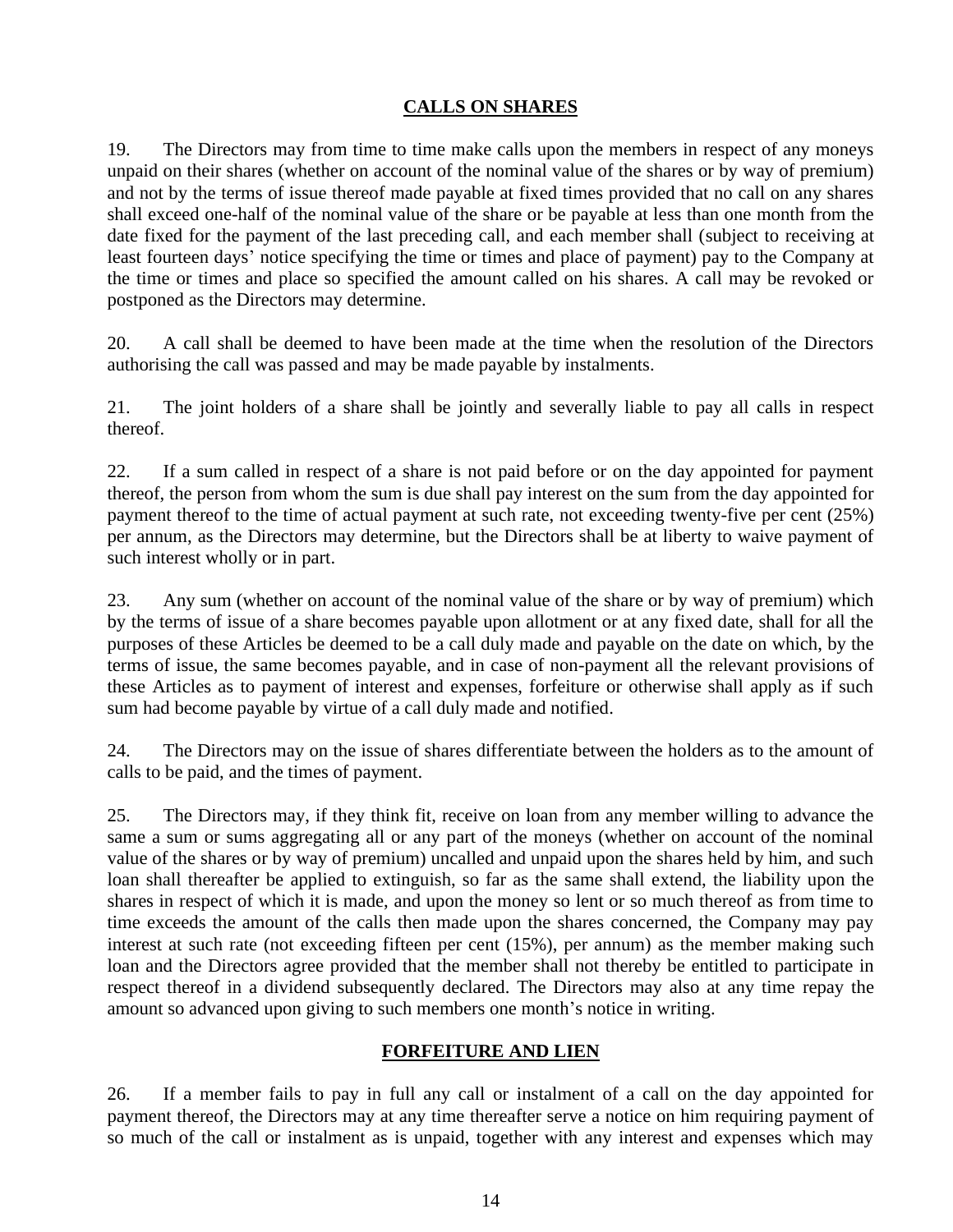have accrued.

27. The notice shall name a further day (not less than seven days from the date of the Notice) on or before which and the place where the payment required by the notice is to be made and shall state that in the event of non-payment in accordance therewith the shares on which the call was made will be liable to forfeiture.

28. If the requirements of any such notice as aforesaid are not complied with, any share in respect of which such notice has been given may at any time thereafter, before payment of all calls and interest and expenses due in respect thereof has been made, be forfeited by a resolution of the Directors to that effect. Such forfeiture shall include all dividends declared in respect of the forfeited share and not actually paid before forfeiture. The Directors may accept a surrender of any share liable to be forfeited hereunder.

29. A share so forfeited or surrendered shall become the property of the Company and may be sold, re-allotted or otherwise disposed of, either to the person who was before such forfeiture or surrender the holder thereof or entitled thereto, or to any other person, upon such terms and in such manner as the Directors think fit, and at any time before a sale, re-allotment or disposition, the forfeiture or surrender may be cancelled on such terms as the Directors think fit. The Directors may, if necessary, authorize some person to transfer a forfeited or surrendered share to any such other person as aforesaid.

30. A shareholder whose shares have been forfeited or surrendered shall cease to be a member in respect of the shares, but shall notwithstanding the forfeiture or surrender remain liable to pay to the Company all moneys which at the date of forfeiture or surrender were presently payable by him to the Company in respect of the shares, with interest thereon at twenty five per cent (25%) per annum (or such lower rate as the Directors may approve) from the date of forfeiture or surrender until payment but the Directors may waive payment of such interest either wholly or in part and the Directors may enforce payment without any allowance for the value of the shares at the time of forfeiture or surrender.

31. The Company shall have a first and paramount lien on every share (not being a fully paid share) for all moneys, (whether presently payable or not), called or payable at a fixed time in respect of such share; and the Company shall also have a first and paramount lien and charge on all shares (other than fully paid shares) standing registered in the name of a member (whether alone or jointly with other persons) for all the debts and liabilities of such member or his estate to the Company and whether the same shall have been incurred before or after notice to the Company of any equitable or other interest in such share in favour of any person other than such member and whether the period for the payment or discharge of the same shall have actually arrived or not, and notwithstanding that the same are joint debts or liabilities of such member or his estate and any other person, whether a member of the Company or not. The Company's lien (if any) on a share shall extend to all dividends and distributions (including bonus shares) payable thereon. The Directors may resolve that any share shall for some specified period be exempt from the provisions of this Article. The acceptance by the Company of a transfer and the registration by the Company of the transferee as the holder of a share shall, except to any extent notified to the transferee before such registration, operate as a waiver of such lien as against the transferee or any person claiming through or under him.

32. The Company may sell in such manner as the Directors think fit any share on which the Company has a lien, but no sale shall be made unless some sum in respect of which the lien exists is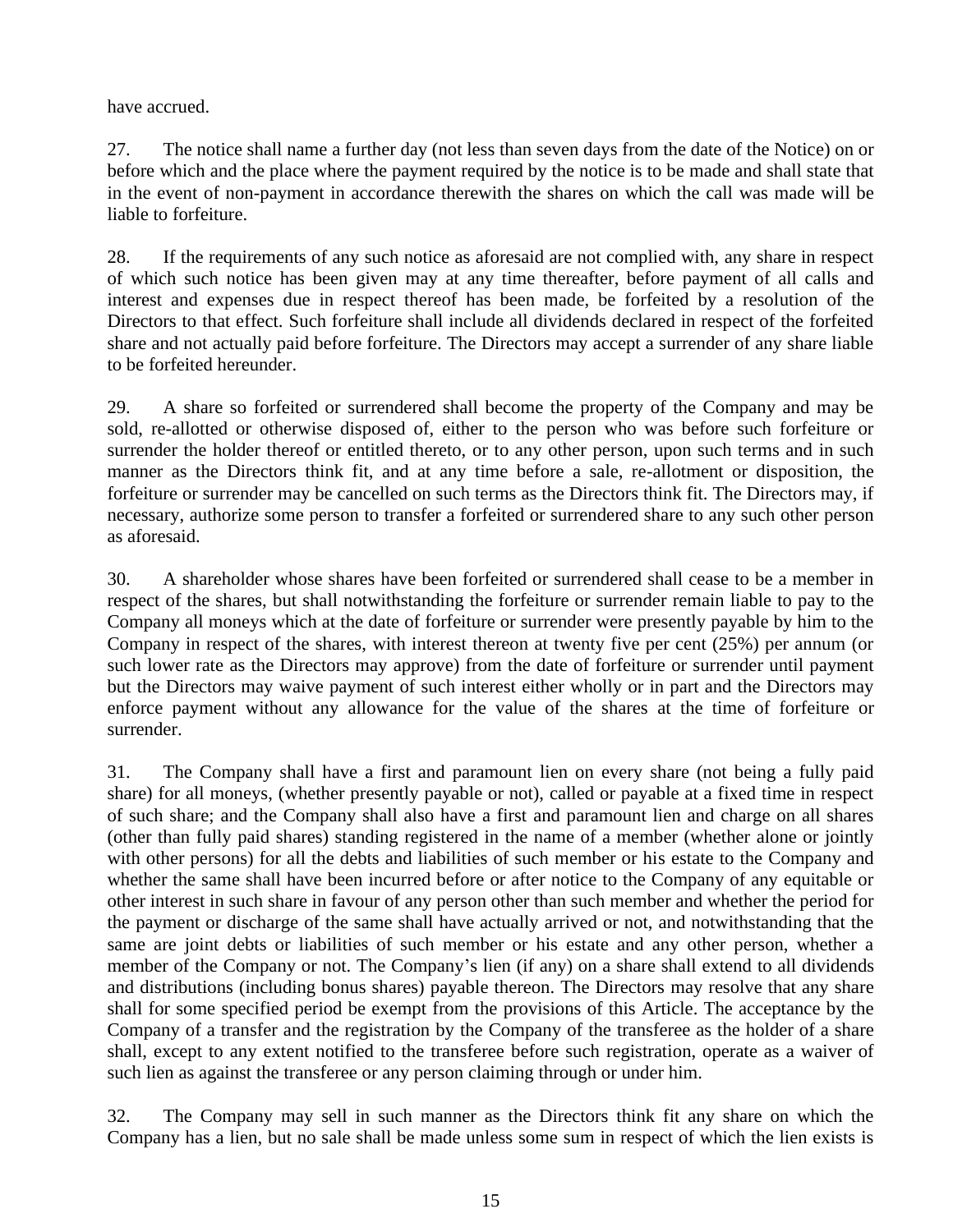presently payable, nor until the expiration of fourteen (14) days after a notice in writing, stating and demanding payment of the sum presently payable, and giving notice of intention to sell in default, shall have been given to the registered holder for the time being of the share or the person entitled thereto by reason of his death or bankruptcy.

33. The net proceeds of such sale after payment of the costs of such sale shall be applied in or towards payment or satisfaction of the debt or liability in respect whereof the lien exists, so far as the same is presently payable, and any residue shall (subject to a like lien for debts or liabilities not presently payable as existed upon the shares prior to the sale) be paid to the person entitled to the shares at the time of the sale. For giving effect to any such sale the Directors may authorise some person to transfer the shares sold to the purchaser.

34. A statutory declaration in writing that the declarant is a Director of the Company and that a share has been forfeited or surrendered or sold to satisfy a lien of the Company on a date stated in the declaration shall be conclusive evidence of the facts therein stated as against all persons claiming to be entitled to the share, and such declaration and the receipt of the Company for the consideration (if any) given for the share on the sale, re-allotment or disposal thereof together with the new share certificate for the share delivered to a purchaser or allottee thereof shall (subject to the execution of a transfer if the same be required) constitute a good title to the share, and the person to whom the share is sold, re-allotted or disposed of shall be registered as the holder of the share and shall not be bound to see to the application of the purchase money (if any) nor shall his title to the share be affected by any irregularity or invalidity in the proceedings in reference to the forfeiture, surrender, sale, reallotment or disposal of the share.

### **TRANSFER OF SHARES**

35. The instrument of transfer of a share shall be signed by or on behalf of the transferor and transferee, and the transferor shall be deemed to remain the holder of the share until the name of the transferee is entered in the Register of Members in respect thereof provided that the Directors may, subject to section 75 of the Act, dispense with the execution of an instrument of transfer by the transferee in any case in which they think fit. Notwithstanding the foregoing, the Directors may, to the extent permitted by applicable law, accept and give effect to transfers effected through the depository system operated by the Jamaica Central Securities Depository Limited ("JCSD").

36. A duly completed Application Form in an offer for sale or a rights offer shall be deemed to be a proper instrument of transfer for the purposes of section 75 of the Act whether it has been signed by the transferor.

37. The Directors may, in their absolute discretion and without assigning any reason therefor, decline to register any transfer of shares (except in the case of fully-paid shares) to a person of whom they shall not approve, and they may also decline to register any transfer of shares on which the Company has a lien. If the Directors refuse to register a transfer they shall within two months after the date on which the transfer was lodged with the Company send to the transferee notice of the refusal. So long as the Entrenched Articles shall remain in effect, the Directors shall also refuse to register a transfer of shares if by registering same the result would be that the transferee would become a Relevant Person (as defined in Article 4 of these Articles) except in the case of a Permitted Person, (as likewise defined).

38. The Directors may decline to recognise any instrument of transfer, unless-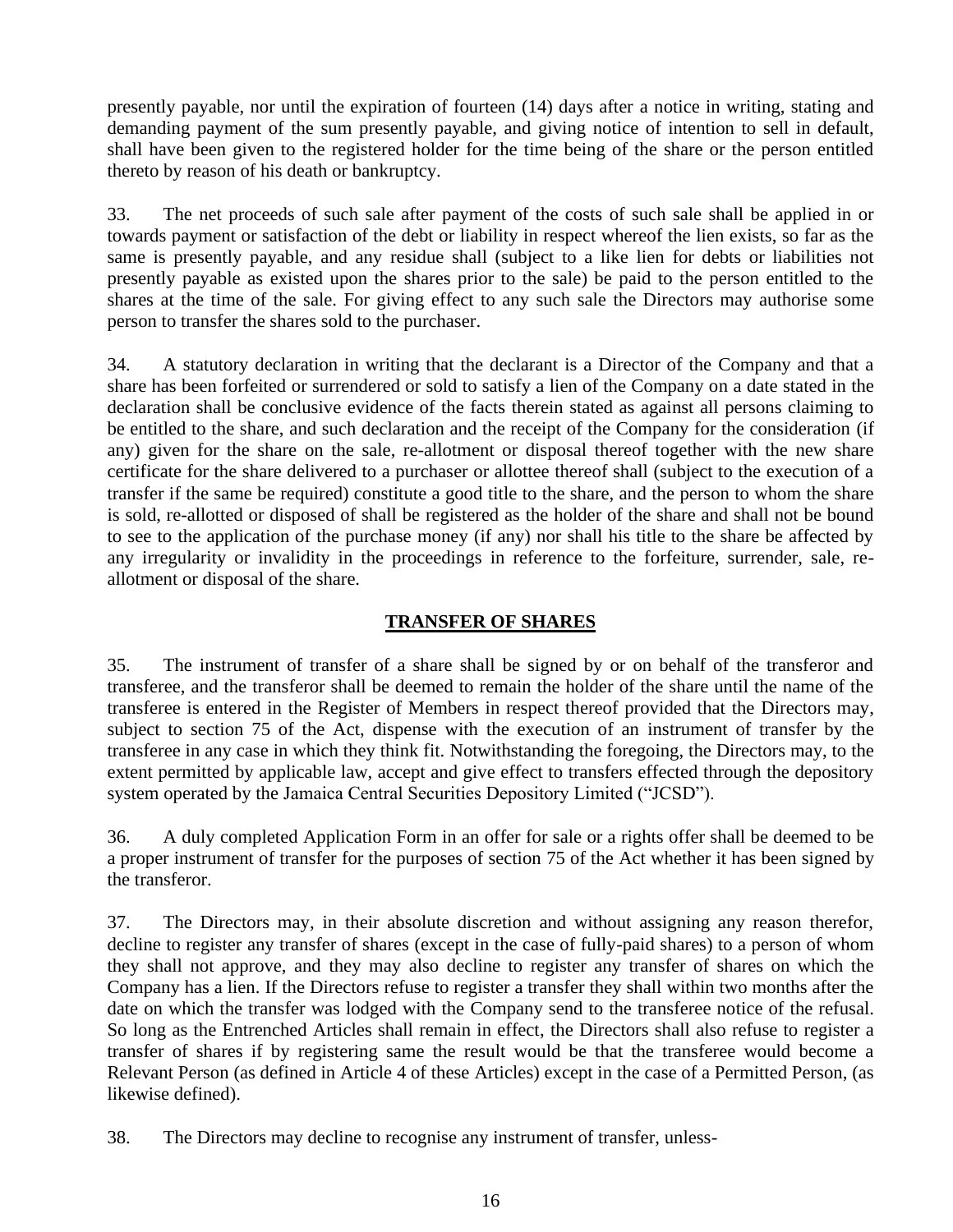- (a) the instrument of transfer is deposited at the Office or such other place as the Directors may appoint accompanied by the certificate of the shares to which it relates, and such other evidence as the Directors may reasonably require to show the right of the transferor to make the transfer (and if the instrument of transfer is executed by some other person on his behalf, the authority of that person so to do); and
- (b) the instrument of transfer is in respect of only one class of share; and
- (c) the instrument of transfer has been duly impressed in accordance with the Transfer Tax Act and with stamp duty (if chargeable).

All instruments of transfer shall be retained by the Company.

39. The registration of transfers may be suspended at such times and for such period as the Directors may from time to time determine, provided always that such registration shall not be suspended for more than thirty days in any year.

40. No fee shall be charged by the Company in respect of the registration of any instrument of transfer, probate, or letters of administration, certificate of marriage or death, power of attorney or other document relating to or affecting the title to any shares or for making any entry in the register affecting the title to any share.

41. Nothing herein contained shall preclude the Directors from recognising a renunciation of the allotment of any share by the allottee in favour of some other person.

### **TRANSMISSION OF SHARES**

42. In case of the death of a member, the survivors or survivor where the deceased was a joint holder, and the executors or administrators of the deceased where he was a sole or only surviving holder, shall (subject to the provisions of Articles 3, 4 and 5 above) be the only persons recognised by the Company as having any title to his shares, but nothing herein contained shall release the estate of a deceased holder (whether sole or joint) from any liability in respect of any share solely or jointly held by him, or the share from any lien existing in favour of the Company.

43. Subject to the provisions of Articles 3, 4 and 5 above, any person becoming entitled to a share in consequence of the death or bankruptcy of a member may, subject as hereinafter further provided, either be registered himself as holder of the share upon giving to the Company notice in writing of his desire or transfer such share to some other person. All the limitations, restrictions and provisions of these Articles relating to the right to transfer and the registration of transfers of shares shall be applicable to any such notice or transfer as aforesaid as if the death or bankruptcy of the member had not occurred and the notice or transfer were a transfer executed by such member.

44. Subject to the provisions of Articles 3, 4 and 5 above, a person becoming entitled to a share in consequence of the death or bankruptcy of a member may give a discharge for all dividends and other moneys payable in respect of the shares, but he shall not be entitled in respect of it to exercise any right conferred by membership in relation to meetings of the Company or, save as otherwise provided by or in accordance with these Articles, to any of the rights or privileges of a member until he shall have become a member in respect of the share, and should he fail either to transfer the share or to elect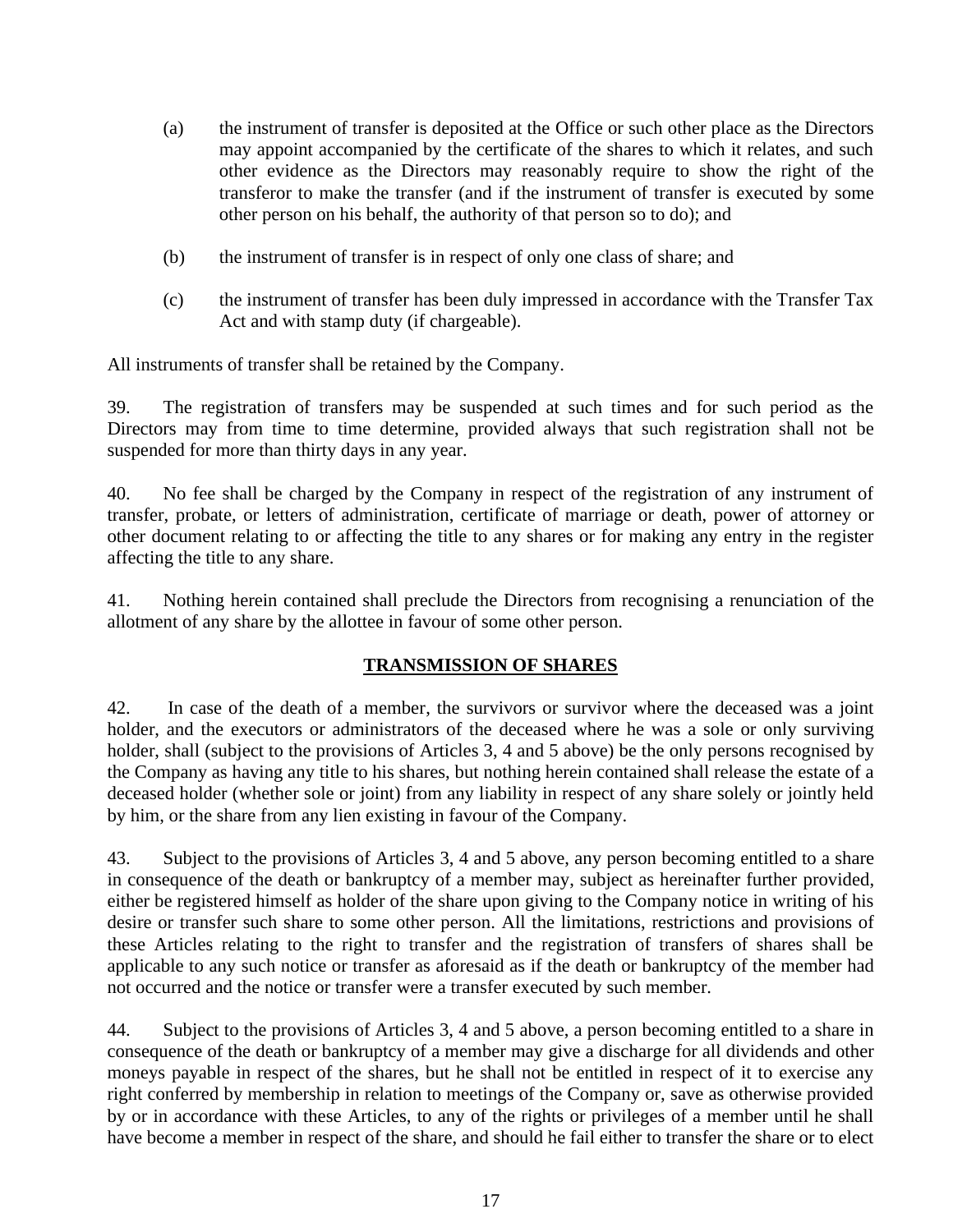to be registered as a member in respect thereof within sixty days of being required so to do by the Directors, he shall (subject as aforesaid) in the case of shares which are fully paid up be deemed to have elected to be registered as a member in respect thereof and may be registered accordingly.

## **STOCK**

45. The Company may by ordinary resolution convert any paid-up shares into stock and may from time to time by like resolution reconvert any stock into paid-up shares of any denomination.

46. The holders of stock may transfer the same or any part thereof in the same manner and subject to the same regulations as shares and subject to which the shares from which the stock arose might prior to conversion have been transferred or as near thereto as circumstances admit, but no stock shall be transferable except in such units as the Directors may from time to time determine, provided that such units shall not be greater than the nominal amount of the shares from which the stock arose.

47. The holders of stock shall, according to the amount of stock held by them, have the same rights, privileges and advantages as regards dividends, participation in assets on a winding up, voting at meetings, and other matters, as if they held the shares from which the stock arose, but no such privilege or advantage (except participation in the dividends and profits of the company and in assets on a winding up) shall be conferred by an amount of stock which would not, if existing in shares, have conferred such privilege or advantage.

48. All such of the provisions of these Articles as are applicable to paid-up shares shall apply to stock.

# **PURCHASE OF OWN SHARES**

49. Subject to the provisions of the Act, the Company may exercise, to the fullest extent, the powers granted by sections 58, 59 and 70 of the Act to purchase or otherwise deal in its own shares (including any redeemable shares).

50. Where the shares to be repurchased are listed on a stock exchange, then the repurchase shall be effected by way of tenders to all holders of such shares unless such holders in general meeting shall, by ordinary resolution, resolve otherwise.

# **GENERAL MEETINGS**

51. An annual general meeting shall be held once in every year, at such time (within a period of not more than fifteen (15) months after the holding of the last preceding annual general meeting) and place as may be determined by the Directors. All other general meetings of the Company shall be called extraordinary general meetings.

52. The Directors may, whenever they think fit, convene an extraordinary general meeting, and extraordinary general meetings shall also be convened on such requisition, or, in default, may be convened by such requisitionists, as provided in section 128 of the Act.

53. The requisition aforesaid shall state the objects of the meeting and shall be signed by the requisitionists and shall be deposited at the Office and may consist of several documents in like form, each signed by one or more requisitionists.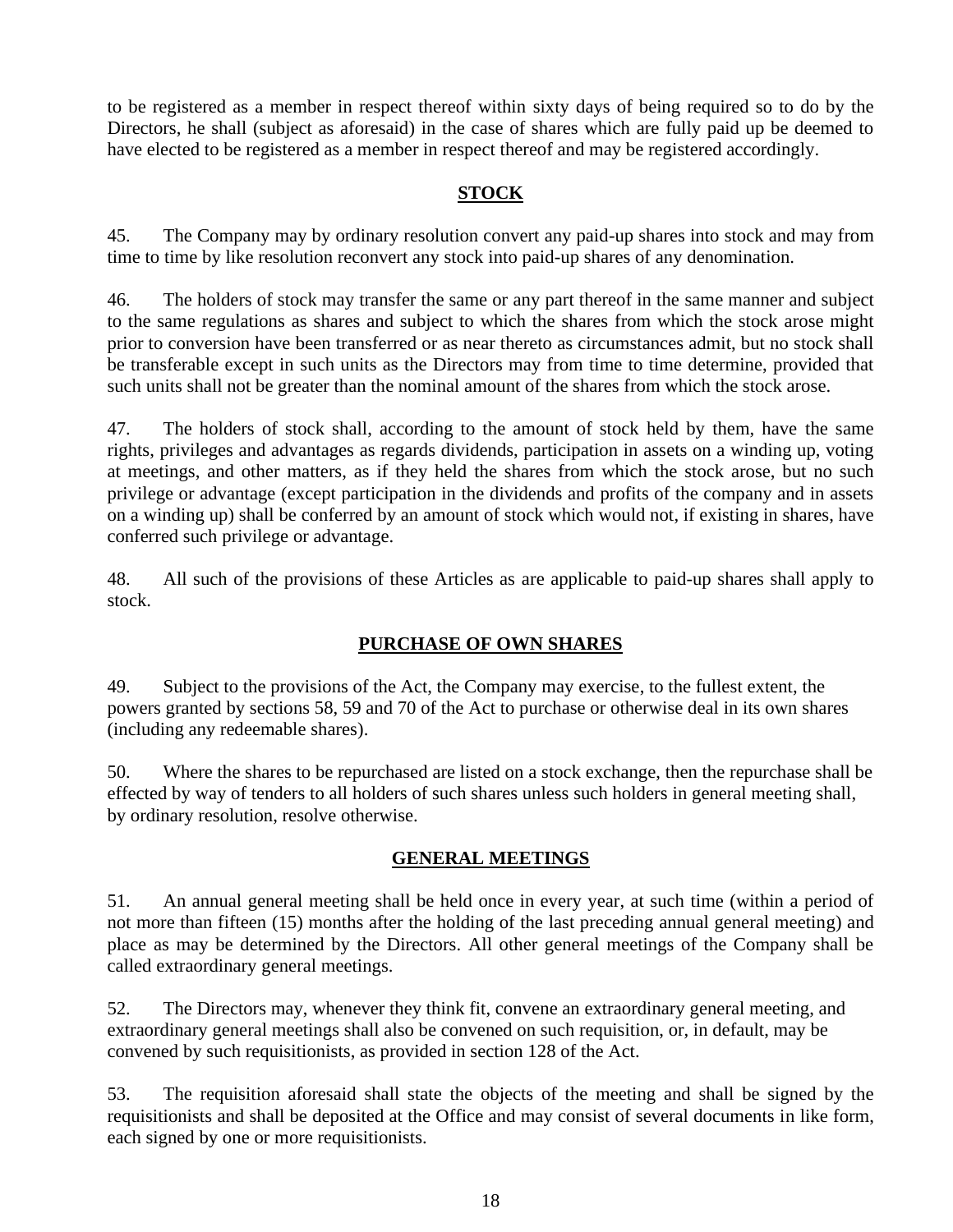54. If the Directors do not within twenty one days (21) from the date of the deposit of the requisition proceed duly to convene a general meeting, the requisitionists or any of them, representing not less than one-tenth of the total voting rights of all of them, having at the said date a right to vote at general meetings of the Company may themselves convene a meeting, but any meeting so convened shall not be held after the expiration of three (3) months after the said date.

55. If at any such meeting a resolution requiring confirmation at another meeting shall be passed, the Directors shall forthwith convene a further extraordinary general meeting for the purpose of considering such resolution and if thought fit of confirming such resolution as a special resolution and if the Directors do not within seven (7) days from the date of the passing of the first resolution proceed duly to convene such further meeting, the requisitionists or any of them, representing not less than one-tenth of the total voting rights aforesaid, may themselves convene such meeting.

56. A meeting convened under the foregoing provisions by the requisitionists shall be convened in the same manner as nearly as possible as that in which meetings are to be convened by the Directors.

57. Any reasonable expenses incurred by the requisitionists by reason of the failure of the Directors duly to convene a meeting, shall be repaid to the requisitionists by the Company and any sum so repaid shall be deducted by the Company out of any sums due or to become due from the Company by way of fees or other remuneration in respect of their services to such of the Directors as were in default.

58. (1) Notwithstanding anything in these Articles, the Company may, to the fullest extent permitted by applicable law, convene and hold a meeting of its members as a hybrid meeting or a virtual meeting and every notice calling a hybrid meeting or a virtual meeting shall identify the meeting as such.

(2) If the Company holds a hybrid meeting it shall have power to limit the number of persons in attendance at any physical venue to such number as may be allowed under applicable law.

(3) The notice of a virtual meeting need not specify a physical venue but shall be recorded as held in Jamaica.

(4) Where the Company holds a hybrid meeting or a virtual meeting, the use of Electronic means for the purpose of enabling members to participate in such meeting may be made subject only to such requirements and restrictions as are:

- i) necessary to ensure the identification of persons attending and participating in the general meeting and the security of the Electronic means; and
- ii) proportionate to the achievement of the objective of a general meeting of members of the Company such that members have every opportunity as might reasonably be afforded by the Company, to participate in the hybrid meeting or virtual meeting as the case may be.

(5) Where the Company holds a hybrid meeting or a virtual meeting it shall have powers to require reasonable evidence of the entitlement of any person, who is not a member, to participate in such meeting.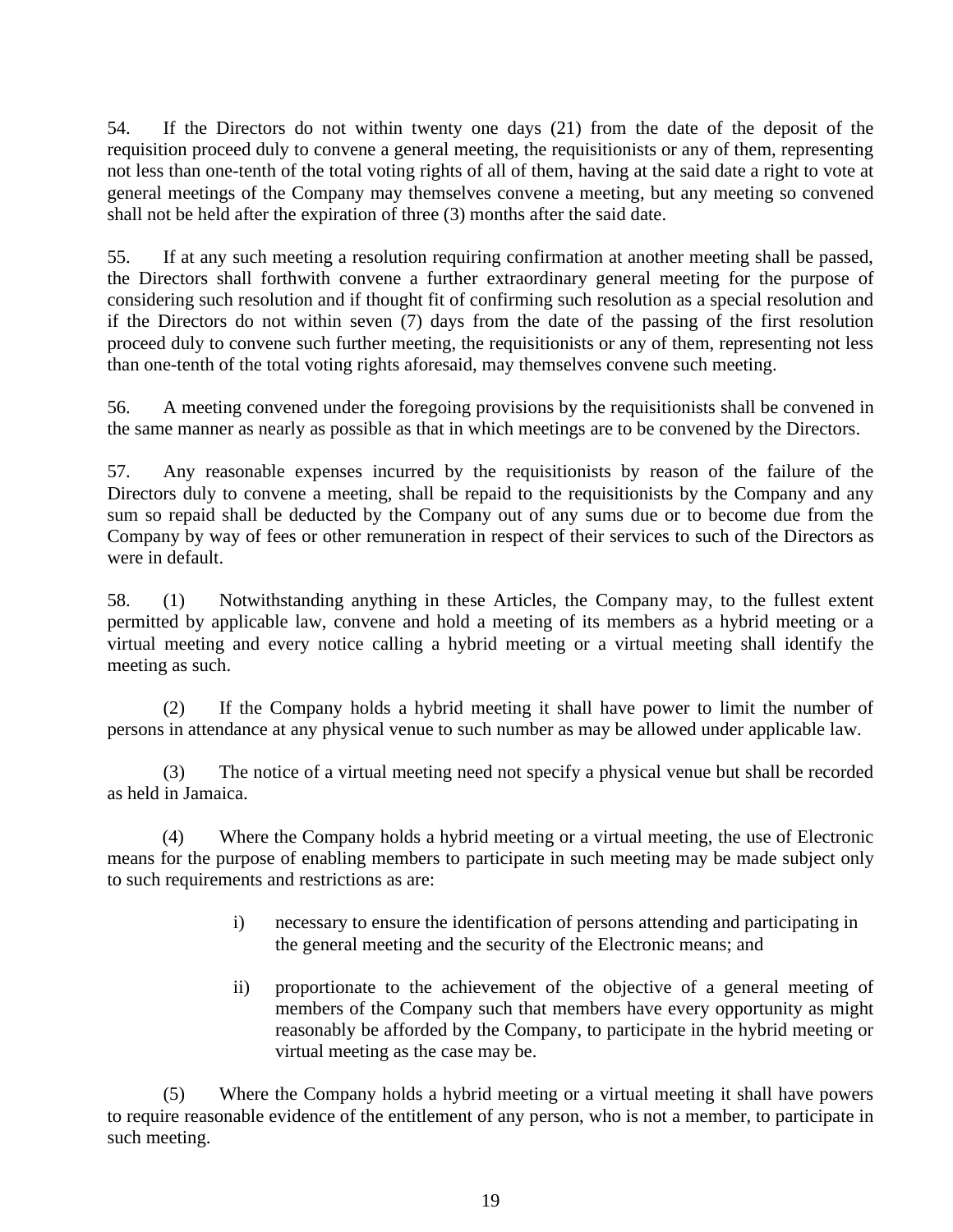(6) The right of a member to attend a hybrid meeting or a virtual meeting may be exercised by the member's proxy and notwithstanding anything to the contrary contained in these Articles, a proxy form may be returned to the Company by Electronic means and shall be deemed to have been deposited for the purposes of Article 82 and valid, provided that the Company is able to identify that the proxy form has been duly stamped in accordance with the applicable law.

(7) A member who, at any hybrid meeting or virtual meeting, either (i) votes by Electronic means or (ii) utilises Electronic means which provide a reasonable opportunity to participate shall, for all intents and purposes of these Articles, be treated as attending the meeting in person and if he casts a vote, as voting in person.

(8) Any technological failure or inability of a member to remain in any meeting convened in accordance with this Article 58 shall not invalidate any resolutions passed or proceedings taken at such meeting provided that a quorum is present at all times.

58A. If at any time there are not within the Island sufficient members of the Board of Directors capable of acting to form a quorum, any two Directors may convene an extraordinary general meeting in the same manner as nearly as possible as that in which meetings may be convened by the Directors.

### **NOTICE OF GENERAL MEETINGS**

59. An annual general meeting and any general meeting at which it is proposed to pass a special resolution or (save as provided by the Act) a resolution of which special notice has been given to the Company, shall be called by at least twenty-one days' notice in writing and any other general meeting by at least fourteen days' notice in writing. The period of notice shall in each case be exclusive of the day on which it is served or deemed to be served and of the day on which the meeting is to be held, and shall be given in manner hereinafter mentioned to all members entitled to receive such notices from the Company provided that a general meeting, notwithstanding that it has been called by shorter notice than that specified above, shall be deemed to have been duly called if it is so agreed:

- (a) in the case of an annual general meeting, by all the members entitled to attend and vote thereat; and
- (b) in the case of an extraordinary general meeting, by a majority in number of the members having a right to attend and vote thereat, being a majority together holding not less than ninety five percent (95%) in nominal value of the shares giving that right.

The accidental omission to give notice of a meeting or a form of proxy to, or the non-receipt of notice or form of proxy by, any person entitled to receive notice and the giving of notice to any person not entitled thereto shall not invalidate any general meeting or any proceedings thereat.

60. (1) Every notice calling a general meeting shall specify the place and/or online location (where applicable) or details sufficient to facilitate attendance by members and the day and hour of the meeting, and there shall appear with reasonable prominence in every such notice a statement that a member entitled to attend and vote is entitled to appoint a proxy or proxies to attend and vote instead of him and that a proxy need not be a member of the Company.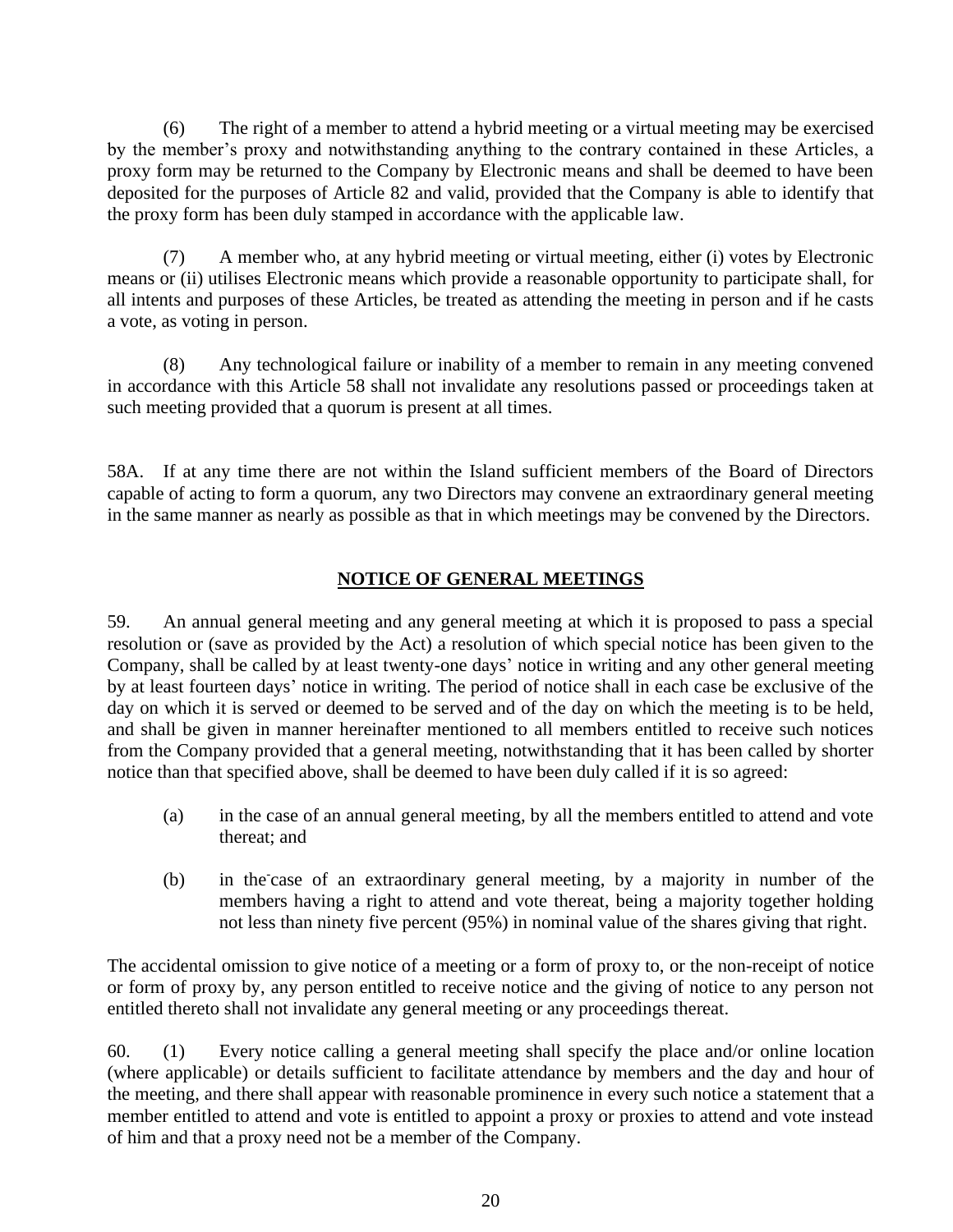(2) In the case of an annual general meeting, the notice shall also specify the meeting as such.

(3) In the case of any general meeting at which business other than routine business is to be transacted, the notice shall specify the general nature of the business; and if any resolution is to be proposed as an extraordinary resolution or as a special resolution, the notice shall contain a statement to that effect.

61. All business transacted at general meetings of the Company shall be deemed special business other than the following businesses, if transacted at an annual general meeting, namely:

- (a) declaring and sanctioning dividends;
- (b) receiving, considering and adopting the balance sheet, the reports of the Directors and Auditors, and other accounts which the Directors may submit to such meeting;
- (c) electing Directors in the place of those retiring by rotation or otherwise and fixing the remuneration of the Directors, or any of them;
- (d) appointing or re-appointing Auditors and fixing the remuneration of the Auditors or determining the manner in which such remuneration is to be fixed.

62. The Directors shall on the requisition of members in accordance with the provisions of the Act, but subject as therein provide: -

- (a) give to the members entitled to receive notice of the next annual general meeting, notice of any resolution which may properly be moved and is intended to be moved at that meeting;
- (b) circulate to the members entitled to have notice of any general meeting, any statement of not more than one thousand words with respect to the matter referred to in any proposed resolution or the business to be dealt with at that meeting.

63. Whenever it is intended to pass a special resolution the two meetings (so long as two meetings are required) may be convened by one and the same notice, and it shall be no objection that the notice only convenes the second meeting contingently on the resolution being passed by the requisite majority at the first meeting.

### **PROCEEDINGS AT GENERAL MEETINGS**

64. No business shall be transacted at any general meeting unless a quorum is present when the meeting proceeds to business. Three (3) members present in person or by proxy shall be a quorum for all purposes.

65. If within half an hour from the time appointed for the meeting (or such longer period as the Chairman of the meeting may think fit to allow), a quorum is not present, the meeting if convened on the requisition of members, shall be dissolved. In any other case it shall stand adjourned to the same day in the next week, at the same time and place, or to such other day and at such other time and place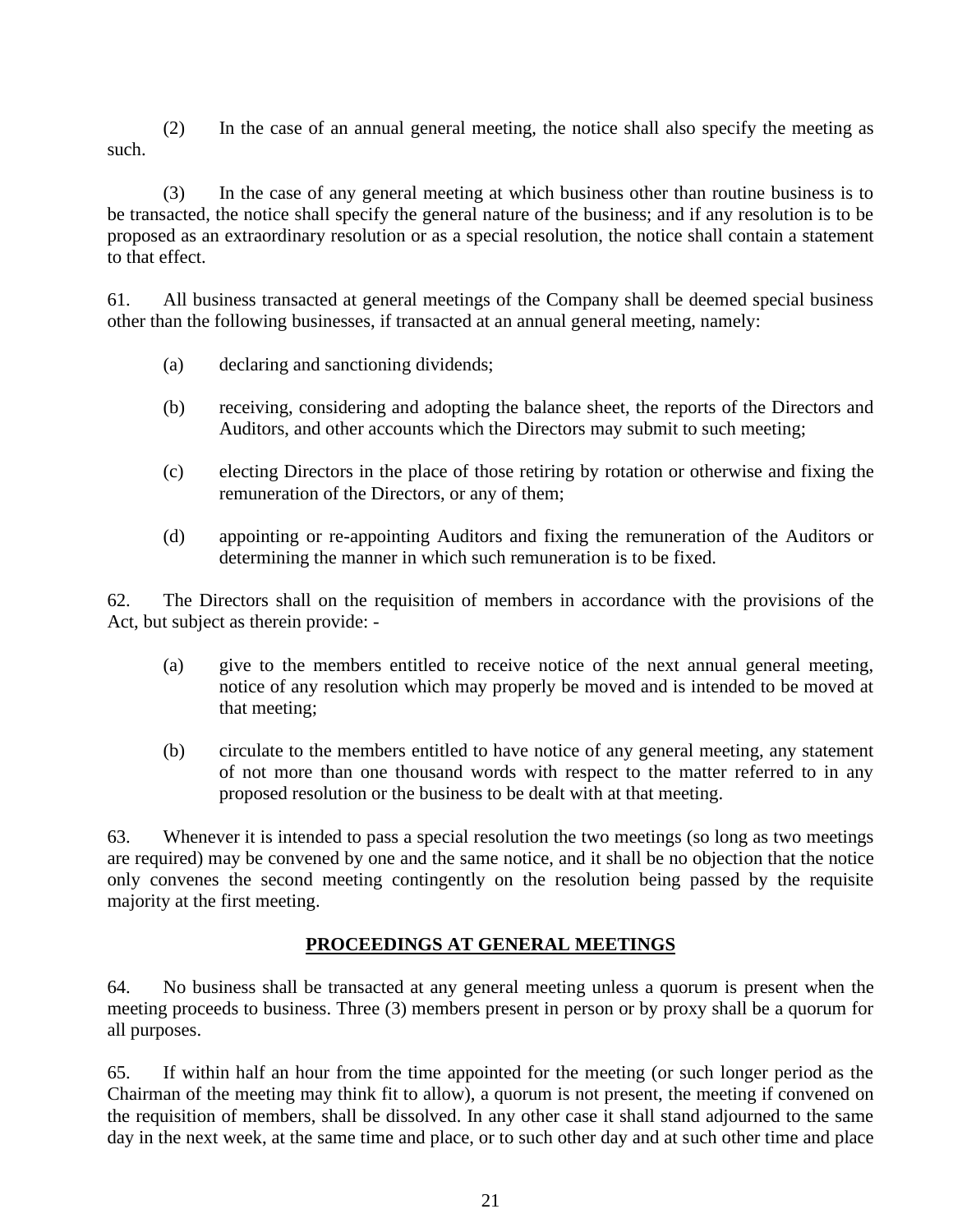as the Directors may determine, and if at such adjourned meeting a quorum is not present within half an hour from the time appointed for holding the meeting, the members present (if more than one) shall be a quorum.

66. The Chairman (if any) of the Directors shall preside as Chairman at every general meeting. If there is no such Chairman, or if at any meeting he is not present within fifteen minutes after the time appointed for holding the meeting or if he is unwilling to act as Chairman, the members present shall choose some Director or if no Director is present or if all the Directors present decline to take the chair, they shall choose some member present to be Chairman.

67. The Chairman may, with the consent of any meeting at which a quorum is present (and shall if so directed by the meeting) adjourn the meeting from time to time and from place to place, but no business shall be transacted at any adjourned meeting except business which might lawfully have been transacted at the meeting from which the adjournment took place. When a meeting is adjourned for thirty (30) days or more, notice of the adjourned meeting shall be given as in the case of an original meeting. Save as aforesaid it shall not be necessary to give any notice of an adjournment or of the business to be transacted at an adjourned meeting.

68. If an amendment shall be proposed to any resolution under consideration but shall in good faith be ruled out of order by the Chairman of the meeting, the proceedings on the substantive resolution shall not be invalidated by any error in such ruling. In the case of a resolution duly proposed as a special or extraordinary resolution, no amendment thereto (other than a mere clerical amendment to correct a patent error) may in any event be considered or voted upon.

69. At any general meeting a resolution put to the vote of the meeting shall be decided on a show of hands unless a poll is (before or on the declaration of the result of the show of hands) demanded by either: -

- (a) the Chairman of the meeting; or
- (b) not less than five (5) members present in person or by proxy and entitled to vote; or
- (c) a member or members present in person or by proxy and representing not less than one-tenth of the total voting rights of all the members having the right to vote at the meeting; or
- (d) a member or members present in person or by proxy and holding shares in the Company conferring a right to vote at the meeting being shares on which an aggregate sum has been paid up equal to not less than one-tenth of the total sum paid up on all the shares conferring that right; or
- (e) a trustee of an approved Employee Share Ownership Plan (as defined in section 2 of the Employee Share Ownership Plan Act) in his capacity as a member holding shares conferring a right to vote at such meeting.

A demand for a poll may be withdrawn. Unless a poll be demanded (and the demand be not withdrawn) a declaration by the Chairman that a resolution has been carried, or carried unanimously, or by a particular majority, or lost, and an entry to that effect in the minute book shall be conclusive evidence of the fact without proof of the number or proportion of the votes recorded for or against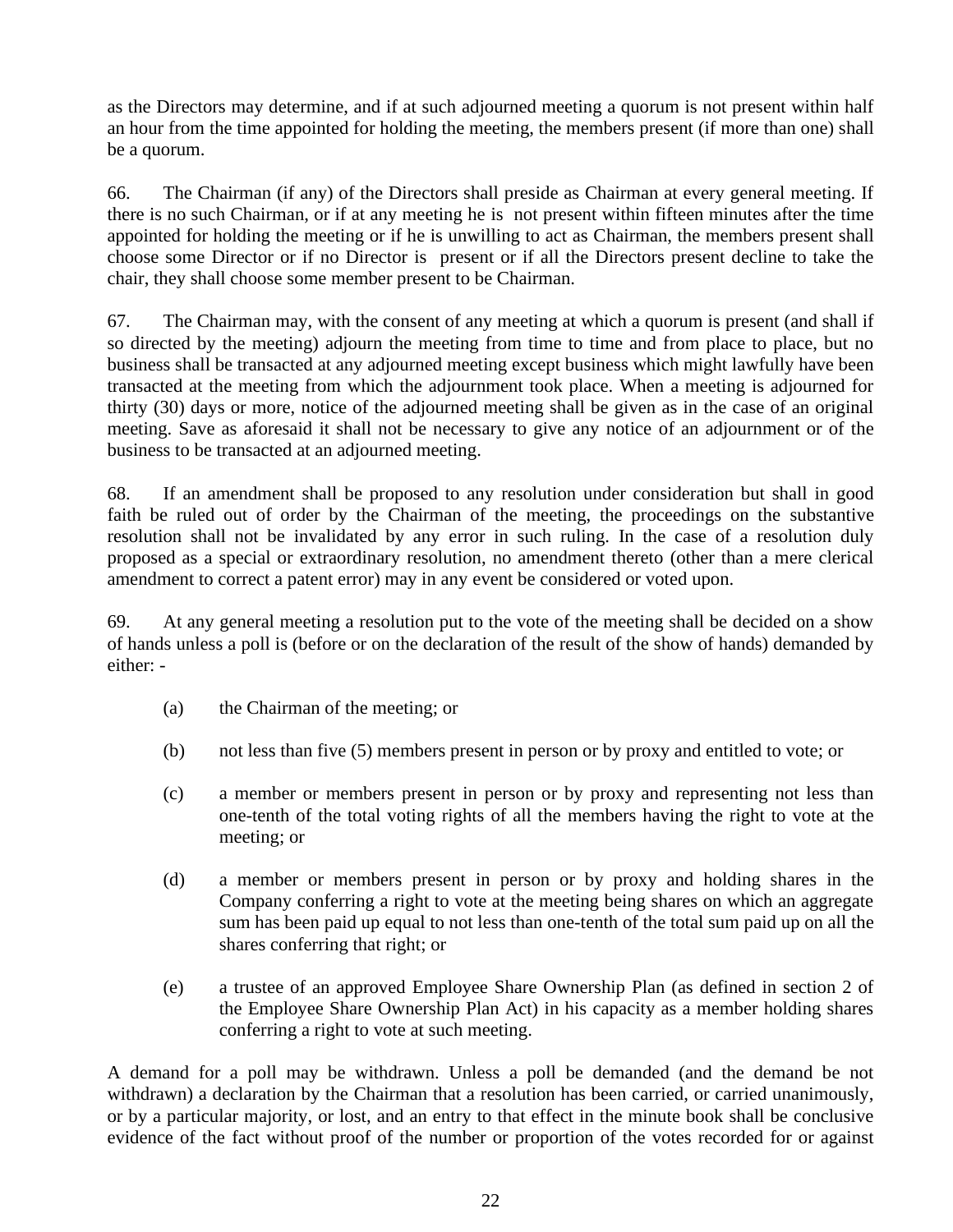such resolution.

70. Save in the case of voting rights which are suspended pursuant to Article 3 or 4 above, if any votes shall be counted which ought not to have been counted, the error shall not vitiate the resolution unless it be pointed out at the same meeting or at any adjournment thereof, and not in that case unless it shall in the opinion of the Chairman of the meeting be of sufficient magnitude to vitiate the resolution.

71. If a poll is duly demanded (and the demand be not withdrawn), it shall be taken in such manner (including the use of ballot or voting papers or tickets) as the Chairman may direct, and the result of a poll shall be deemed to be the resolution of the meeting at which the poll was demanded. The Chairman may (and if so requested shall) appoint scrutineers and may adjourn the meeting to some place and time fixed by him for the purpose of declaring the result of the poll.

72. In the case of an equality of votes, whether on a show of hands or on a poll, the Chairman of the meeting at which the show of hands takes place or at which the poll is demanded shall be entitled to a second or casting vote provided he is also a shareholder or a representative of a shareholder.

73. A poll demanded on the election of the Chairman or on a question of adjournment shall be taken forthwith. A poll demanded on any other question shall be taken either immediately or at such subsequent time (not being more than thirty days from the date of the meeting) and place as the Chairman may direct. No notice need be given of a poll not taken immediately.

74. The demand for a poll shall not prevent the continuation of a meeting for the transaction of any business other than the question on which the poll has been demanded.

### **VOTES OF MEMBERS**

75. Subject to any special rights or restrictions as to voting attached by or in accordance with these Articles to any class or classes of shares and subject further to Articles 3 and 4 above, on a show of hands every member who is present in person shall have one vote and on a poll every member who is present in person or by proxy shall have one vote for every share of which he is the holder or for which he holds a proxy.

76. In the case of joint holders of a share the vote of the senior who tenders a vote, whether in person or by proxy, shall be accepted to the exclusion of the votes of the other joint holders and for this purpose seniority shall be determined by the order in which the names stand in the Register of Members in respect of the joint holding.

77. A member of unsound mind, or in respect of whom an order has been made by any court having jurisdiction in lunacy, may vote, whether on a show of hands or on a poll, by his committee, *curator bonis* or other person in the nature of a committee or *curator bonis* appointed by such court, provided that such evidence as the Directors may require of the authority of the person claiming to vote shall have been deposited at the Office not less than three (3) days before the time for holding the meeting.

78. No member shall, unless the Directors otherwise determine, be entitled to vote at a general meeting either personally or by proxy, or to exercise any privilege as a member unless all calls or other sums presently payable by him in respect of shares in the Company have been paid.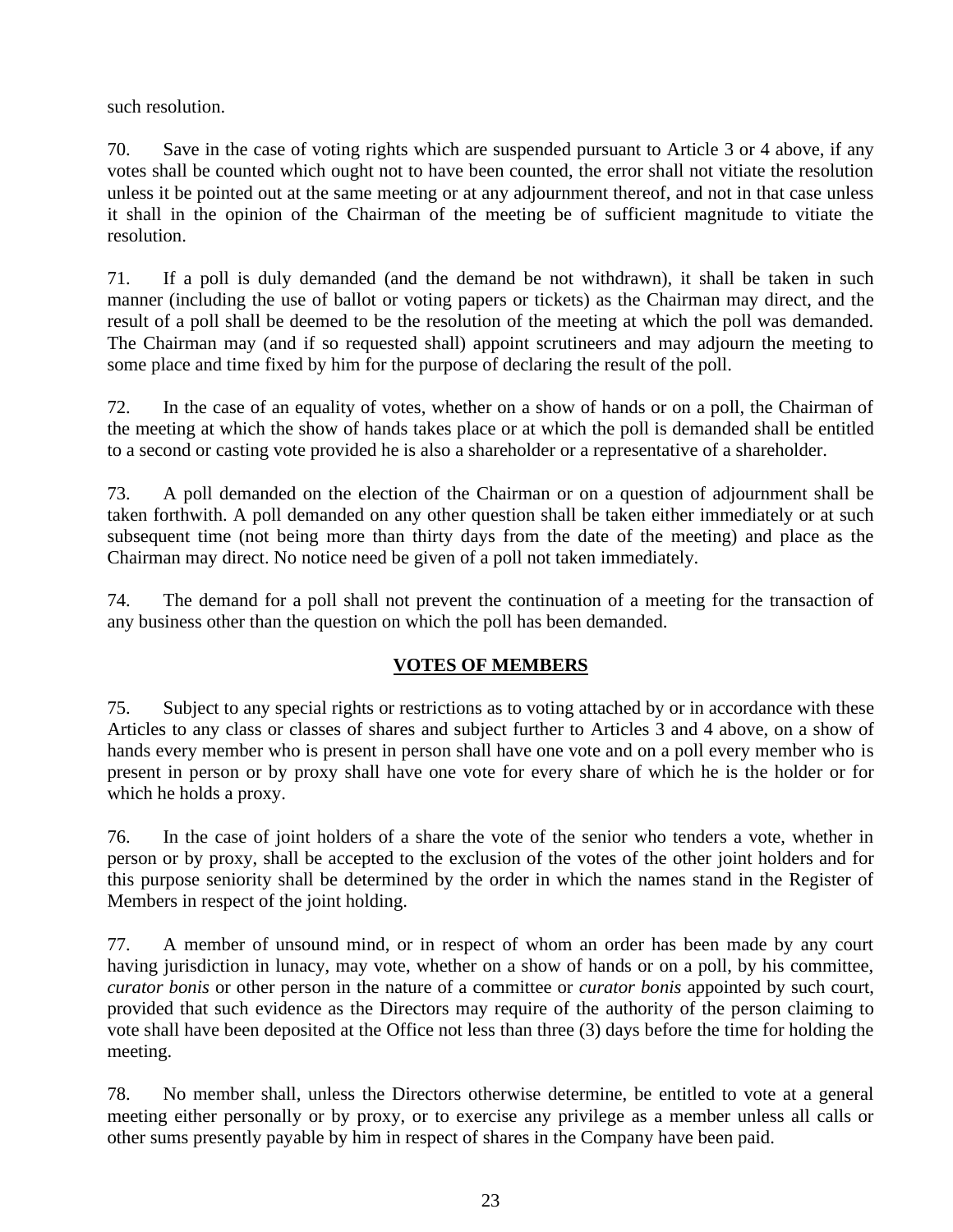79. Save in the case of voting rights which are suspended pursuant to Article 3 or 4 above, no objection shall be raised to the qualification of any voter except at the meeting or adjourned meeting at which the vote objected to is given or tendered, and every vote not disallowed at such meeting shall be valid for all purposes. Any such objection made in due time shall be referred to the Chairman of the meeting whose decision shall be final and conclusive.

80. On a poll votes may be given either personally or by proxy, and a person entitled to more than one vote need not use all his votes or cast all the votes he uses in the same way.

81. The instrument appointing a proxy shall be in writing under the hand of the appointor or of his attorney duly authorised in writing, or if the appointor is a corporation either under the common seal or under the hand of an officer or attorney so authorised. A person appointed to act as a proxy need not be a member of the Company.

82. The instrument appointing a proxy and the power of attorney or other authority (if any) under which it is signed, or a notarially certified copy of such power or authority, shall be deposited at the Office not less than forty-eight (48) hours before the time appointed for holding the meeting or adjourned meeting, and in default the instrument of proxy shall not be treated as valid.

83. An instrument appointing a proxy shall be in the following form or in such other form as the Directors shall prescribe or accept but so that in every case where the circumstances permit, it shall be so worded that a proxy may be directed to vote either for or against each or any of the resolutions to be proposed:

> "WIGTON WINDFARM LIMITED I/We of being a member/members of the above-named company, hereby appoint of or failing him of as my/our proxy to vote for me/us on my/our behalf at the [annual or extraordinary, as the case may be] general meeting of the Company to be held on theday of and at any adjournment thereof. I desire this form to be used \*for/against the resolution.

Signed this day of 20

Unless otherwise directed the proxy will vote as he thinks fit.

\* Strike out whichever is not desired.

The proxy shall be deemed to include the right to demand or join in demanding a poll. An instrument appointing a proxy, shall, unless the contrary is stated thereon, be valid as well for any adjournment of the meeting as for the meeting to which it relates and need not be witnessed.

84. Subject to the provisions of the Act, the Directors may, at the cost of the Company, issue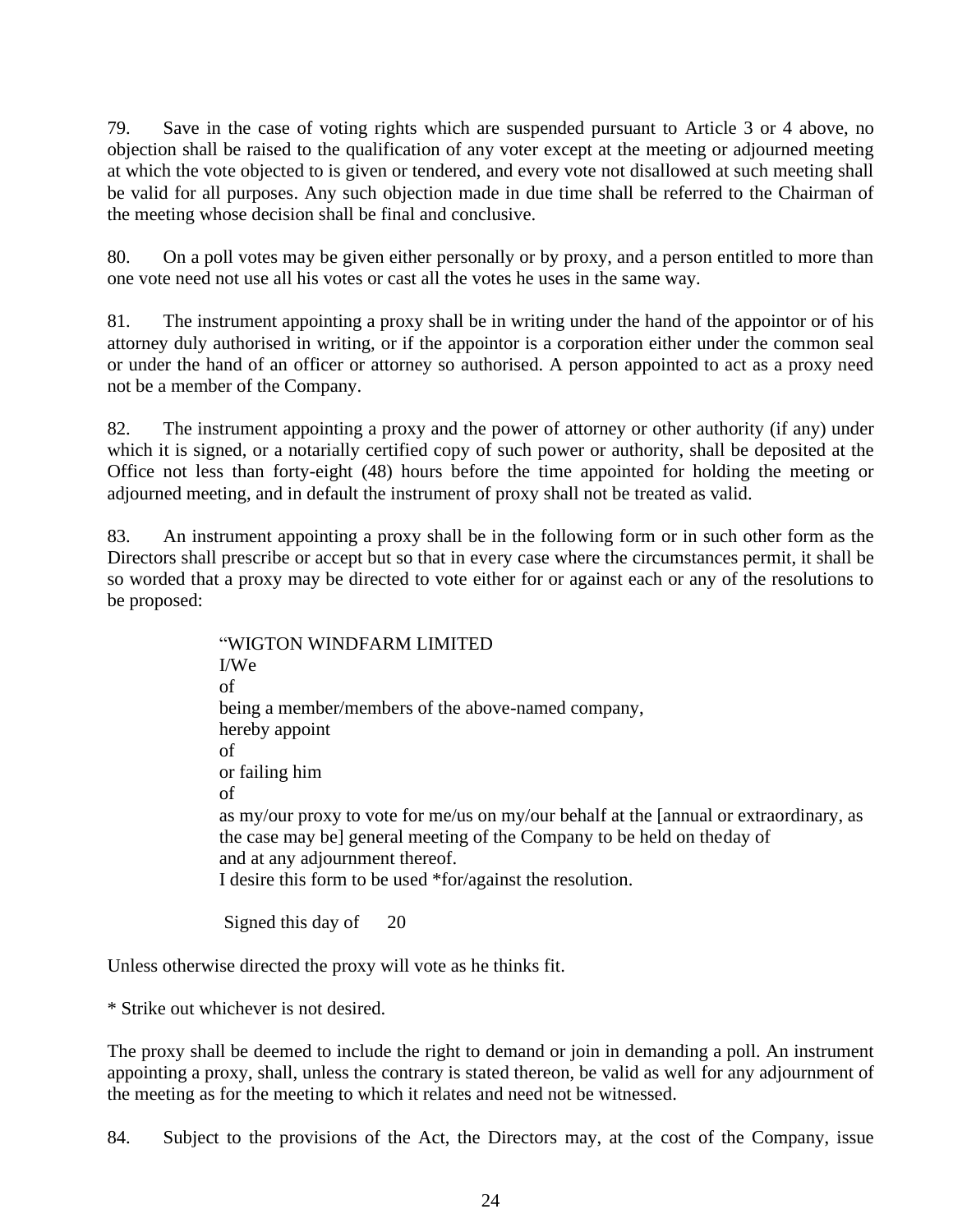stamped or unstamped forms of proxy for use by the members with or without inserting therein the names of any of the Directors or of any other persons as proxies and may also at the cost of the Company stamp or up-stamp forms of proxy deposited pursuant to Article 82 above.

85. A vote given in accordance with the terms of an instrument of proxy shall be valid, notwithstanding the previous death or insanity of or the making of a provisional or absolute order in bankruptcy against the principal or revocation of the proxy, or of the authority under which the proxy was executed, or the transfer of the share in respect of which the proxy is given, provided that no intimation in writing of such death, insanity, bankruptcy order, revocation or transfer shall have been received by the Company at the Office before the commencement of the meeting or adjourned meeting (or in the case of a poll before the time appointed for the taking of the poll) at which the proxy is used.

86. Subject to the provisions of the Act, a resolution in writing signed by all the members for the time being entitled to receive notice of and attend and vote at general meetings (or being corporations by their duly authorised representatives) shall be as valid and effective as if the same had been passed at a general meeting of the Company duly convened and held.

### **CORPORATIONS ACTING BY REPRESENTATIVES**

87. Any corporation which is a member of the Company may by resolution of its Directors or other governing body authorise such person as it thinks fit to act as its representative at any meeting of the Company or of any class of members of the Company, and the person so authorised shall be entitled to exercise the same powers on behalf of such corporation as the corporation could exercise if it were an individual member of the Company. If in doubt, the Chairman of a meeting may refuse to recognise a person claiming to be the representative of a corporation if a certified copy of the resolution appointing that person as the corporation's representative is not delivered to the Office of the Company prior to the meeting or produced at the meeting.

### **CLASS MEETINGS**

88. The provisions hereinbefore contained with respect to general meetings shall apply *mutatis mutandis* to class meetings and for the avoidance of doubt, a quorum in respect of any such class meeting shall be three members of the class in question present in person or by proxy.

### **DIRECTORS**

89. Unless and until otherwise determined by the Company in general meeting, the number of Directors (including the Managing Director) shall not be less than five (5) or more than twelve (12).

90. At the date of the adoption of these Articles, the number of Directors is six (6).

91. No person shall be appointed a Director of the Company who has attained the age of 70 and a Director shall vacate his office at the next Annual General Meeting after he attains the age of 70 and in respect of such vacation of office no provision contained in these Articles for automatic reappointment of retiring Directors in default of another appointment shall apply but any such vacancy may be filled as a casual vacancy. Provided always that a person may be appointed Director at any age exceeding 70 but not exceeding 75 and a Director may continue in office after attaining any age (not exceeding 75) and shall not be required to retire after attaining the age of 70 aforesaid if his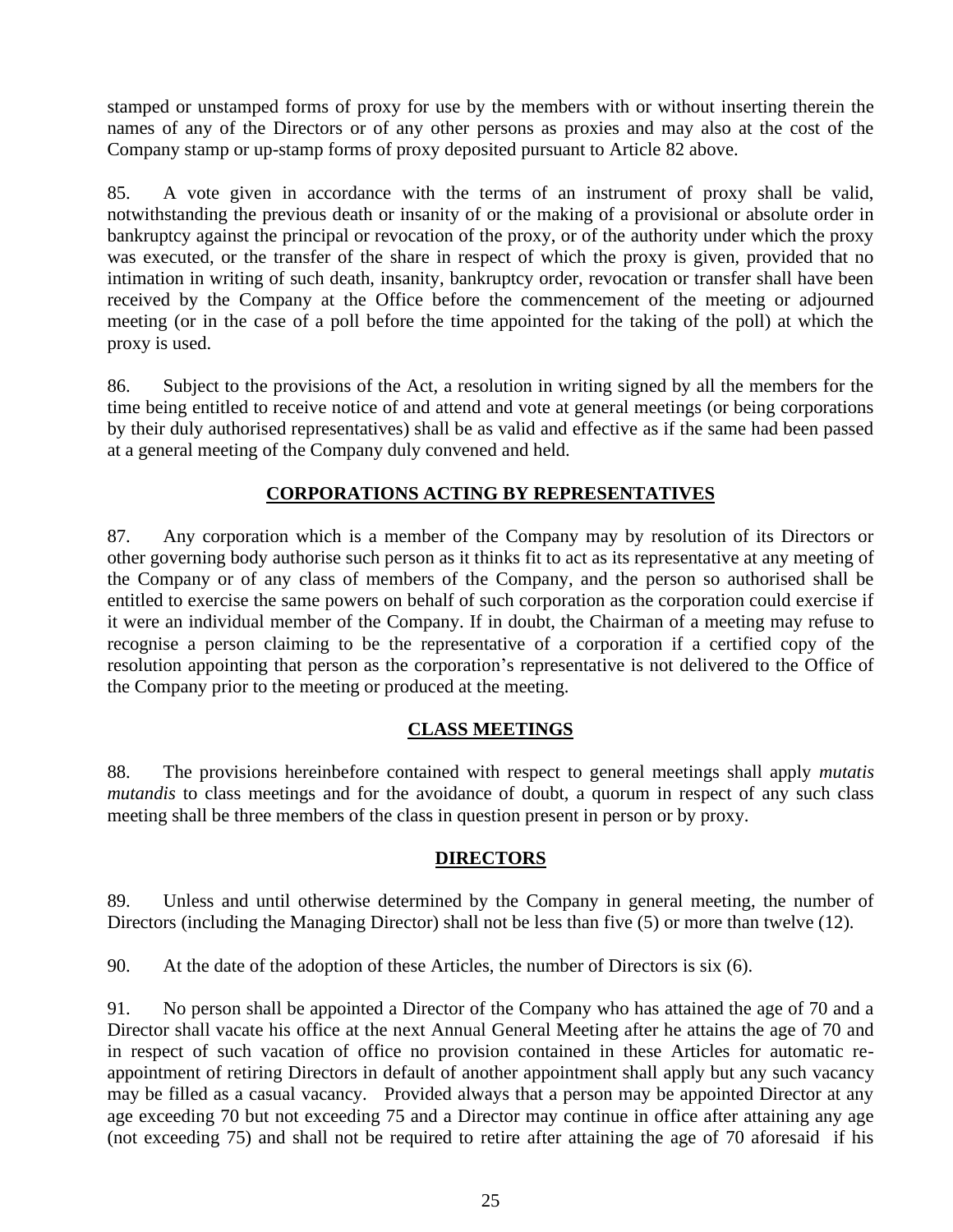appointment or continuance as a Director is approved by the Company in general meeting for a specified period which does not extend beyond the age of 75 and if no period is specified, it shall be conclusively presumed that his appointment was until the next annual general meeting.

92. Each Director shall be paid out of the funds of the Company, as remuneration for his services, such sum as the Company in general meeting may from time to time determine. Such remuneration shall be deemed to accrue from day to day. Each Director shall also be entitled to be repaid all reasonable travelling and hotel expenses incurred by him in or about the performance of his duties as director, including his expenses of travelling to or from board meetings, committee meetings and general meetings. If by arrangement with the other Directors, any Director shall perform or render any special duties or services outside his ordinary duties as a Director, the Directors may pay him special remuneration in addition to his ordinary remuneration and such special remuneration may be by way of salary, commission, participation in profits or otherwise as may be arranged.

93. A Director appointed to the office of Chairman or any executive office may be paid such extra remuneration by way of salary, percentage of profits, fee or otherwise as the Directors may determine.

94. A Director need not be a member of the Company.

95. Each Director shall be entitled to attend and speak at any general meeting of the Company.

96. A Director may hold any other office or place of profit under the Company (other than the office of Auditor) and he or any firm of which he is a member may act in a professional capacity for the Company in conjunction with his office of Director, for such period and on such terms (as to remuneration or otherwise) as the Directors may determine. No Director or intending Director shall be disqualified by his office from contracting with the Company, either with regard thereto or as vendor, purchaser or otherwise, nor shall any such contract, or any contract or arrangement entered into by or on behalf of the Company in which any Director is in any way interested, be liable to be avoided, nor shall any Director so contracting or being so interested be liable to account to the Company for any profit realised by any such contract or arrangement by reason of such Director holding that office, or of the fiduciary relation thereby established.

97. The Directors may cause the Company to pay and agree to pay pensions or other retirement, superannuation, death or disability benefits to (or to any person in respect of) any Directors or exdirector, and, for the purpose of providing any such pensions or other benefits, may cause the Company to contribute to any scheme or fund or to pay premiums.

98. A Director may be or become a director or other officer of, or otherwise interested in, any company promoted by the Company or in which the Company may be interested as shareholder or otherwise, and no such Director shall be accountable for any remuneration or other benefits received by him as a director or officer of, or arising from his interest in, such other company.

### **ROTATION OF DIRECTORS**

99. At every annual general meeting any Director who shall be bound to retire under Article 105 and not less than one-third of the other Directors (exclusive of Directors, if any, who are bound to retire under Article 91) or if their number is not a multiple of three, then the number nearest to onethird (rounded upwards, if necessary) shall retire from office.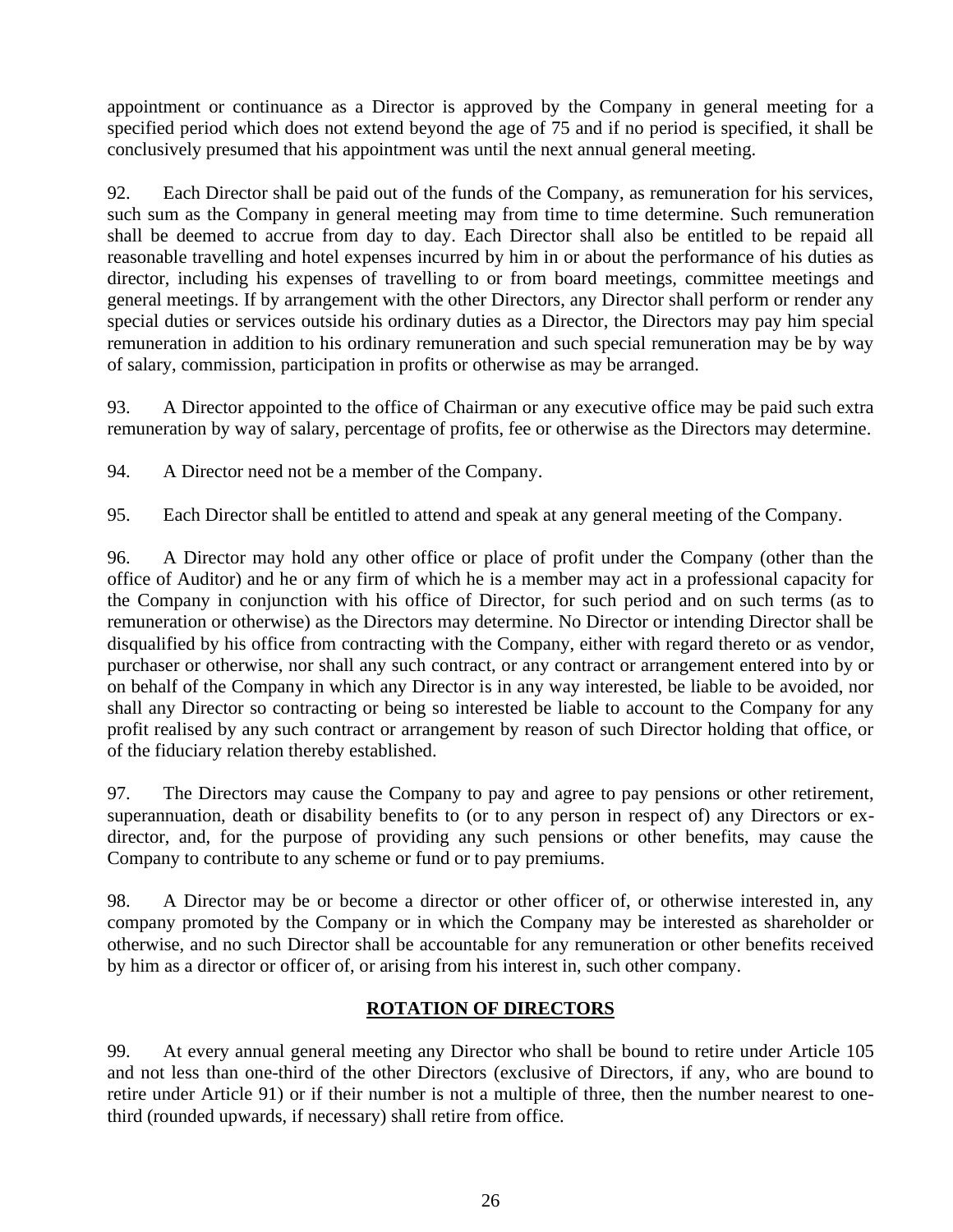100. A Director retiring at a meeting shall retain office until the close of the meeting.

101. The Directors to retire on each occasion shall be those who have been longest in office since the last election, but as between persons who become or were re-elected Directors on the same day, those to retire shall (unless they otherwise agree among themselves) be determined by lot. The Directors to retire on each occasion (both as to number and identity) shall be determined by the composition of the Board at the date of the notice convening the annual general meeting and no Director shall be required to retire or be relieved from retiring by reason of any change in the number or identity of the Directors after the date of such notice but before the close of the meeting. A retiring Director shall be eligible for re-election.

### **APPOINTMENT AND REMOVAL OF DIRECTORS**

102. The Company at the meeting at which a Director retires in manner aforesaid may fill the vacated office by electing a person thereto, and in default the retiring Director shall, if offering himself for re-election, be deemed to have been re-elected, unless at such meeting it is expressly resolved not to fill such vacated office or unless a resolution for the re-election of such Director shall have been put to the meeting and lost.

103. No person other than a Director retiring at the meeting shall unless recommended by the Directors be eligible for election to the office of Director at any general meeting unless not less than seven (7) or more than twenty one (21) days before the date appointed for the meeting there shall have been left at the registered office of the Company notice in writing, signed by a member duly qualified to attend and vote at the meeting for which such notice is given, of his intention to propose such person for election, and also notice in writing signed by that person of his willingness to be elected.

104. The Company may from time to time by ordinary resolution increase or reduce the number of Directors and may also determine in what rotation the increased or reduced number is to go out of office.

105. The Directors shall have power at any time, and from time to time, to appoint any person, to be a Director, either to fill a casual vacancy or as an addition to the existing Directors, but so that the total number of Directors shall not at any time exceed the number fixed in accordance with these Articles. Any Director so appointed shall hold office only until the next following annual general meeting and shall then be eligible for re-election but shall not be taken into account in determining the Directors who are to retire by rotation at such meeting.

106. Notwithstanding anything herein contained the Company in general meeting may, in accordance with and subject to the provisions of the Act by ordinary resolution of which special notice has been given, remove any Director from office (notwithstanding anything in these Articles or in any agreement between the Company and such Director). Such removal shall be without prejudice to any claim such Director may have for damages for breach of any such agreement between him and the Company.

107. The Company may by ordinary resolution appoint another person in place of a Director removed from office under Article 106 above and, without prejudice to the powers of the Directors under Article 105 above, the Company in general meeting may appoint any person to be a Director either to fill a casual vacancy or as an additional Director. A person appointed in place of a Director so removed or to fill such a vacancy shall become subject to retirement at the same time as if he had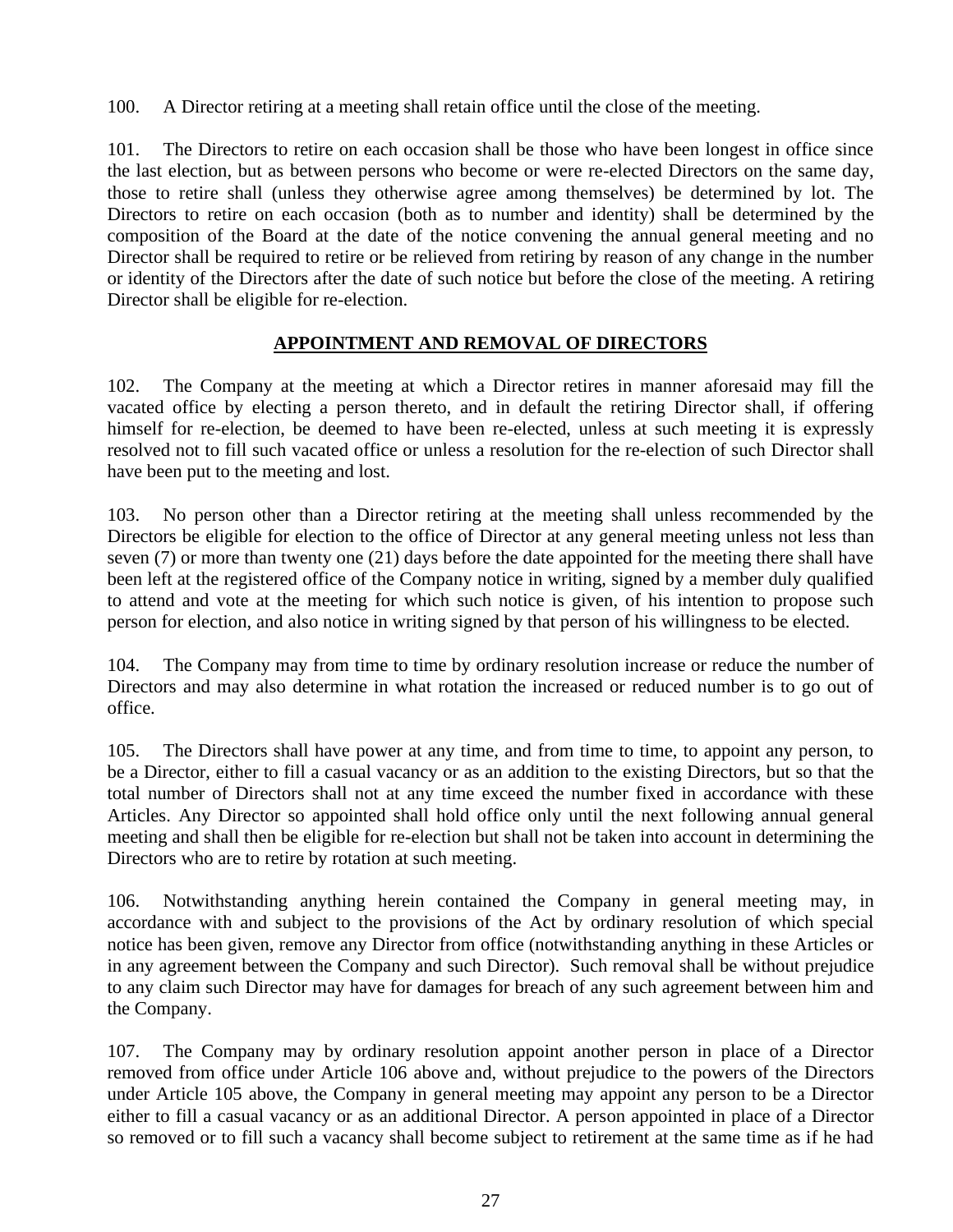become a Director on the day on which the Director in whose place he is appointed was last elected a Director.

## **PROHIBITED PERSONS**

108. (1) Notwithstanding anything contained in these Articles to the contrary it is hereby declared that for the sake of compliance with any cross-ownership or cross-control restrictions or any other conditions contained in any electricity licence or other licence granted to the Company (including any amendment thereto or substitution therefor) under the Electricity Act or any other enactment or regulation a Prohibited Persons shall be prohibited by these Articles from holding the office of Director of the Company.

(2) For the purpose of Article 108(1) above "Prohibited Person" means any person whose appointment as a director of the Company would contravene any licence referred to under Article 108(1) above.

### **DIRECTORS VACATING OFFICE**

109. Notwithstanding anything contained in these Articles the office of a director shall be vacated in any of the following events, namely:

- (a) if he becomes prohibited by law from acting as a Director; or
- (b) if he resigns his office by notice in writing to the Company; or
- (c) if he shall have a provisional or absolute order in bankruptcy made against him or if he shall compound with his creditors; or
- (a) if he be found to be a lunatic or if he becomes of unsound mind; or
- (b) if he shall not be present at meetings of the Directors for six (6) months without leave, and the Directors resolve that his office be vacated; or
- (c) if he becomes prohibited from being a director by reason of any order made pursuant to sections 180 or 182 of the Act; or
- (d) if he is requested in writing by all the other Directors to resign his office; or
- (e) if he becomes a Prohibited Person (as defined in Article 108(2) of these Articles).

110. The vacancy created by the removal of a Director pursuant to the foregoing provisions of Articles 106 and 109 above may be filled as a casual vacancy pursuant to the provisions of Article 105 above.

111. If a vacancy created pursuant to Articles 106 and 109 above is filled as a casual vacancy pursuant to the provisions of Article 105 the Director so appointed shall retire in accordance with the provisions of the relevant Article 105.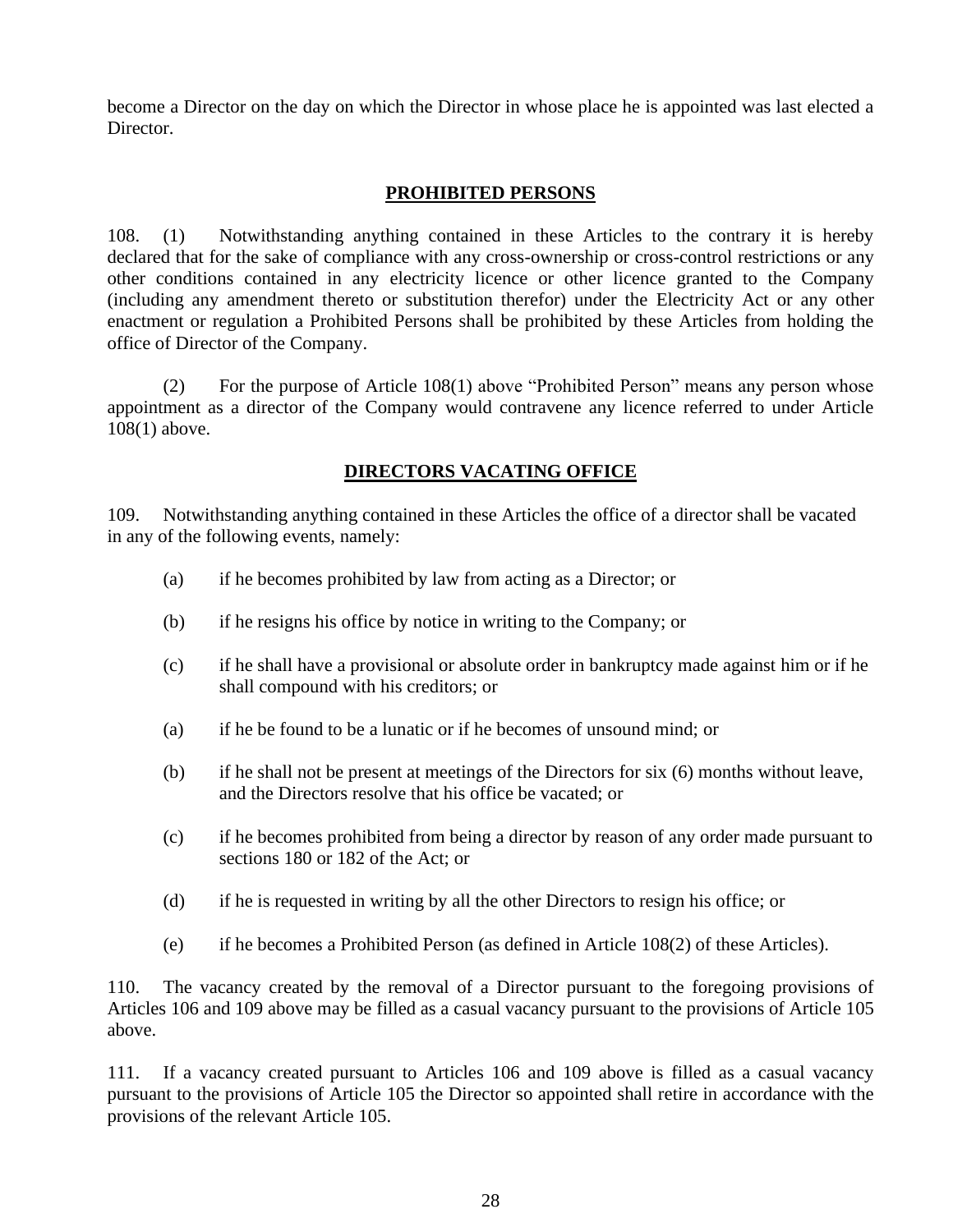### **CHAIRMAN**

112. The Directors may from time to time elect one of their number to be Chairman of their meetings and determine the period for which he is to hold office but if no such Chairman is elected, or if at any meeting of the Directors the Chairman is not present within ten (10) minutes after the time appointed for holding the same, the Directors present may choose one of their number to be chairman of the meeting.

#### **THE MANAGING DIRECTOR**

113. The Directors may, from time to time, appoint a Managing Director or Managing Directors of the Company, either for a fixed term or without any limitation as to the period for which he or they is or are to hold such office, and may, from time to time subject to the provisions of any contract between him or them and the Company, remove or dismiss him or them from office and appoint another or others in his or their place or places.

114. A Managing Director so appointed shall not, whilst holding that office, be subject to retirement by rotation or be taken into account in determining the rotation of retirement of Directors.

115. The remuneration of a Managing Director shall, from time to time, be fixed by the Directors, and may be by way of salary or commission or participation in profits or by any or all of these modes.

116. The Directors may, from time to time, entrust to and confer upon a Managing Director for the time being such of the powers exercisable under these Articles by the Directors as they may think fit, and may confer such powers for such time, and to be exercised for such objects and purposes, and upon such terms and conditions, and with such restrictions as they think expedient, and they may confer such powers, either collaterally with or to the exclusion of, and in substitution for, all or any of the powers of the Directors in that behalf, and may, from time to time, revoke, withdraw, alter, or vary all or any of such powers.

### **PROCEEDINGS OF DIRECTORS**

117. Subject to the provisions of these Articles, the Directors may meet for the dispatch of business, adjourn and otherwise regulate their meetings as they think fit. At any time any Director may, and the Secretary on the requisition of a Director shall, summon a meeting of the Directors. It shall not be necessary to give notice of a meeting of Directors to any Director for the time being absent from the Island. Any Director may waive notice of any meeting and any such waiver may be retrospective. Notice may be given in any written form (including facsimile transmission, electronic mail or other form of instantaneous written transmission).

118. A Director who is unable to attend any meeting of the Directors may authorise any other Director to vote for him at that meeting, and in that event the Director so authorised shall have a vote for each Director by whom he is so authorised in addition to his own vote. Any such authority must be in written form (including cable, telex or other form of instantaneous written transmission) which must be produced at the meeting at which the same is to be used and be left with the Secretary for filing.

119. The quorum necessary for the transaction of the business of the Directors may be fixed by the Directors, and unless so fixed at any other number shall be five (5). A meeting of the Directors for the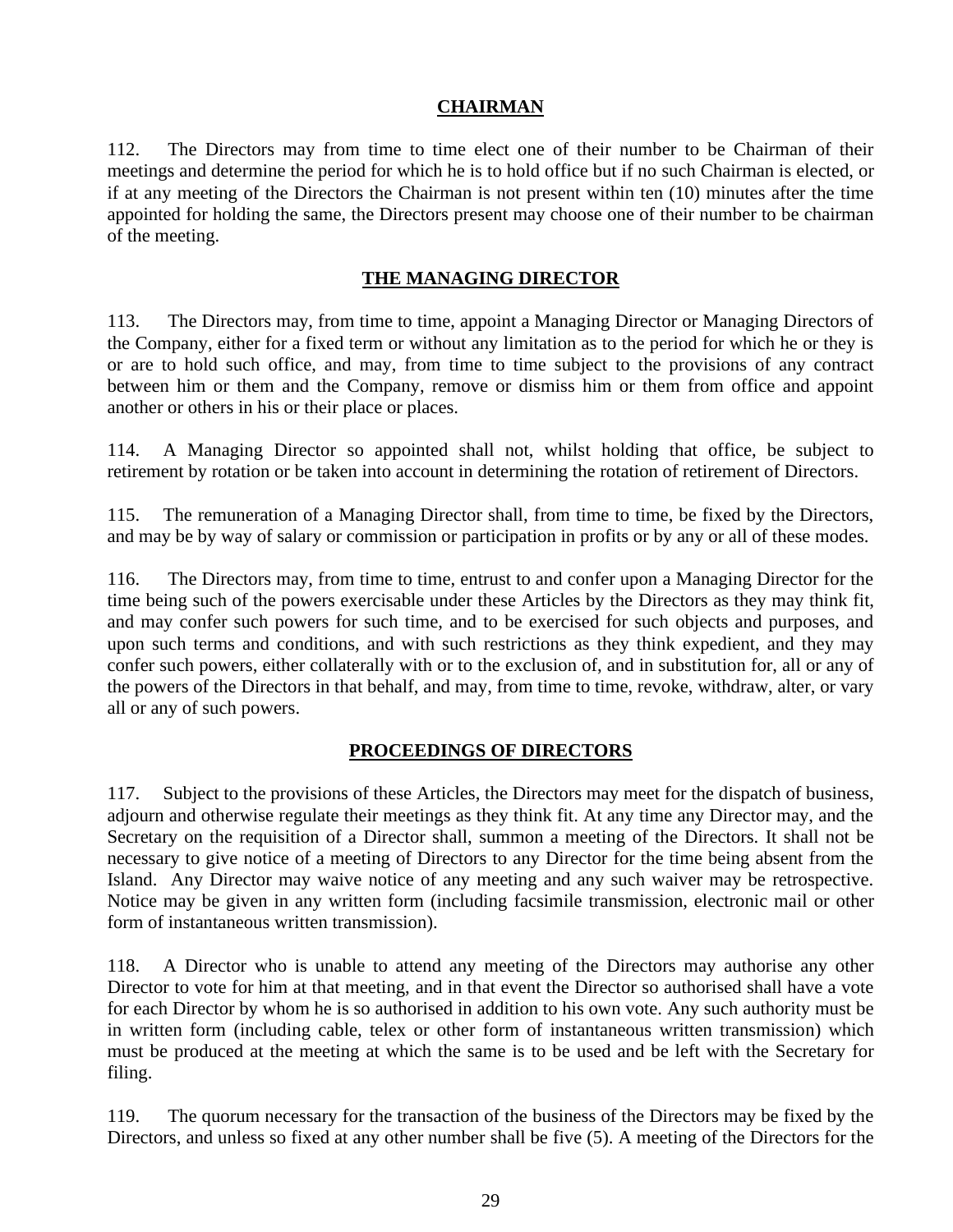time being at which a quorum is present shall be competent to exercise all powers and discretions for the time being exercisable by the Directors. Each Director, by taking office, hereby consents pursuant to section 141 of the Act, to a Director participating in a meeting of the Directors or a committee meeting by means of telephone, video conference or other electronic communication facility or system which allows all participants in the meeting to hear each other and a Director who participates in a meeting by such means shall, for all purposes, be deemed to be in attendance thereat and shall be entitled to vote and be counted in the quorum.

120. Questions arising at any meeting of the Directors shall be determined by a majority of votes. In the case of an equality of votes the Chairman of the meeting shall have a second or casting vote.

121. A Director who is in any way, whether directly or indirectly, interested in a contract or proposed contract with the Company shall declare the nature of his interest in the manner provided by Section 193 of the Act, and the provisions of such Section shall be deemed to apply to these Articles which interest may be approved by the Directors as required by Section  $174A(4)(b)$  of the Act.

122. Save as provided in these Articles, a Director shall not be present during any proceedings of the Board of Directors in respect of any contract or arrangement in which he is interested and if he shall do so his vote shall not be counted nor shall he be counted in the quorum present at the meeting, but neither of these prohibitions shall apply to -

- (a) any arrangement for giving to him any security or indemnity in respect of money lent by him or obligations undertaken by him for the benefit of the Company; or
- (b) any arrangement for the giving by the Company of any security to a third party in respect of a debt or obligation of the Company for which he has himself assumed responsibility in whole or in part under a guarantee or indemnity or by the deposit of a security; or
- (c) any contract by him to subscribe for or underwrite shares or debentures of the Company; or
- (d) any contract or arrangement with any other company in which he is interested only as an officer of the company or as a holder or beneficial owner of shares or other securities.

The provisions of this Article may at any time be suspended or relaxed to any extent and either generally or in respect of any contract, arrangement or transaction and any particular contract, arrangement or transaction carried out in contravention of this Article may be ratified by an ordinary resolution of the Company.

123. A Director, notwithstanding his interest, may be counted in the quorum present at any meeting whereat he or any other Director is appointed to hold any executive office or other office or place of profit under the Company or whereat the Directors resolve to exercise any of the rights of the Company (whether by the exercise of voting rights or otherwise) to appoint or concur in the appointment of a Director to hold any office or place of profit under any other company or whereat the terms of any such appointment as hereinbefore mentioned are considered, and he may vote on any such matter other than in respect of his own appointment or the arrangement of the terms thereof.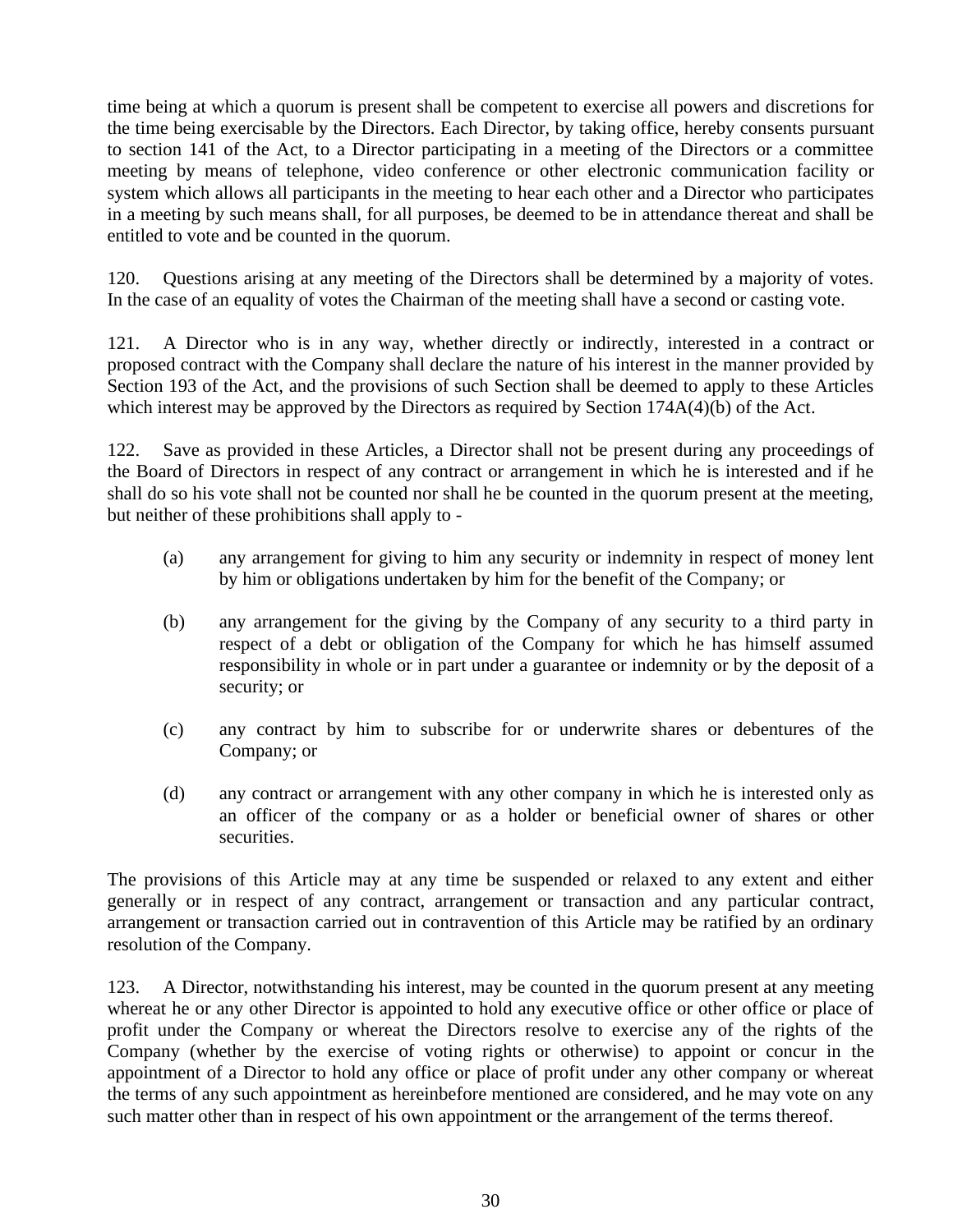124. The continuing Directors may act notwithstanding any vacancy in their body, but if and so long as the number of Directors is reduced below the number fixed by or pursuant to these Articles as the necessary quorum of Directors, the continuing Directors or Director may act for the purpose of filling up such vacancies up to the quorum or of summoning general meetings of the Company or general meetings of any class of shareholders, but not for any other purpose. If there be no Directors or Director able and willing to act, then any three (3) shareholders may summon a general meeting of the Company for the purpose of appointing Directors.

125. A resolution in writing signed by all the Directors shall be as effective as a resolution passed at a meeting of the Directors duly convened and held and may consist of several documents in the like form, each signed by one or more of the Directors.

126. The Directors may delegate any of their powers to committees consisting of such member or members of their body as they think fit. Any committee so formed shall in the exercise of the powers so delegated conform to any regulations that may be imposed on it by the Directors.

127. The meetings and proceedings of any such committee consisting of two or more members shall be governed mutatis mutandis by the provisions of these Articles regulating the meetings and proceedings of the Directors, so far as the same are applicable and are not superseded by any regulations made by the Directors under the last preceding Article.

128. All acts done by any meeting of Directors, or of a committee of Directors, or by any person acting as a Director, shall as regards all persons dealing in good faith with the Company, notwithstanding that there was some defect in the appointment of any such Director, or person acting as aforesaid, or that they or any of them were disqualified or had vacated office, or were not entitled to vote, be as valid as if every such person had been duly appointed and was qualified and had continued to be a Director and had been entitled to vote.

### **BORROWING POWERS**

129. The Directors may exercise all the powers of the Company to borrow money, and to mortgage or charge its undertaking, property and uncalled capital of the Company, and to issue debentures, debenture stock, and other securities, whether outright or as collateral security for any debt, liability or obligation of the Company or of any third party (including its holding company or any subsidiary or associate company).

#### **GENERAL POWERS OF DIRECTORS**

130. The business and affairs of the Company shall be managed by the Directors, who may pay all expenses incurred in connection with the preparation to these Articles and may exercise all such powers of the Company as are not by the Act or by these Articles required to be exercised by the Company in general meeting, subject nevertheless to the provisions of the Act and the regulations of these Articles, and to such regulations, being not inconsistent with the aforesaid Act, regulations or provisions, as may be prescribed by the Company in general meetings, but no regulation so prescribed by the Company shall invalidate any prior act of the Directors which would have been valid if such regulation had not been made. The general powers given by this Article shall not be limited or restricted by any special authority or power given to the Directors by any other Article.

131. The Directors may arrange that any branch of the business carried on by the Company or any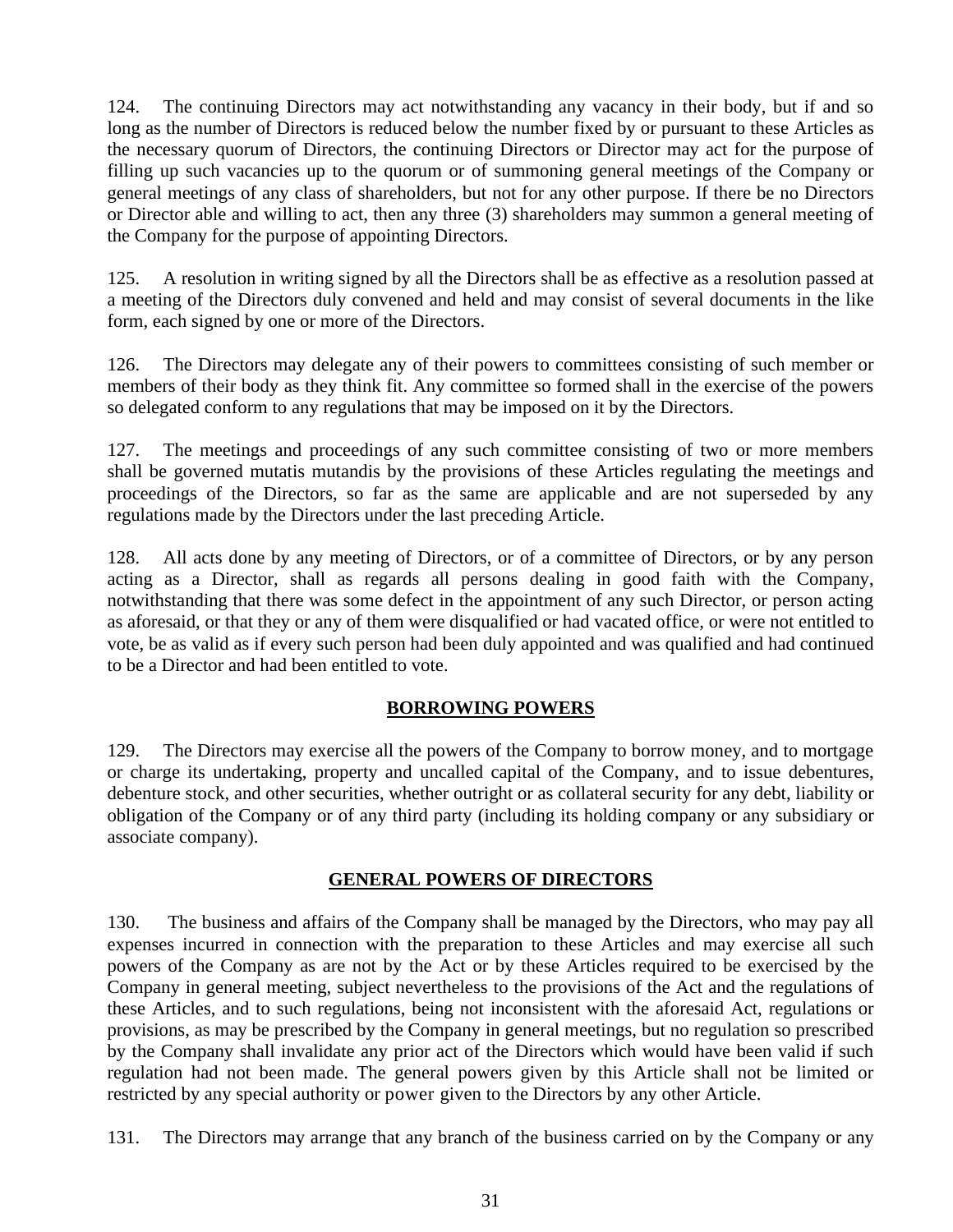other business in which the Company may be interested shall be carried on by or through one or more subsidiary companies, and they may on behalf of the Company make such arrangements as they think advisable for taking the profits or bearing the losses of any branch or other business so carried on or for financing, assisting or subsidising any such subsidiary company or guaranteeing its contracts, obligations or liabilities, and they may appoint, remove and re-appoint any persons (whether members of their own body or not) to act as Director, executive Director or manager of any such company or any other company in which the Company may be interested, and may determine the remuneration (whether by way of salary, commission on profits or otherwise) of any person so appointed.

132. The Directors may establish Local or Divisional Boards, Committees or Agencies for managing any of the affairs of the Company, either in Jamaica or elsewhere, and may appoint any persons to be members of such Local or Divisional Boards, or Committees, or to be Managers or Agents, and may fix their remuneration, and may delegate to any Local or Divisional Board, or Committee, Manager or Agent any of the powers, authorities and discretion vested in the Directors, with power to sub-delegate, and may authorise the members of any Local or Divisional Boards, or Committees or any Managers or Agents or any of them, to fill any vacancies therein, and to act notwithstanding vacancies, and any such appointment or delegation may be made upon such terms and subject to such conditions as the Directors may think fit, and the Directors may remove any person so appointed, and may annul or vary any such delegation, but no person dealing in good faith and without notice of any such annulment or variation shall be affected thereby.

133. Without prejudice to any of the powers of the Directors to grant additional powers to any Local or Divisional Board or Committee and from time to time to vary such powers, a Local or Divisional Board or Committee if and when appointed by the Directors, may be entrusted with the following powers, namely:

- (a) to cross-list the Company's shares on any Stock Exchange outside Jamaica;\_
- (b) to open a transfer office of the Company in any place outside Jamaica where the Company's shares are traded or in which a Local or Divisional Board or Committee is appointed and to pay the rent and other expenses connected therewith;
- (c) to cause to be kept a branch or other Register of the members of the Company pursuant to sections 118 and 119 of the Act;
- (d) to engage, and at the discretion of the Local or Divisional Board or Committee (as the case may be), to remove or suspend a Local Secretary, clerks and servants in connection with the transfer office branch or other Register of the Company in the place for which it is appointed, and to determine their duties in connection therewith and pay their salaries as fixed by the Directors;
- (e) to execute, sign and seal any transfer or transfers of shares in the locality or country for which the Local or Divisional Board or Committee is appointed and to do any act or thing necessary for effecting the transmission of such shares;
- (f) to accept and pass transfers and to sign and seal and issue new share certificates relating to shares transferred at the office situate in the locality or country for which the Local or Divisional Board or Committee is appointed, to replace any existing share certificates, to issue share warrants in respect of fully paid up shares, or to replace a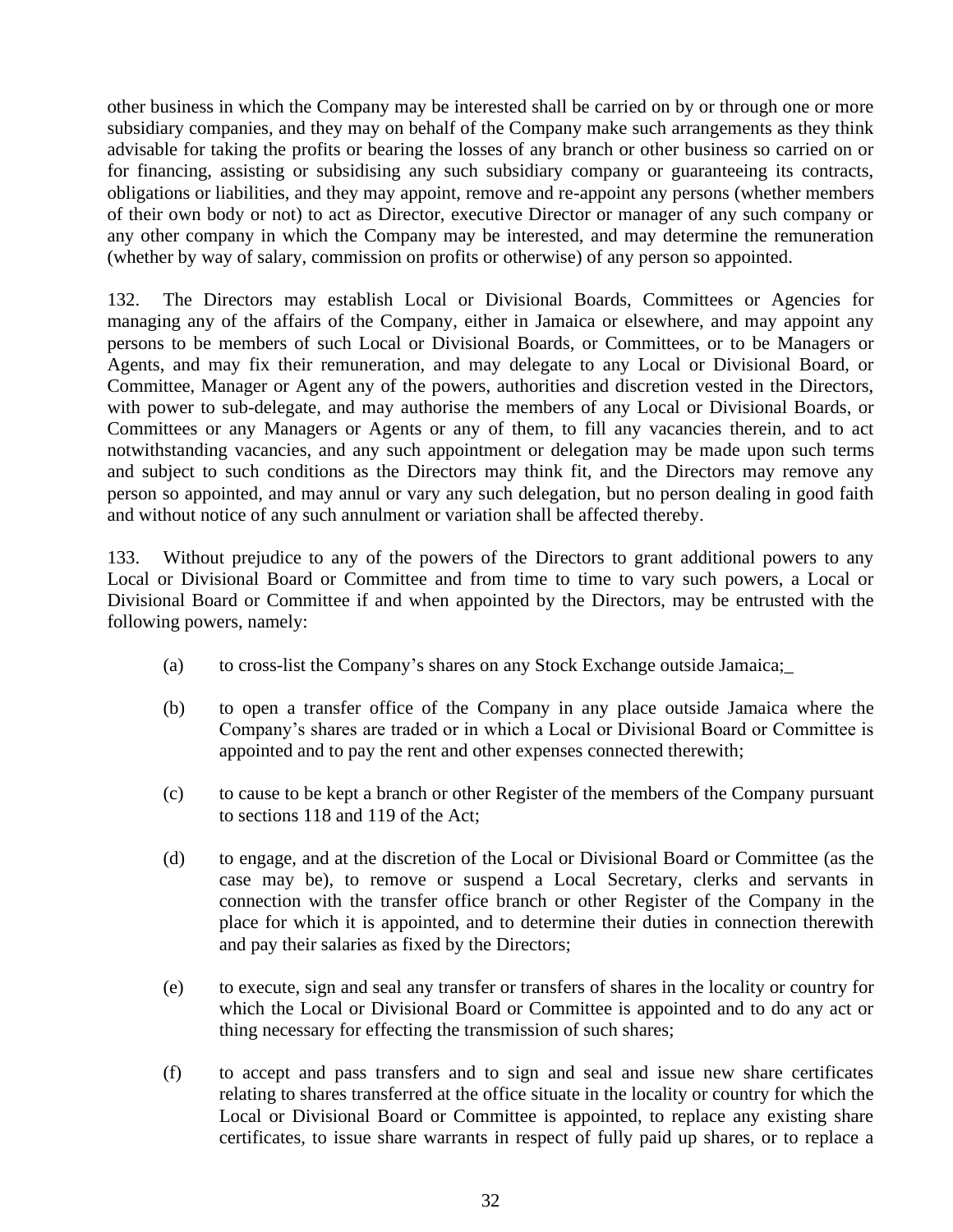worn out or defaced share certificate, upon production thereof to the Local or Divisional Board or Committee to the Local Secretary, and if any share certificates, cheque, dividend warrant or other documents be lost or destroyed then, upon proof thereof to the satisfaction of the Local or Divisional Board or Committee (as the case may be) and on giving such indemnity and advertisement (if any) as such Local or Divisional Board or Committee deems to be adequate, the Local or Divisional Board or Committee shall have power to sign and execute a new share certificate, cheque, dividend warrant or other document in lieu thereof, and the said Local or Divisional Board or Committee shall have power to charge the expenses or fees (if any) in respect of all or any of the above acts which may be from time to time payable under the regulations of the Company, and any member of the Local or Divisional Board or Committee or the Local Secretary (if and when appointed) or any person lawfully acting as such Secretary, may give valid receipts for the aforesaid fees. Each share certificate relating to shares transferred at the Transfer Office in the country for which the Local or Divisional Board or Committee is appointed shall be signed by one member of the Local or Divisional Board or Committee and countersigned by the Local Secretary (if and when appointed) or by some person acting in the place of such Secretary with the approval of the said Local or Divisional Board or Committee, and sealed with the seal of the Local or Divisional Board or Committee kept at such office.

Any Local or Divisional Board or Committee shall also, when thereto authorised by the Directors, allot, sign and issue shares and debentures in such manner or form as the Directors may from time to time prescribe, and subject to the provisions of these Articles.

Any Local or Divisional Board or Committee shall have power, in the name and on behalf of the Company, to do all such acts and things not specially mentioned in these Articles as may, in the judgment of such Local or Divisional Board or Committee, be necessary or convenient for any of the purposes aforesaid.

134. Each Local and Divisional Director or Committeeman shall have the power to nominate and appoint from time to time a Committeeman to act in his place accordingly, with full power and authority during his absence or inability to act, and at his discretion to remove such and to appoint another in his place or himself again to act. All such appointments shall be subject to the approval of the Board of Directors. A Local or Divisional Director or Committeeman need not be a member of the Company.

135. The Directors may from time to time, and at any time by power of attorney under the Seal appoint any company, firm or person or any fluctuating body of persons, whether nominated directly or indirectly by the Directors, to be the Attorney or Attorneys of the Company for such purposes and with such powers, authorities and discretions (not exceeding those vested in or exercisable by the Directors under these Articles) and for such period and subject to such conditions as they may think fit, and any such power of attorney may contain such provisions for the protection and convenience of persons dealing with any such Attorneys as the Directors may think fit, and may also authorise any such attorney to sub-delegate all or any of the powers, authorities and discretions vested in him.

136. The Directors may cause the Company to pay pensions or other benefits on retirement to any Directors who may hold or have held any Executive office or any office of profit under the Company or under any subsidiary company, or to the widows or dependents of any such persons and may contribute to any scheme or fund or pay premiums to provide for any such persons or other benefits.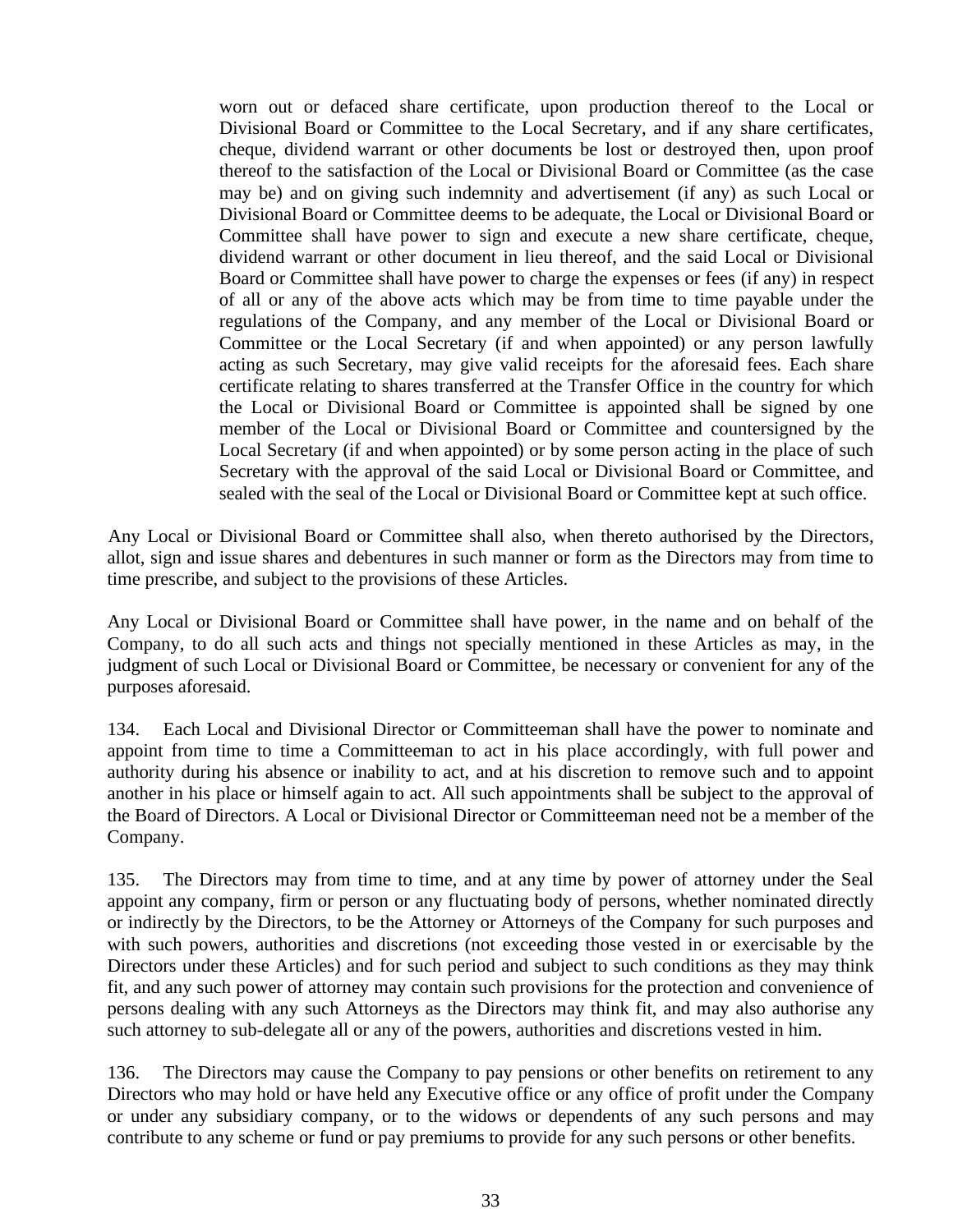137. All cheques, promissory notes, drafts, bills of exchange, and other negotiable or transferable instruments, and all receipts for moneys paid to the Company, shall be signed, drawn, accepted, endorsed, or otherwise executed in such manner as the Directors shall from time to time by resolution determine.

#### **SECRETARY**

138. The Secretary shall be appointed by the Directors for such term, at such remuneration and upon such conditions as they may think fit; and any Secretary so appointed may be removed by them, but without prejudice to any claim which he may have for damages for breach of any contract of service between him and the Company. If thought fit two or more persons may be appointed as Joint Secretaries. The Directors may also appoint from time to time, on such terms as they think fit, one or more Assistant Secretaries.

139. No person shall be appointed or hold office as Secretary who is -

- (a) the sole Director of the Company; or
- (b) a corporation, the sole director of which is the Director of the Company; or
- (c) the sole director of a corporation which is the sole Director of the Company.

140. Any provision of the Act or of these Articles requiring or authorising a thing to be done by or to a Director and the Secretary shall not be satisfied by its being done by or to the same person acting both as Director and as, or in place of, the Secretary.

#### **THE SEAL**

141. The Directors shall provide for the safe custody of the Seal, which shall only be used by the authority of the Directors or of a committee of the Directors authorised by the Directors in that behalf, and every instrument to which the Seal shall be affixed shall be signed by a Director and shall be countersigned by the Secretary or a second Director or by some other person appointed by the Directors for the purpose.

142. The Company may exercise the powers conferred by the Act with regard to having an official Seal for use abroad and such powers shall be vested in the Directors.

### **AUTHENTICATION OF DOCUMENTS**

143. Any Director or the Secretary or any person appointed by the Directors for the purpose shall have power to authenticate any documents affecting the constitution of the Company (including the Articles) and any resolutions passed by the Company or the Directors or any Committee of Directors, and any books, records, documents and accounts relating to the business of the Company and to certify copies thereof or extracts therefrom as true copies or extracts. If any books, records, documents or accounts are elsewhere than at the office, the local manager or other officer of the Company having the custody thereof shall be deemed to be a person appointed by the Directors as aforesaid. A document purporting to be a copy of a resolution, or any extract from the minutes of a meeting of the Company or of the Directors or any Committee of Directors which is certified as aforesaid, shall be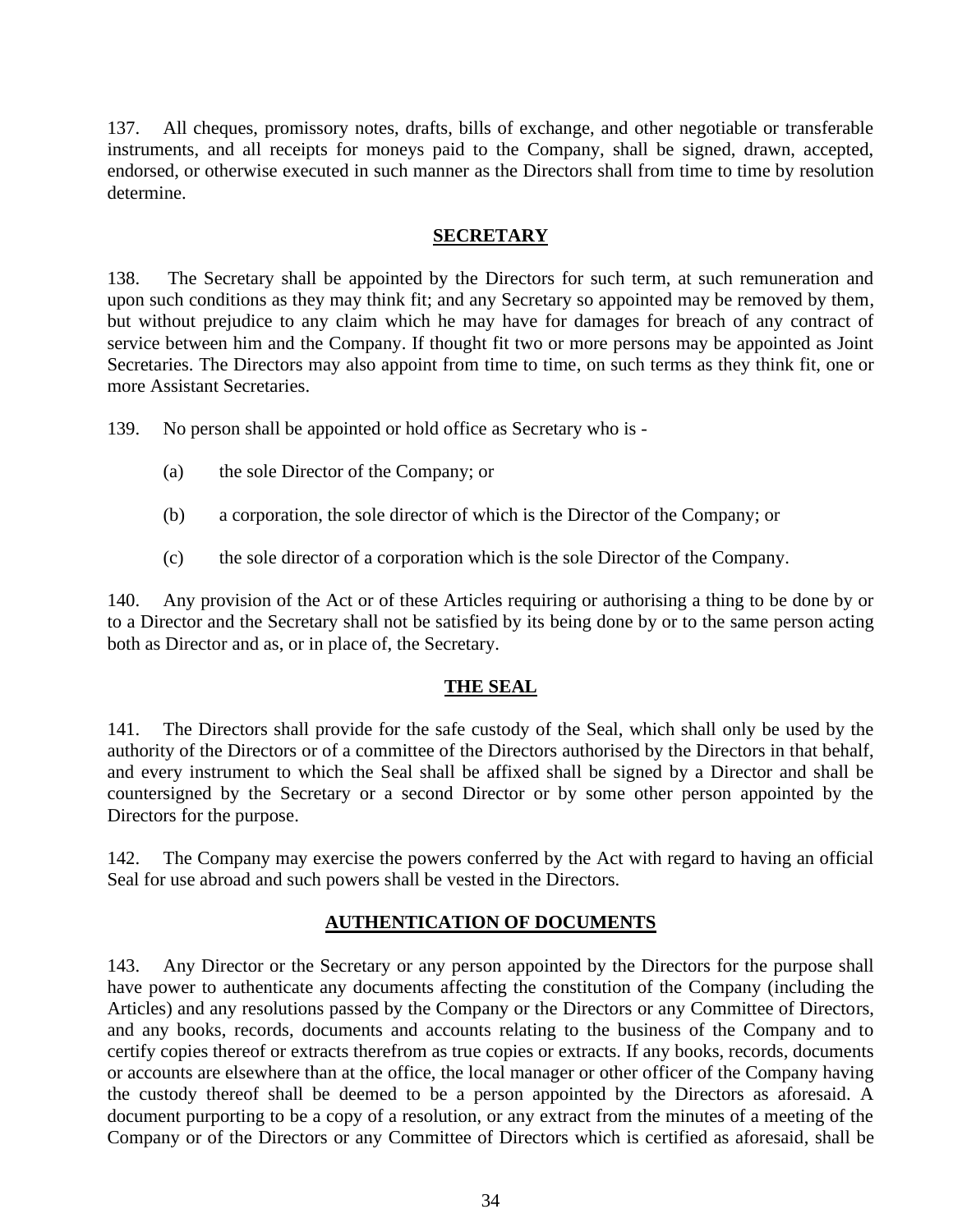conclusive evidence in favour of all persons dealing with the Company upon the faith thereof that such resolution has been duly passed or that such minutes or extract is a true and accurate record of proceedings at a duly constituted meeting.

### **DIVIDENDS**

144. The Company may by ordinary resolution declare dividends but no dividend shall be payable except out of the profits of the Company, (including capital profits and capital reserves) or in excess of the amount recommended by the Directors.

145. Subject to the rights of persons, if any, entitled to shares with special rights as to dividend, all dividends shall be declared and paid according to the amounts paid on the shares in respect whereof the dividend is paid, but no amount loaned by a shareholder in advance of calls shall be treated as paid on the share. All dividends shall be apportioned and paid pro rata according to the amounts paid on the shares during any portion or portions of the period in respect of which the dividend is paid, but if any share is issued on terms providing that it shall rank for dividend as from a date, such share shall rank for dividend accordingly.

146. If and so far as in the opinion of the Directors the profits of the Company justify such payments, the Directors may pay the fixed cumulative preferential dividends on any class of shares carrying a fixed cumulative preferential dividend expressed to be payable on fixed dates or on halfyearly or other dates, if any, prescribed for the payment thereof by these Articles or by the terms of issue of the shares, and subject thereto may also from time to time pay to the holders of any other class of shares interim dividends thereon of such amounts and on such dates as they think fit.

147. No dividend, or other moneys payable on or in respect of a share, shall bear interest as against the Company.

148. The Directors may deduct from any dividend or other moneys payable to any member on or in respect of a share all sums of money (if any) presently payable by him to the Company on account of calls or otherwise.

149. The Directors may retain any dividends or other moneys payable on or in respect of a share on which the Company has a lien and may apply the same in or towards satisfaction of the debts, liabilities or engagements in respect of which the lien exists.

150. The Directors may retain the dividends payable upon shares in respect of which any person is under the provisions as to the transmission of shares hereinbefore contained entitled to become a member, or which any person under those provisions is entitled to transfer until such person shall become a member in respect of such shares or shall duly transfer the same.

151. The payment by the Directors of any unclaimed dividend or other moneys payable on or in respect of a share into a separate account shall not constitute the Company a trustee thereof and any dividend or other moneys aforesaid unclaimed for a period of twelve years or more, from the date of declaration of such dividend, shall be forfeited and shall revert to the Company. The Company may stop sending divided cheques or warrants or cease other method of payment if (i) at least four (4) consecutive payment have remained un-cashed or returned un-delivered or the means of payment has failed; or (ii) if at least two (2) consecutive payment have remained un-cashed or returned undelivered or the means of payment has failed and reasonable enquiries have failed to establish any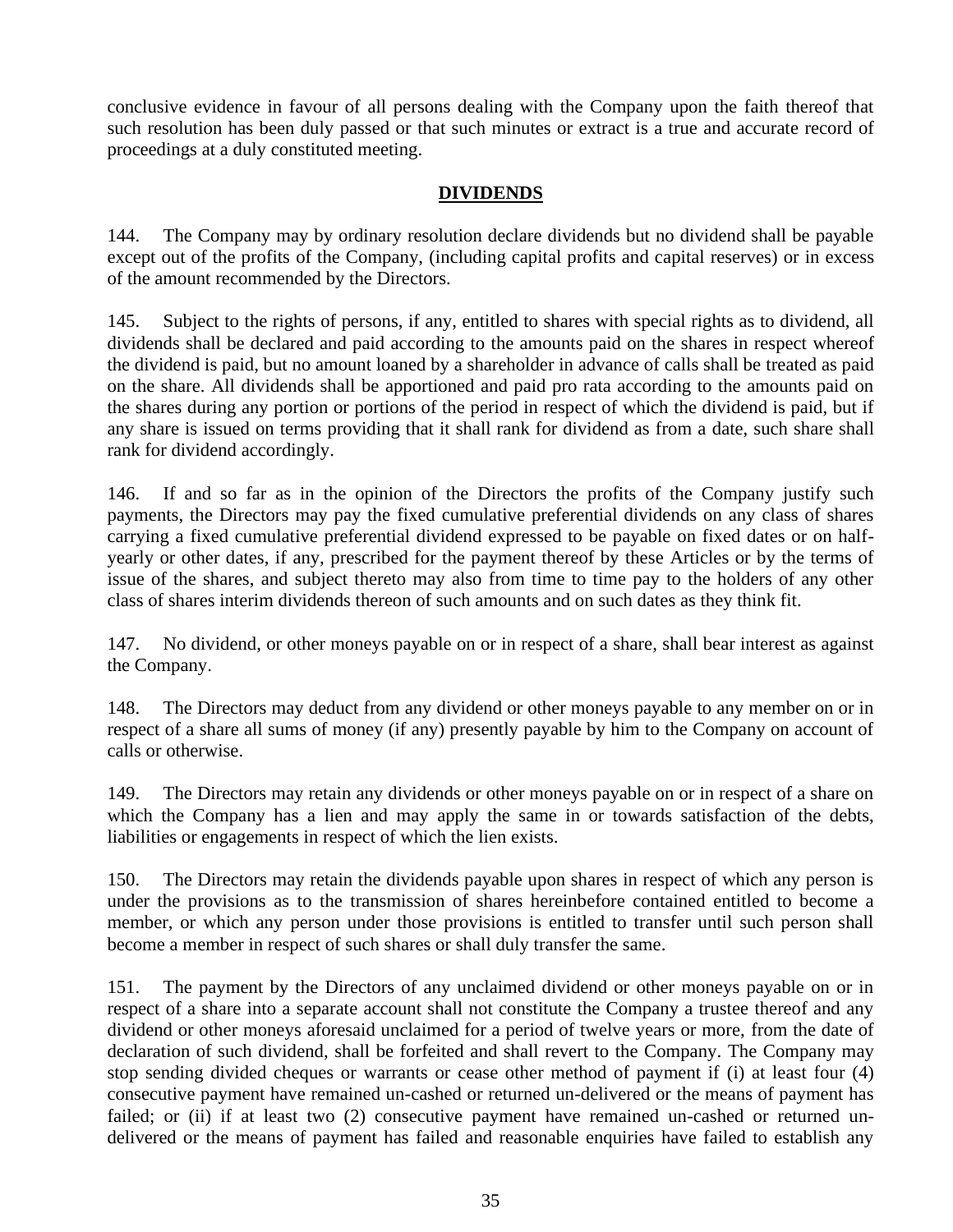new address or account for such member. The Company shall resume if the holder request such resumption.

152. Any dividend or other moneys payable on or in respect of a share may be paid by cheque or warrant sent through the post to the registered address of the member or person entitled thereto, or, if several persons are registered as joint holders of the share or are entitled thereto in consequence of the death or bankruptcy of the holder or by operation of law or any other event, to any one of such persons or to such person at such address as such persons may in writing direct. Every such cheque or warrant shall be made payable to the order of the person to whom it is sent or to such person as the holder or joint holders or person or persons entitled to the share in consequence of the death or bankruptcy of the holder or by operation of law or any other event, may direct and payment of the cheque or warrant by the banker upon whom it is drawn shall be a good discharge to the Company. Every such cheque or warrant shall be sent at the risk of the person entitled to the money represented thereby.

153. If several persons are registered as joint holders of any share or are entitled to a share in consequence of the death or bankruptcy of the holder, or by operation of law or any other event, any one of them may give effectual receipts for any dividend or other moneys payable on or in respect of the share.

154. Any resolution declaring a dividend on shares of any class, whether a resolution of the Company in general meeting or a resolution of the Directors, may specify that the same shall be payable to the persons registered as the holders of such shares at the close of business on a particular date, notwithstanding that it may be a date prior to that on which the resolution is passed, and thereupon the dividend shall be payable to them in accordance with their respective holdings so registered, but without prejudice to the rights inter se in respect of such dividend of transferors and transferees of any such shares.

#### **RESERVES**

155. The Directors may from time to time set aside out of the profits of the Company and carry to reserve such sums as they think proper which shall, at the discretion of the Directors, be applicable for meeting contingencies or for the gradual liquidation of any debt or liability of the Company or for repairing or maintaining the plant, machinery and equipment of the Company or for special dividends or bonuses or for equalising dividends or for any other purpose to which the profits of the Company may properly be applied and pending such application may, at the like discretion, either be employed in the business of the Company or be invested in such investments (other than shares of the Company or of its holding company (if any) as the Directors think fit. The Directors may divide the reserve into special funds as they think fit and may consolidate into one fund any special funds or any parts of any special funds into which the reserve may have been divided as they think fit. The Directors may also, without placing the same to reserve, carry forward any profits which they may think it not prudent to divide.

#### C**APITALISATION OF PROFITS AND RESERVES**

156. The Company in general meeting may, upon the recommendation of the Directors, resolve that it is desirable to capitalise any part of the amount for the time being standing to the credit of any of the Company's reserve accounts or to the credit of the profit and loss account or otherwise available for distribution, and accordingly that such sum be set free for distribution amongst the members who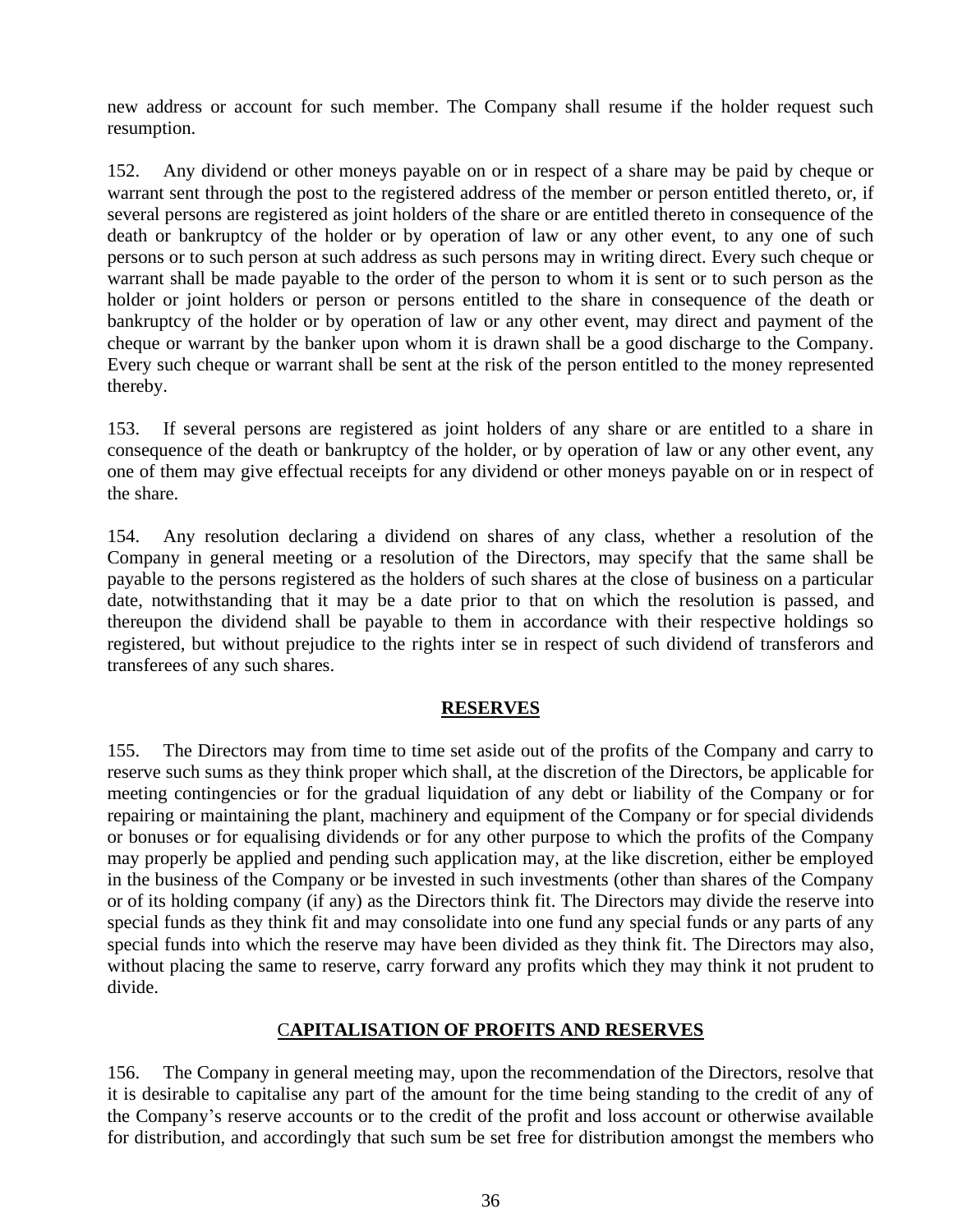would have been entitled thereto if distributed by way of dividend and in the same proportions on condition that the same be not paid in cash but be applied either in or towards paying up any amounts for the time being unpaid on any shares held by such members respectively or paying up in full unissued shares or debentures of the Company to be allotted and distributed and credited as fully paid up to and amongst such members in the proportion aforesaid, or partly in the one way and partly in the other, and the Directors shall give effect to such resolution PROVIDED THAT a share premium account and a capital redemption reserve fund may, for the purposes of this regulation, only be applied in the paying up of unissued shares to be issued to members of the Company as fully paid bonus shares or, if and to the extent permitted by the Act, or a scheme of arrangement, to make capital distributions to its members.

157. Whenever such a resolution as aforesaid shall have been passed, the Directors shall make all appropriations and applications of the undivided profits resolved to be capitalised thereby, and all allotments and issues of fully paid shares, debentures or securities, if any, and generally shall do all acts and things required to give effect thereto, with full power to the Directors to make such provision as they think fit for any fractional certificates or entitlements which would arise on the basis aforesaid (including provisions whereby fractional certificates or entitlements are disregarded or the benefits thereof accrues to the Company rather than to the members concerned) or by payment in cash or otherwise they think fit for the case of shares, debentures or securities becoming distributable in fractions, and also to authorise any person and to enter on behalf of all the members interested into an agreement with the Company providing for the allotment to them respectively, credited as fully paid up, of any further shares to which they may be entitled upon such capitalisation, or (as the case may require), for the payment up by the Company on their behalf, by the application thereto of their respective proportions of the profits resolved to be capitalised, of the amounts or any part of the amounts remaining unpaid on their existing shares, and any agreement made under such authority shall be effective and binding on all such members.

#### **MINUTES AND BOOKS**

- 158. The Directors shall cause Minutes to be provided for the purpose:
	- (i) of all appointments of officers made by the Directors;
	- (ii) of the names of the Directors present at each meeting of Directors and of any committee of Directors;
	- (ii) of all resolutions and proceedings at all meetings of the Company and of any class of shareholders of the Company and of the Directors and of Committees of Directors.

159. The Directors shall duly comply with the provisions of the Act and in particular the provisions in regard to keeping a register of Directors, a Register of Members, a register of mortgages and charges, and in regard to the production of such registers and of any register of holders of debentures of the Company.

160. Any register, index, minute book, book of account or other book required by these Articles or by the Act to be kept by or on behalf of the Company may be kept either by making entries in bound books or by recording them in any other manner (including recording on computer). In any case in which bound books are not used, the Directors shall take adequate precautions for guarding against falsification and for facilitating its discovery.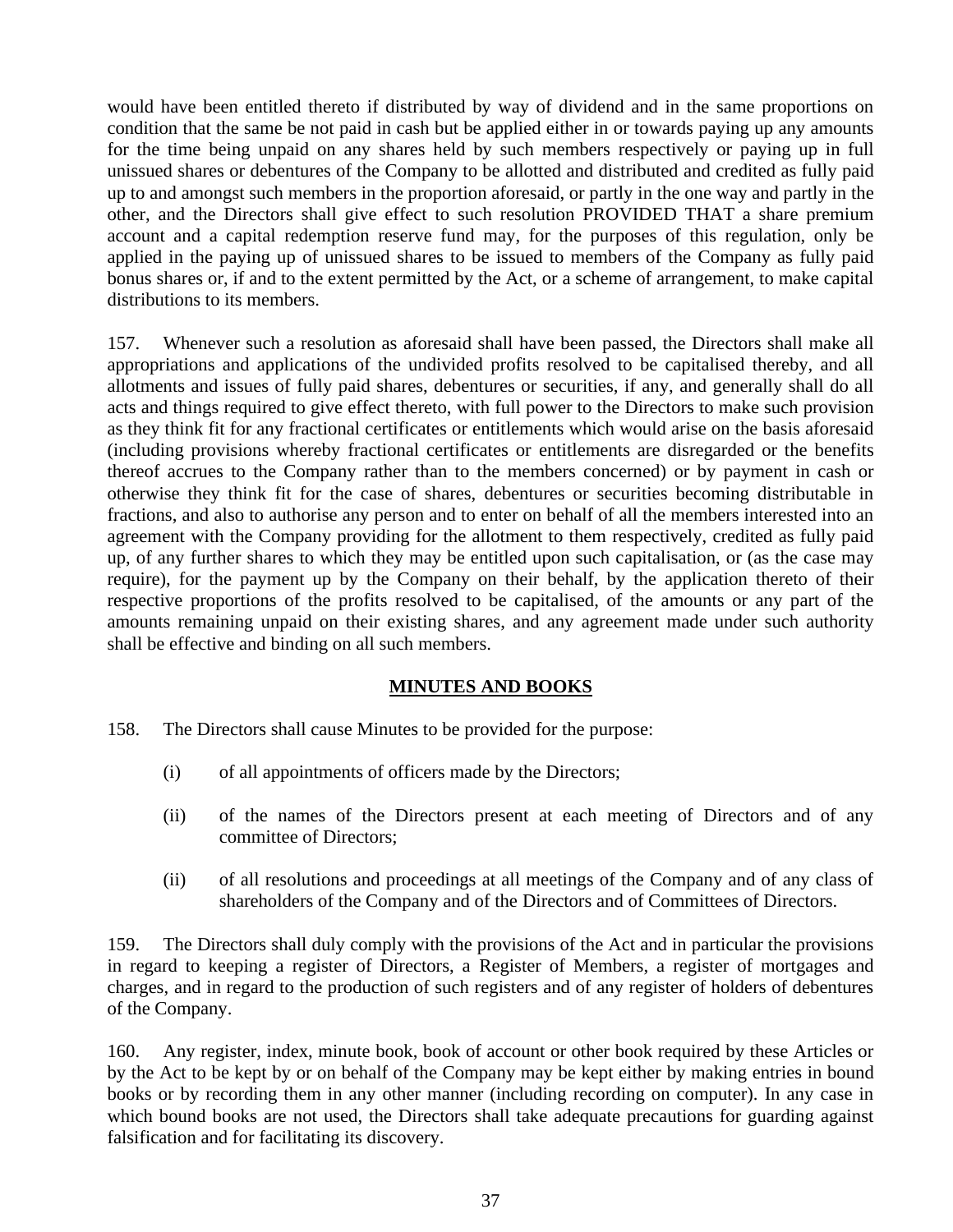#### **ACCOUNTS**

161. The Directors shall cause to be kept such books of accounts as are necessary to comply with the Act and the rules of any Stock Exchange on which any of the Company's shares are listed so as to give a true and fair view of the state of the Company's affairs and to explain its transactions.

162. The books of account shall be kept at the Office, subject to sub-sections (3) and (4) of section 144 of the Act, or at such other place as the Directors think fit and shall always be open to the inspection of the Directors or any of them. No shareholder in his capacity as such shall have any right of inspecting any account or book or document of the Company except as conferred by statute (including the Act) or authorised by the Directors or by ordinary resolution of the Company or required by an order of a Court of competent jurisdiction.

163. The Directors shall from time to time in accordance with sections 145 and 147 of the Act cause to be prepared and to be laid before each annual general meeting of the Company a balance sheet showing the position of the Company's affairs at the end of the preceding financial year, a report by the Directors of the position of the Company and such further accounts (including a profit and loss account) and reports as they may consider necessary or which may be required by the Act or by the rules of any Stock Exchange on which any of the Company's shares are listed.

164. A copy of every balance sheet which is to be laid before a general meeting of the Company (including every document annexed thereto) together with a copy of every report of the Auditors relating thereto and of the Directors' report and a profit and loss account shall not, less than twenty one (21) days before the date of the meeting, be sent to every member of, and every holder of debentures of, the Company and to every other person who is entitled to receive notices from the Company under the provisions of the Act or of these Articles (provided that this Article shall not require a copy of these documents to be sent to any person of whose address the Company is not aware or to more than one of joint holders, but any member to whom a copy of these documents has not been sent shall be entitled to receive a copy free of charge on application at the Office) and if all or any of the Company's shares or debentures are listed on a Stock Exchange the requisite number of copies of those documents shall at the same time or at the relevant time be forwarded to such Stock Exchange.

165. Save as may be necessary for complying with the provisions of any law or of the Act or as the Company may by extraordinary resolution otherwise resolve, the Directors shall not be bound to publish any list or particulars of the securities or investments held by the Company or to give any information with reference to the same to any member.

#### **AUDIT**

166. The Company shall at each annual general meeting appoint any Auditor or Auditors to hold office until the conclusion of the next annual general meeting. At each subsequent annual general meeting the retiring Auditor shall, without any resolution being passed, be deemed to have been reappointed until the conclusion of the next ensuing annual general meeting, unless (i) he is not qualified for re-appointment, or (ii) a resolution has been passed at that meeting in accordance with the Act appointing some other person instead of him or providing expressly that he shall not be so appointed, or (iii) he has given to the Company notice in writing of his unwillingness to be reappointed. In any such case the Company shall at such meeting appoint some other person in lieu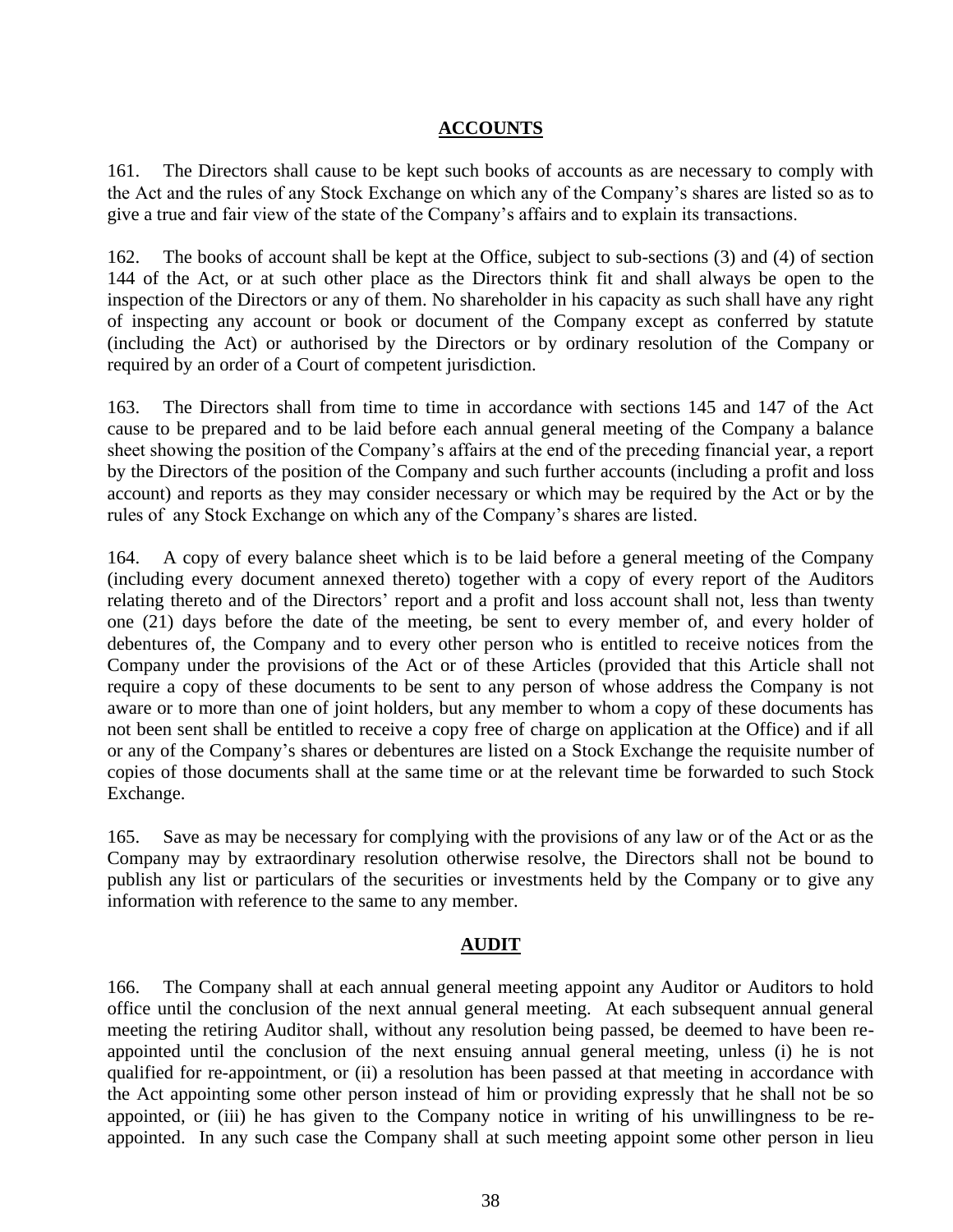thereof. Notice in writing of the intention to propose a resolution for the appointment of a new Auditor or the non-appointment of an existing Auditor shall, unless the existing Auditor is not qualified for reappointment or is unwilling to be re-appointed, be given to the Company and to the existing Auditor setting out the reasons for such resolution in time for the Secretary to send out copies of such notices along with the notice convening the meeting and the existing Auditor shall be entitled to be heard before the resolution shall be put to the meeting. An Auditor may be removed from office or may not be re-appointed at an annual general meeting of the Company by virtue of an ordinary resolution of which special notice has been given and subject otherwise to due compliance with the provisions of the Act.

167. The Directors shall have the power to fill a casual vacancy in the office of an Auditor by appointing some person to hold such office until the conclusion of the next annual general meeting, but while any such casual vacancy continues the surviving or continuing Auditor or Auditors (if any) may act.

168. Subject to the provisions of the Act, all acts done by any person acting as an Auditor shall, as regards all persons dealing in good faith with the Company, be valid, notwithstanding that there was some defect in his appointment or that he was at the time of his appointment not qualified for appointment.

169. The Auditor shall be entitled to attend any general meeting and to receive all notices of and other communications relating to any general meeting which any member is entitled to receive, and to be heard at any general meeting on any part of the business of the meeting which concerns him as Auditor.

### **NOTICES**

170. Any notice or document (including a share certificate) may be given by the Company to any member either personally or by sending it by Electronic means or through the post in a prepaid cover addressed to such member at his registered address, or to the address, if any, supplied by him to the Company as his address for the service of notices or by delivering it to such address as aforesaid.

171. When a notice is served or sent by post as aforesaid, service or delivery shall be deemed to have been effected at the expiration of forty eight (48) hours after the letter containing the same is posted. In proving the giving of any notice sent by post it shall be sufficient to prove that the letter, postcard, envelope or wrapper containing the notice was properly addressed, stamped and posted and a certificate in writing signed by any Manager, Secretary or any other officer of the Company or the Registrar that the letter, postcard, envelope or wrapper containing the same was so addressed and posted shall be conclusive proof thereof.

171A. (1) Without prejudice to such other means of giving notice to members and Directors as may be permitted by these Articles, notice (including notice of a meeting) or any notice document given to a nominating member or a nominating director may be effected by:

- (a) sending such notice and any notice document to the facsimile transmission number or electronic mail address provided to the Company by the nominating member or nominating director;
- (b) sending to the nominating member or nominating director by any other electronic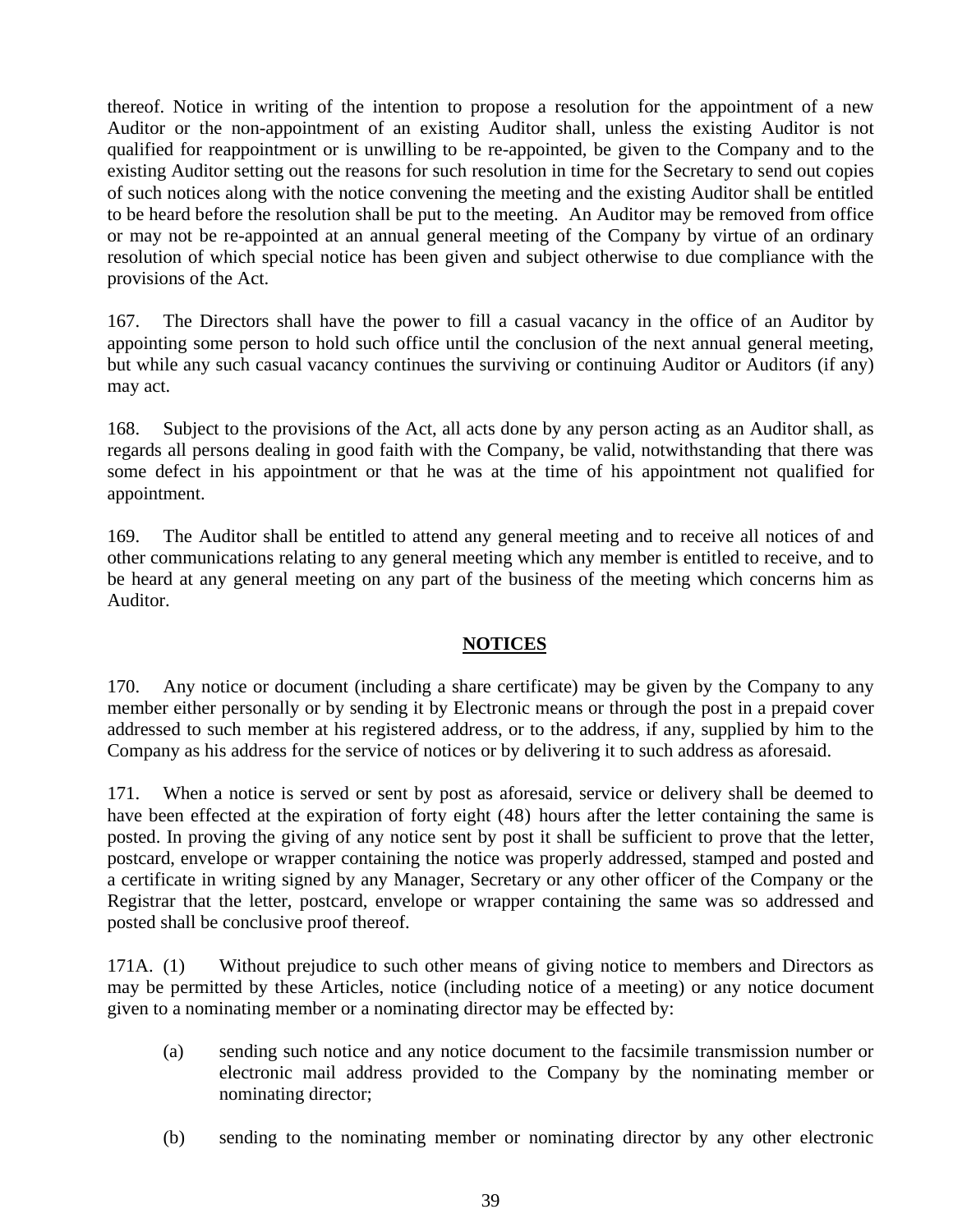means nominated by the nominating member or nominating director; or

(c) posting/uploading the notice and any notice documents in/to a dropbox or other file sharing system or electronic document depository and providing the nominating member or nominating director with a passcode or other means to electronically access the notice or such notice document.

(2) Any notice or notice document given to a nominating member or nominating director by electronic means shall be deemed to have been received by the intended recipient at the expiration of twenty-four (24) hours after the notice or notice document was electronically transmitted to the nominating member or nominating director or after the nominating member or nominating director is provided with the relevant password or electronic access to the dropbox or other file sharing system or electronic document depository.

(3) A defect in any electronic notice or failure in case of the electronic delivery system shall not invalidate the notices unless the failure is such as to cause non-delivery or mis-delivery of more than 5% of the notices dispatched.

172. Notwithstanding anything herein contained no member shall be entitled to have a notice served on or delivered to him at any address not in Jamaica, but any member whose registered address is not in Jamaica may by notice in writing require the Company to register an address in Jamaica, which, for the purpose of the service of notices, shall be deemed to be his registered address. A member who has no registered address in Jamaica, and has not given notice as aforesaid, shall not be entitled to receive any notices from the Company.

173. In respect of joint holdings all notices shall be given to that one of the joint holders whose names stands first in the Register of Members and notice so given shall be sufficient notice to all the joint holders.

174. A person entitled to a share in consequence of the death or bankruptcy of a member or by operation of law or any other event upon supplying to the Company such evidence as the Directors may reasonably require to show his title to the share, and upon supplying also an address for the service of notices, shall be entitled to have served upon him at such addresses any notice or document to which the member but for his death or bankruptcy or by reason of operation of law or other event aforesaid would be entitled, and such service shall for all purposes be deemed a sufficient service of such notice or document on all persons interested (whether jointly with or as claiming through or under him) in the share. Save as aforesaid any notice or document delivered or sent by post to or left at the registered address of any member in pursuance of these Articles shall, notwithstanding that such member be then dead or bankrupt, and whether or not the Company have notice of his death or bankruptcy, be deemed to have been duly served in respect of any share registered in the name of such member as sole or joint holder.

### **WINDING UP**

175. If the Company shall be wound up (whether the liquidation is voluntary, under supervision, or by the Court) the liquidator may, with the authority of an extraordinary resolution, divide among the members in specie or kind the whole or any part of the assets of the Company and whether or not the assets shall consist of property of one kind or shall consist of properties of different kinds, and may for such purpose set such value as he deems fair upon any one or more class or classes of property and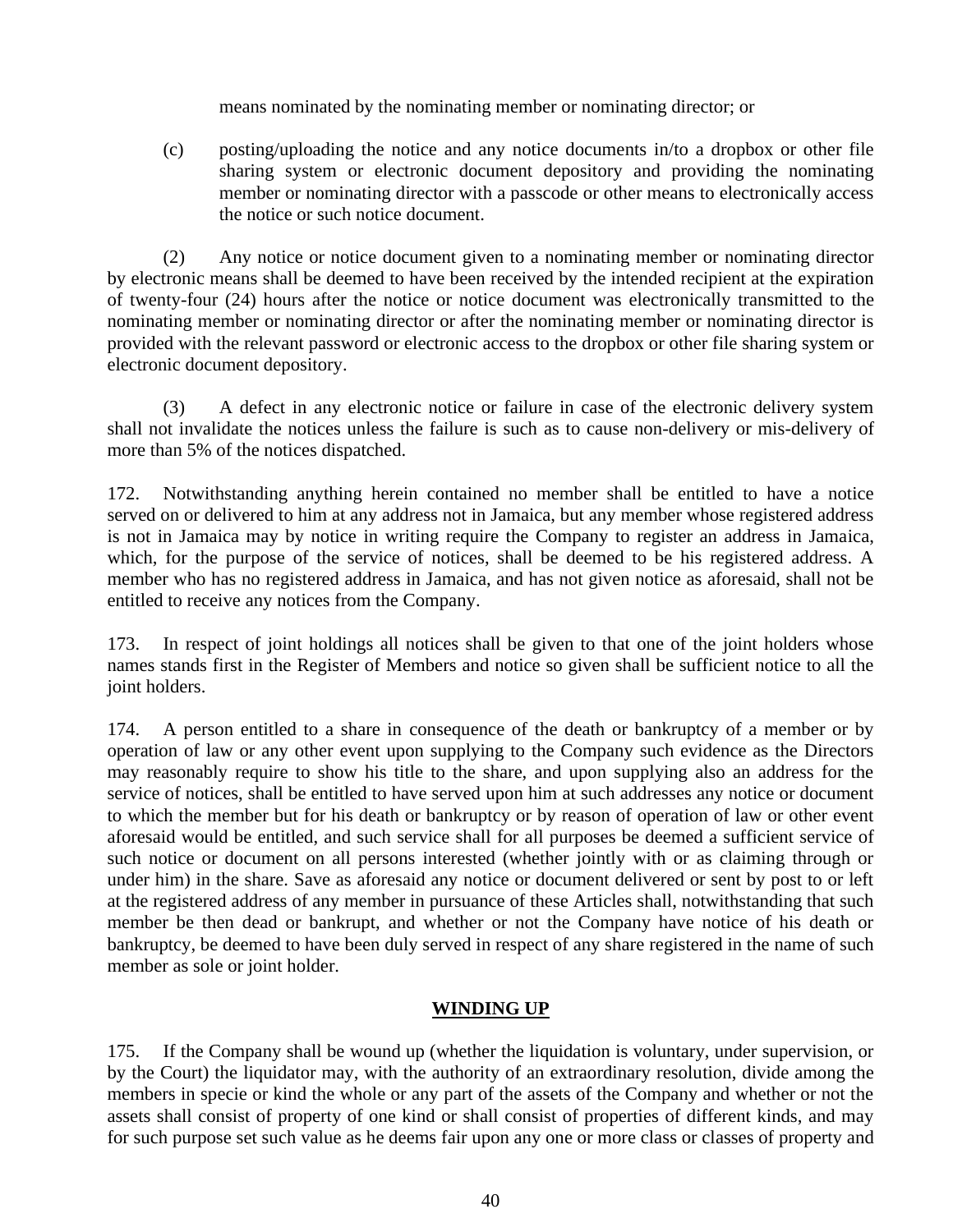may determine how such division shall be carried out as between the members or different classes of members. The liquidator may, with the like authority, vest any part of the assets in trustees upon such trusts for the benefit of members as the liquidator with the like authority shall think fit, but so that no contributory shall be compelled to accept any shares in respect of which there is a liability.

#### **UNTRACED MEMBERS**

176. The Company shall be entitled to sell at the best price reasonable obtainable any share held by a member, or any share to which a person is entitled by transmission, if -

- (a) for a period of twelve (12) years no cheque or warrant for amounts payable in respect of the share sent and payable in a manner authorised by these Articles has been cashed and no communication has been received by the Company from the member or person concerned:
- (b) during that period at least three dividends in respect of the share have become payable;
- (c) the Company has, after the expiration of the aforesaid period of twelve (12) years, by advertisement in any daily newspapers published in Jamaica and by notice to the Stock Exchange (if shares of the class concerned are listed on the Stock Exchange,) given notice of its intention to sell such share; and
- (d) the Company has not during a further period of three months after the date of the advertisement and prior to the sale of the share received any communication from the member or person concerned.

177. To give effect to any such sale the Company may appoint any person to execute an instrument of transfer of the share, and the instrument shall be as effective as if it had been executed by the holder of, or the person entitled by transmission to, the share. The Company shall be indebted to the member or other person-entitled to the share for an amount equal to the net proceeds of the sale, but no trust shall be created and no interest shall be payable in respect of the proceeds of sale.

### **INDEMNITY**

178. To the fullest extent permitted by sections 201, 202 and 203 of the Act, every Director or other officer of the Company or their respective legal representatives shall be entitled to be indemnified out of the assets of the Company against all costs, charges, expenses, awards or damages, losses or liabilities which he may sustain or incur:

- (a) in respect of any civil, criminal or administrative action or proceeding to which he is made a party by reason of being or having been a director or officer of the Company;
- (b) in connection with any derivation action;
- (c) in connection with any application under section 389 of the Act in which relief is granted by the Court.

The Directors shall be and are hereby authorised to effect and maintain at the costs of the Company such directors and officers' liability insurance as they shall deem fit. No Director or other officer